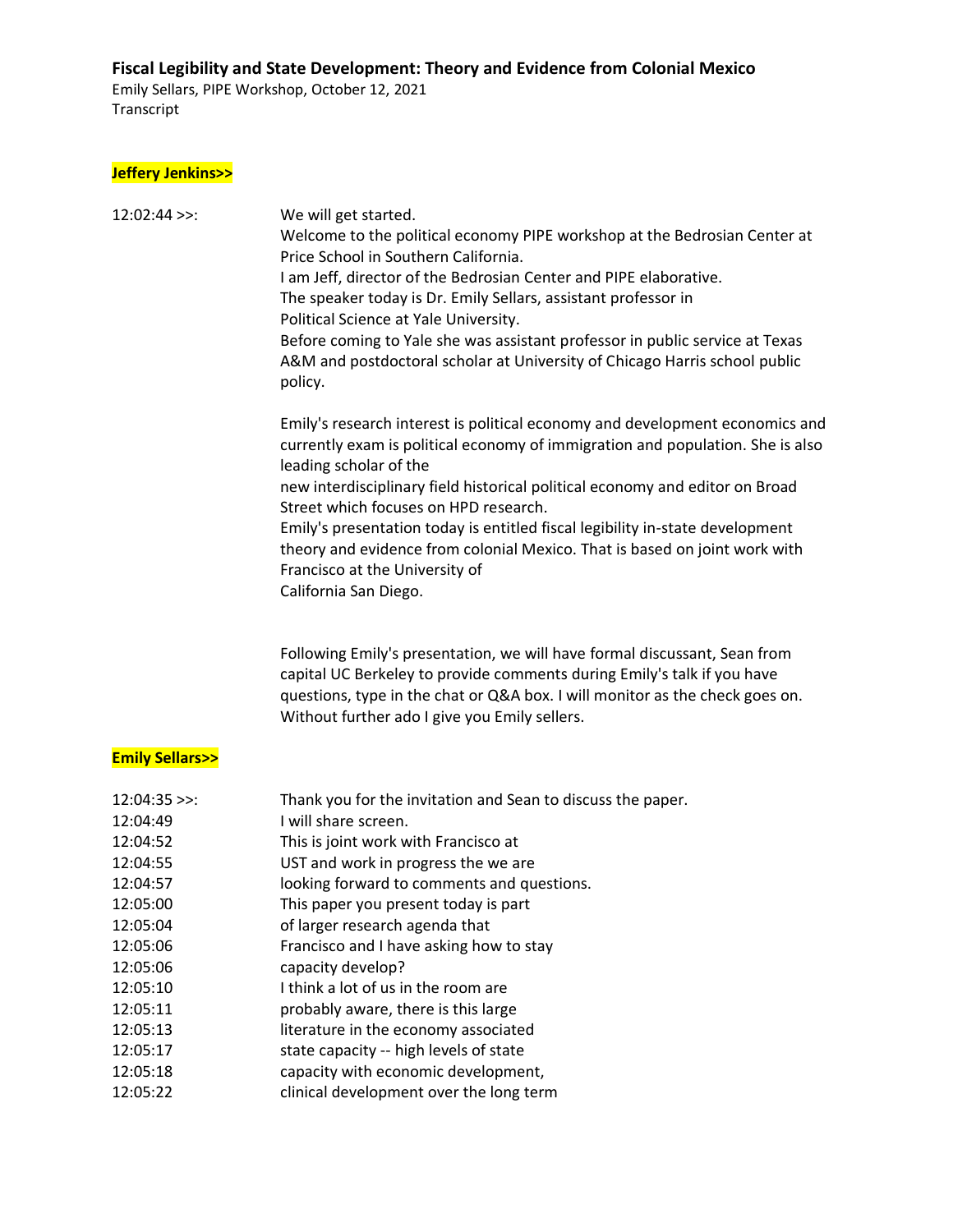| 12:05:25 | and argued states that had central                             |
|----------|----------------------------------------------------------------|
| 12:05:25 | institutions are better able to provide                        |
| 12:05:30 | the infrastructure necessary to sustain                        |
| 12:05:30 | economic development.                                          |
| 12:05:32 | We know from large literature that                             |
| 12:05:39 | states vary a lot in the degree to                             |
| 12:05:39 | which they have centralized authority                          |
| 12:05:40 | and degree to which state have presence                        |
| 12:05:40 | on the ground.                                                 |
| 12:05:40 |                                                                |
|          |                                                                |
| 12:05:44 | It difficult for state capacity to                             |
| 12:05:44 | develop for number of reasons.                                 |
| 12:05:49 | We are interested in asking what                               |
| 12:05:49 | drives differences in-state development across space and time? |
| 12:05:51 | We are far from the first people to                            |
| 12:05:53 | ask this.                                                      |
| 12:05:57 | Tilly has the most arguable                                    |
| 12:05:58 | explanation looking at the theory of                           |
| 12:06:04 | conflict in-state development in                               |
| 12:06:04 | Western Europe.                                                |
| 12:06:06 | There are a number of explanations.                            |
| 12:06:07 | Internal public conflict, political                            |
| 12:06:14 | geography, difference in demography.                           |
| 12:06:15 | What we talk about today is focusing                           |
| 12:06:15 | on how the economic production                                 |
| 12:06:16 | influences state ability and                                   |
| 12:06:21 | centralized authority using drawing on                         |
| 12:06:21 | colonial Mexico.                                               |
| 12:06:21 |                                                                |
|          |                                                                |
| 12:06:26 | What we sketch out today focuses on the                        |
| 12:06:28 | role of fiscal legibility in-state                             |
| 12:06:28 | development.                                                   |
| 12:06:32 | By fiscal legibility we mean the                               |
| 12:06:33 | central authorities ability to                                 |
| 12:06:34 | independently observe local economic                           |
| 12:06:37 | conditions for the purposes of taxation                        |
| 12:06:37 | and control.                                                   |
| 12:06:43 | Logic we link into is in order to                              |
| 12:06:44 | properly monitor intermediaries you                            |
| 12:06:46 | need independent information about the                         |
| 12:06:46 | environment.                                                   |
| 12:06:52 | If rulers cannot observe what's going                          |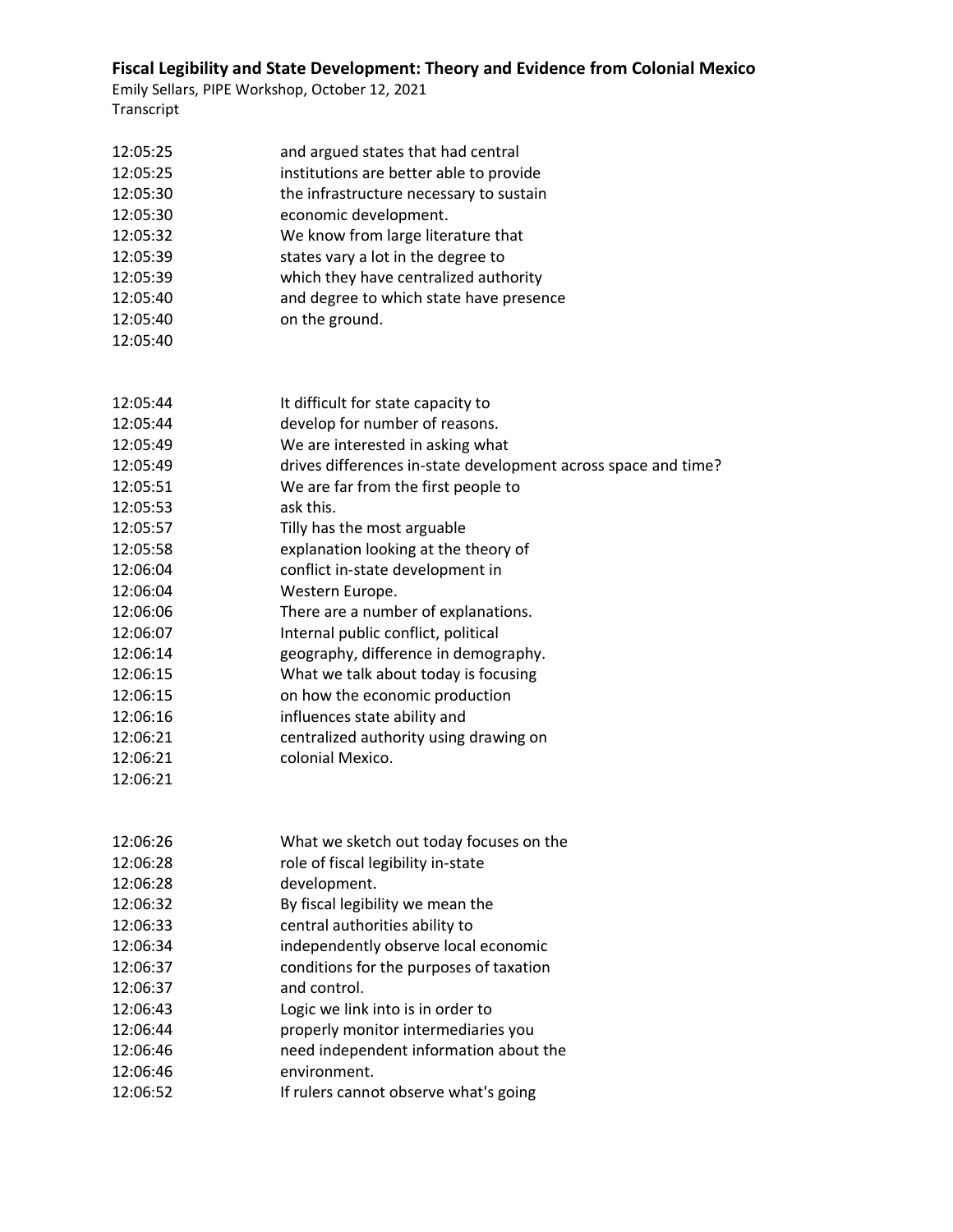| 12:06:52 | on in the district, they have to resort     |
|----------|---------------------------------------------|
| 12:06:54 | to other means of intermediaries to         |
| 12:06:58 | perform through bonuses, carrots, more      |
| 12:06:58 | revenue.                                    |
| 12:07:02 | As the ruler gets more information          |
| 12:07:03 | about the environment, it opens             |
| 12:07:07 | opportunity to exert more direct            |
| 12:07:13 | control and monitoring agents               |
| 12:07:13 | performance, dismissing or threatening      |
| 12:07:14 | to dismiss if they underperform which       |
| 12:07:18 | enables them to retain revenue for the      |
| 12:07:18 | central government.                         |
|          |                                             |
| 12:07:18 |                                             |
| 12:07:21 | What we sketch out today argues greater     |
| 12:07:24 | legibility will increase state              |
| 12:07:29 | centralization and as I talk about in a     |
| 12:07:30 | few minutes, increase incentives to         |
| 12:07:33 | invest increasing legibility in the future. |
| 12:07:41 | Just to give you the heads up of            |
| 12:07:41 | where we are going come up with this        |
| 12:07:42 | paper does is look in particular            |
| 12:07:42 | empirically at the transition to            |
| 12:07:43 | colonial Mexico.                            |
| 12:07:47 | The political institutions in Mexico        |
| 12:07:49 | under colonial rule differ across space     |
| 12:07:51 | and time degree which central               |
| 12:07:52 | government had authority over               |
| 12:08:01 | intermediaries in charge of tax             |
| 12:08:01 | collection and mobile political control.    |
| 12:08:02 |                                             |
| 12:08:02 | What we focus on today is typical shock     |
| 12:08:02 | that happens in the 1550s.                  |
| 12:08:04 | In early colonial period that changes       |
| 12:08:08 | technology used in silver mining            |
| 12:08:08 | production.                                 |
| 12:08:13 | In particular, we look at innovation        |
| 12:08:17 | that enabled the crown to observe           |
| 12:08:17 | economic conditions for regions I will      |
| 12:08:17 | talk about in a few minutes.                |
| 12:08:22 | We will be focusing on differences          |
| 12:08:24 | approach looking at the trajectory of       |
| 12:08:26 | areas affected by the shock and those       |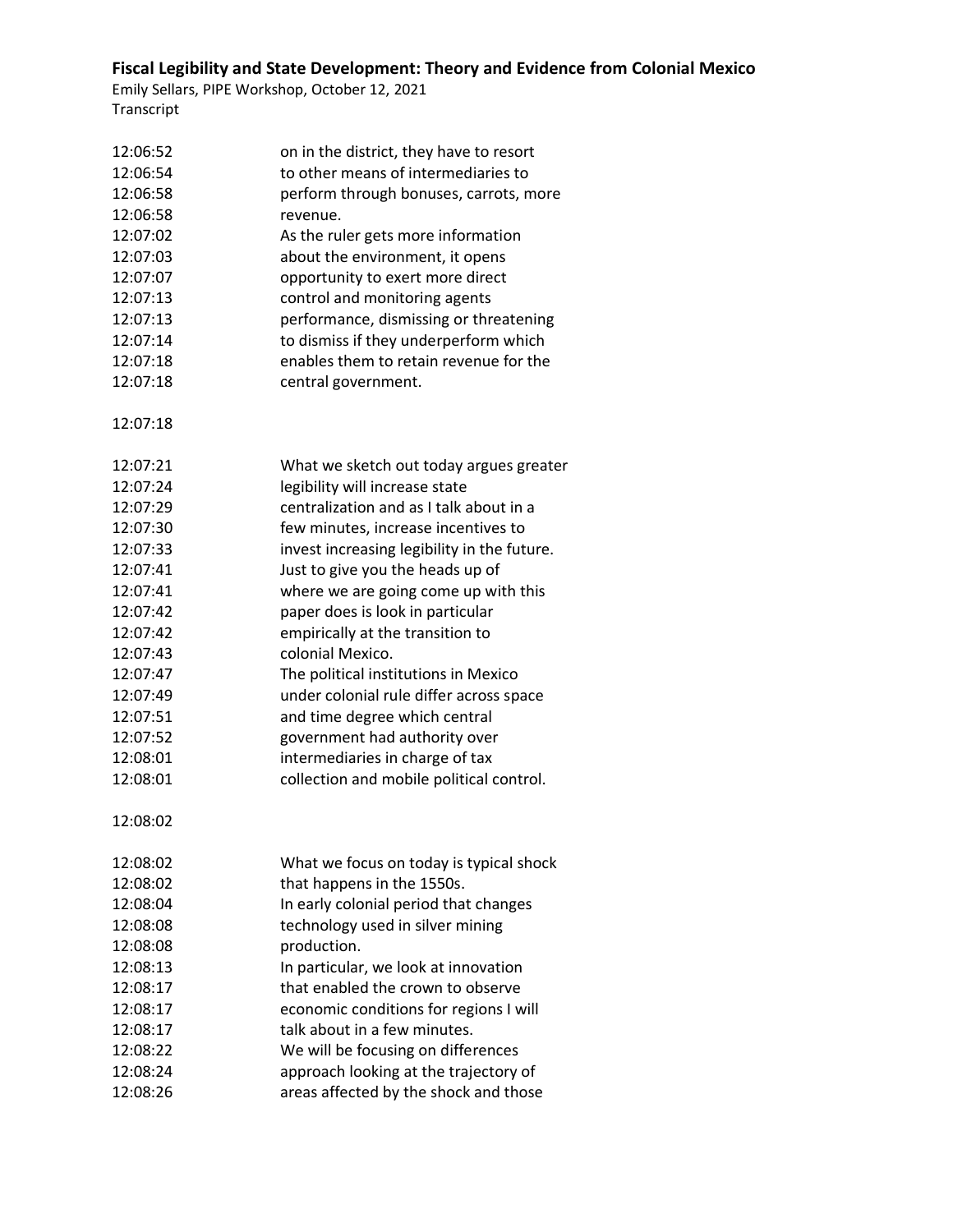| 12:08:28<br>12:08:31<br>12:08:32<br>12:08:39<br>12:08:40<br>12:08:40<br>12:08:44<br>12:08:46<br>12:08:49<br>12:08:49<br>12:08:50<br>12:08:53<br>12:08:57<br>12:08:58<br>12:08:58 | aren't that before and after technology<br>provided by the introduction of the<br>process in the 1550s.<br>There is increase in centralization<br>in mining areas and those affected by<br>the shock.<br>After the process in the 1550s<br>relatively to before and non-mining<br>zones.<br>Will also show evidence looking at<br>how this has led to persistent<br>consequences in investment and<br>increasing production of state capacity<br>going forward.                                                           |
|----------------------------------------------------------------------------------------------------------------------------------------------------------------------------------|---------------------------------------------------------------------------------------------------------------------------------------------------------------------------------------------------------------------------------------------------------------------------------------------------------------------------------------------------------------------------------------------------------------------------------------------------------------------------------------------------------------------------|
| 12:09:00<br>12:09:03<br>12:09:05<br>12:09:07<br>12:09:13<br>12:09:14<br>12:09:18<br>12:09:21<br>12:09:22<br>12:09:25<br>12:09:26<br>12:09:26<br>12:09:27<br>12:09:27             | The presentation I will sketch out the<br>theory we are looking at an framework<br>we are using to think about this and<br>provide information on the context of<br>how colonial rule worked in Mexico, how<br>the process was implemented, how<br>increased production.<br>I will describe the data, provide<br>this shock and how that led to<br>political centralization.<br>Then information on endogenous<br>legibility moving forward.                                                                              |
| 12:09:31<br>12:09:35<br>12:09:41<br>12:09:41<br>12:09:42<br>12:09:43<br>12:09:47<br>12:09:51<br>12:09:55<br>12:09:55<br>12:09:58<br>12:10:02<br>12:10:04                         | What we are thinking about in this<br>framework is two ideal types of<br>institutional arrangements and the way<br>in which central authorities can<br>administer and monitor territory.<br>We will think of one as indirect rule<br>in arrangement in which encomiendas<br>contain political and fiscal autonomy<br>meaning they generally cannot be easily<br>dismissed by central authority.<br>They are allowed to keep revenue for<br>themselves, and given these rights and<br>privileges in exchange for their own |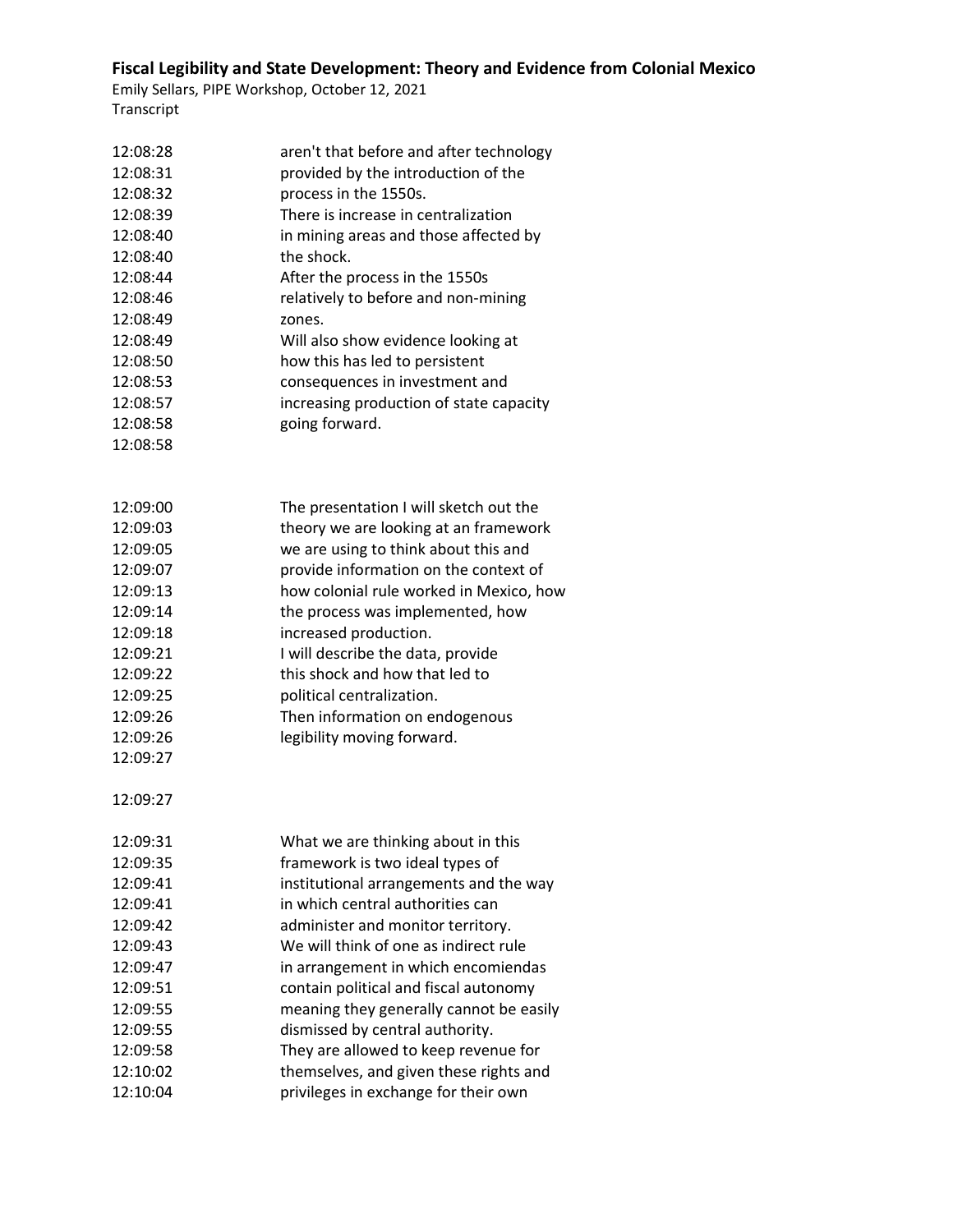| 12:10:07 | use and activity in administering the   |
|----------|-----------------------------------------|
| 12:10:11 | territory where they live and control.  |
| 12:10:11 |                                         |
|          |                                         |
| 12:10:11 |                                         |
|          |                                         |
| 12:10:17 | We will compare to another institution  |
| 12:10:18 | which we will call direct rule          |
| 12:10:18 | institutions where in modern state      |
| 12:10:20 | framework, the central government will  |
| 12:10:22 | rely on agents to the state hired by    |
| 12:10:24 | the center paid wage by the central     |
| 12:10:26 | government in order to administer       |
| 12:10:26 | territory.                              |
| 12:10:29 | This makes it easy for them to be       |
| 12:10:32 | dismissed by the central government in  |
| 12:10:33 | the case of underperformance.           |
| 12:10:35 | It lowers revenue that the central      |
| 12:10:40 | government has for the intermediaries   |
| 12:10:40 | to perform.                             |
| 12:10:42 | It requires them to invest in           |
| 12:10:42 | physical bureaucracy that allows them   |
| 12:10:46 | to exert this form of control.          |
| 12:10:46 |                                         |
|          |                                         |
|          |                                         |
| 12:10:47 | In particular, we will focus on the     |
| 12:10:51 | role of fiscal legibility and           |
| 12:10:51 | production.                             |
| 12:10:55 | We will do this by looking at           |
| 12:10:56 | sketching at principal agent type model |
| 12:11:01 | building on APS are from 2017.          |
| 12:11:02 | We will think about the situation       |
| 12:11:03 | where there is central ruler maximizing |
| 12:11:05 | revenue.                                |
| 12:11:12 | Revenue in this model depends on two    |
| 12:11:12 | things; state the world which can be    |
| 12:11:13 | good or bad, and intermediary level of  |
| 12:11:17 | effort of high or low.                  |
| 12:11:20 | We see revenue is high only if the      |
| 12:11:20 | world is stable and high effort.        |
| 12:11:24 | Crucially and standard in this          |
| 12:11:32 | framework, it's not directly observed   |
| 12:11:33 | either effort or state of the world.    |
| 12:11:33 | Instead, observed how much revenue is   |
| 12:11:38 | coming in and has signal of precision.  |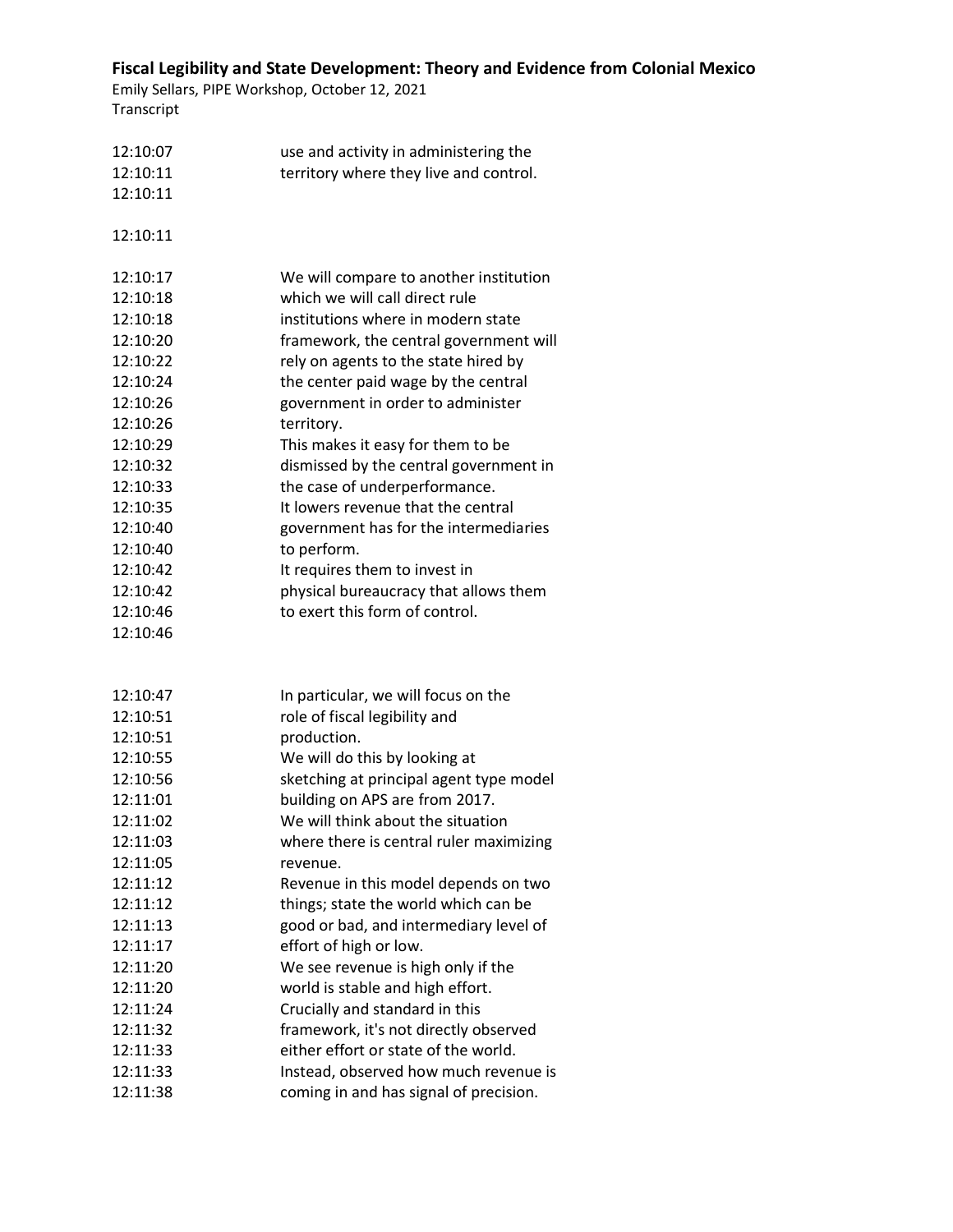| 12:11:39             | We will talk about that precision is                                        |
|----------------------|-----------------------------------------------------------------------------|
| 12:11:41             | what we think of as legibility.                                             |
| 12:11:45             | Likely it is the state of the world                                         |
| 12:11:45             | was good in your signal was accurate.                                       |
| 12:11:45             |                                                                             |
|                      |                                                                             |
|                      |                                                                             |
| 12:11:52             | The ruler gets low revenue and that is                                      |
| 12:11:52             | good, how easy is it for him to infer                                       |
| 12:11:54             | intermediary is exerting low effort?                                        |
| 12:11:59             | In the model we think about the ruler                                       |
| 12:12:00             | having two types of choices.                                                |
| 12:12:04             | Type of contract he will offer the                                          |
| 12:12:08             | intermediary the start of each period?                                      |
| 12:12:09             | And whether or not to invest in                                             |
| 12:12:10             | future capacity to make investment                                          |
| 12:12:11             | today in order to improve the accuracy                                      |
| 12:12:11             | of the signal tomorrow?                                                     |
| 12:12:17             | The intermediary for his part decides                                       |
| 12:12:17             | whether to accept the contract and                                          |
| 12:12:18             | exert high effort.                                                          |
| 12:12:20             | Participation and constrain in the                                          |
| 12:12:23             | typical principal agent type framework.                                     |
| 12:12:23             |                                                                             |
|                      |                                                                             |
| 12:12:31             | Possible contracts will map onto these                                      |
| 12:12:31             | types I just mentioned.                                                     |
| 12:12:32             | Think of indirect contract as the                                           |
| 12:12:33             | status quo.                                                                 |
| 12:12:35<br>12:12:39 | Under this contract you offer wage                                          |
| 12:12:40             | and bonus, but no easy way to dismiss                                       |
| 12:12:45             | if he is underperforming.                                                   |
| 12:12:45             | Under direct rule by contrast, you                                          |
|                      | have to pay to transition to this more<br>direct form which you think of as |
| 12:12:49<br>12:12:51 |                                                                             |
| 12:12:54             | investing bureaucracy or displacing                                         |
| 12:12:55             | powerful agents who have autonomy once                                      |
| 12:12:58             | you are under direct rule you can                                           |
|                      | dismiss agents relatively easily.<br>Once it's dismissed you get no         |
| 12:13:02<br>12:13:02 |                                                                             |
|                      | further payment.                                                            |
| 12:13:05             | It's not just the ruler wants to                                            |
| 12:13:11             | dismiss whatever agent he suspects is                                       |
| 12:13:12             | underperforming, there is replacement                                       |
| 12:13:15             | cost that will put restriction on                                           |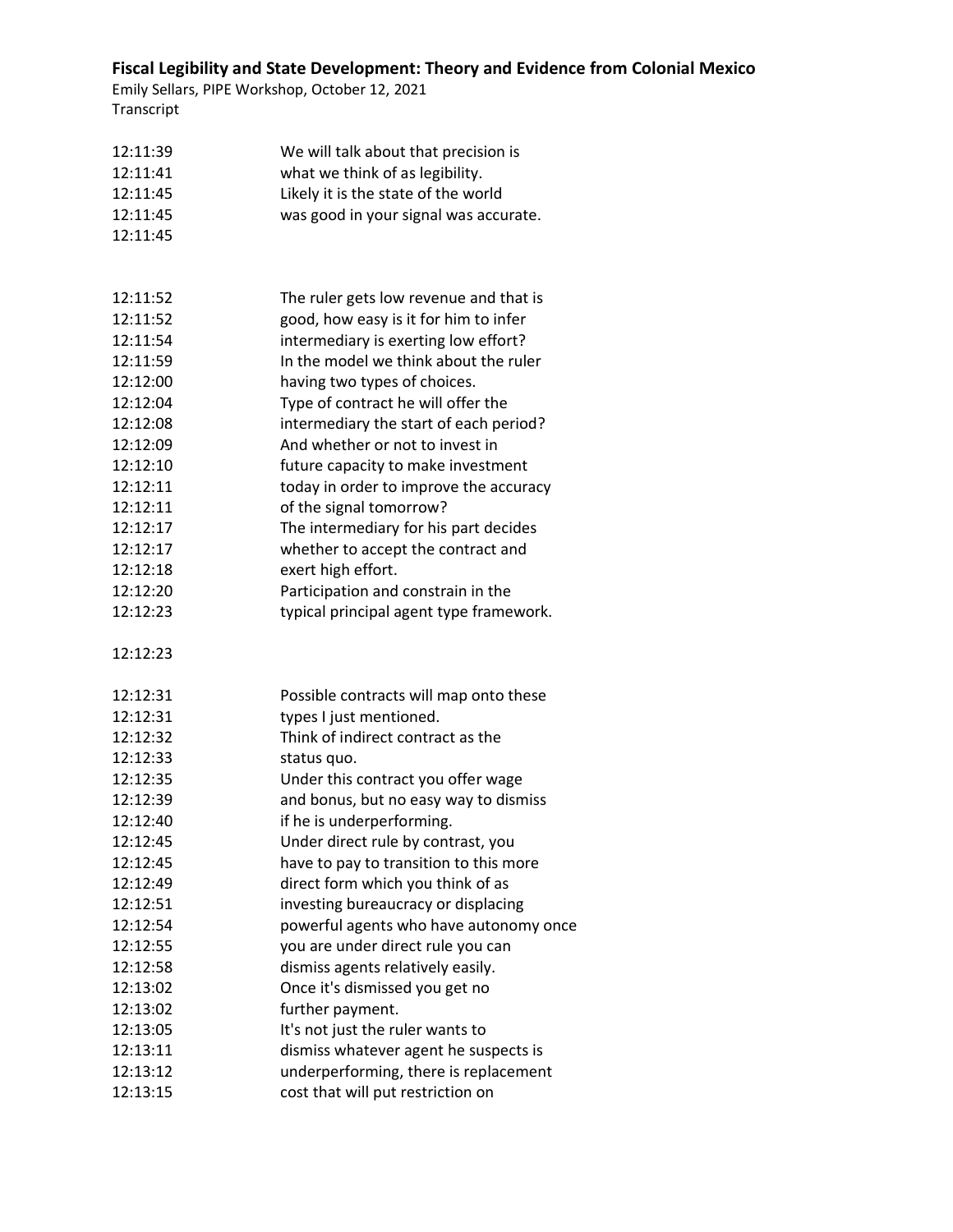| 12:13:21 | desire to fire the agent if there's no  |
|----------|-----------------------------------------|
| 12:13:21 | evidence.                               |
| 12:13:21 |                                         |
|          |                                         |
| 12:13:24 | The other decision the ruler faces is   |
| 12:13:25 | whether and how much to invest in       |
| 12:13:25 | future legibility?                      |
| 12:13:29 | There is technology through which       |
| 12:13:33 | today you can invest money into         |
| 12:13:33 | improving the accuracy tomorrow.        |
| 12:13:34 | Think of this as the ruler can build    |
| 12:13:39 | tax offices or create records that will |
| 12:13:40 | make it easier for him to observe       |
| 12:13:41 | what's going on in the periphery.       |
| 12:13:44 | The trade-off he faces in this          |
| 12:13:48 | framework is giving some amount of      |
| 12:13:49 | revenue today in order for more revenue |
| 12:13:49 | for tomorrow.                           |
| 12:13:50 |                                         |
| 12:13:51 |                                         |
| 12:13:54 | In the paper we construct equilibrium   |
| 12:13:56 | in which the intermediate exerts each   |
| 12:13:57 | period.                                 |
| 12:14:00 | In the analysis for the presentation    |
| 12:14:02 | I will focus on two big questions we    |
| 12:14:02 | ask.                                    |
| 12:14:11 | One, when will the ruler seek to        |
| 12:14:11 | centralize authority?                   |
| 12:14:12 | Under what conditions will the ruler    |
| 12:14:12 | want to centralize and move to direct   |
| 12:14:13 | rule type of contract?                  |
| 12:14:14 | Under what conditions or when will      |
| 12:14:16 | the ruler benefit from investing in     |
| 12:14:18 | legibility going forward in the long    |
| 12:14:18 | term?                                   |
| 12:14:20 |                                         |
| 12:14:20 |                                         |
| 12:14:28 | I will discuss the empirics in the talk |
| 12:14:29 | and happy to talk more about the model  |
| 12:14:29 | in the Q&A if people are interested.    |
| 12:14:32 | What we are looking onto here is        |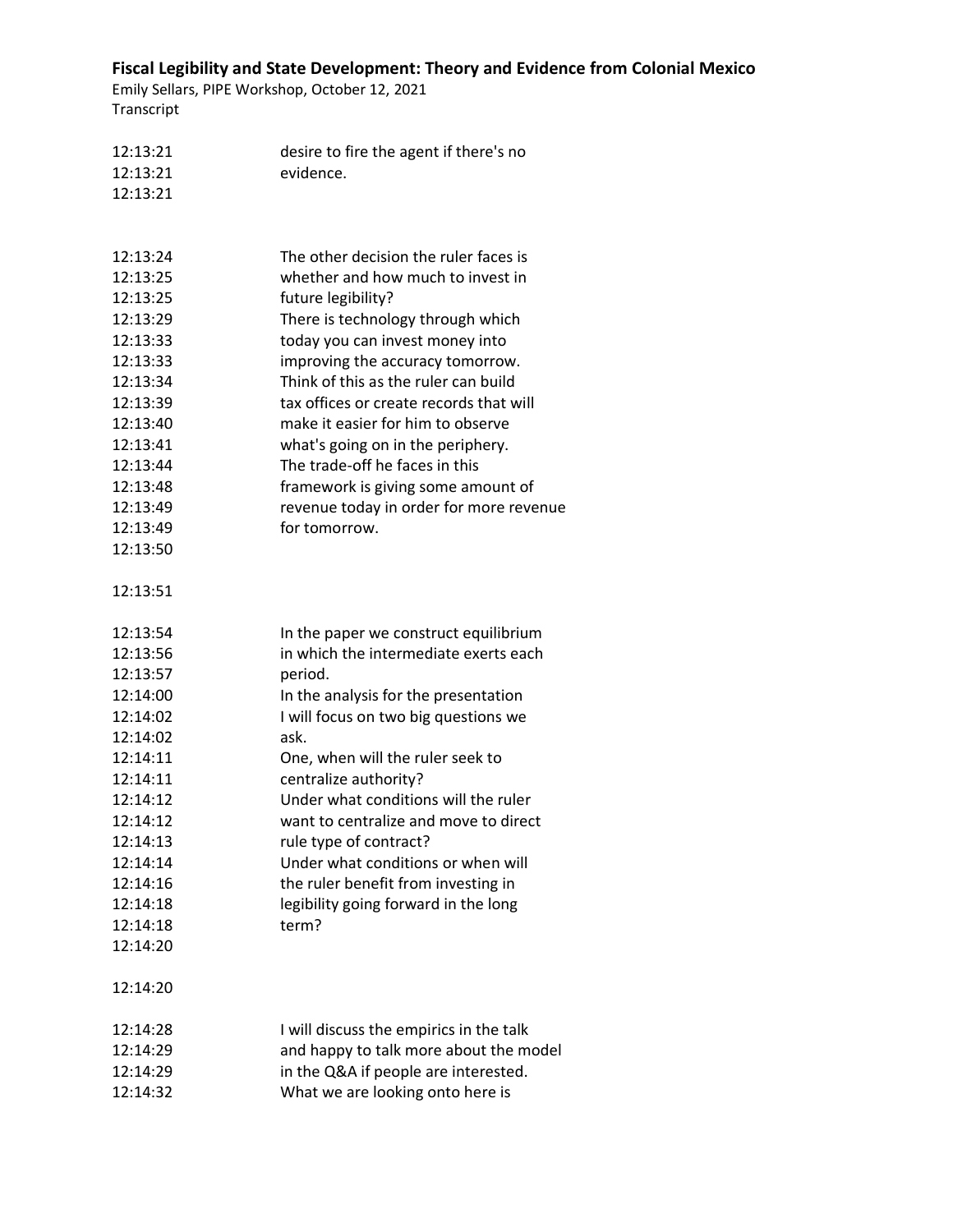| 12:14:34 | under indirect rule, you need to see    |
|----------|-----------------------------------------|
| 12:14:36 | revenue to the agent.                   |
| 12:14:41 | One way of thinking about this is you   |
| 12:14:41 | have no stick to use and cannot fire    |
| 12:14:44 | them so you need to give enough bonus   |
| 12:14:45 | that they want to exert high effort     |
| 12:14:45 | anyway.                                 |
| 12:14:50 | The more you can observe                |
| 12:14:51 | independently what's going on, the      |
| 12:14:52 | relative benefit between this authority |
| 12:14:58 | to the intermediary in exchange for     |
| 12:15:02 | performance and moving toward rural     |
| 12:15:04 | ships because as you get more           |
| 12:15:07 | information, have better idea if the    |
| 12:15:10 | intermediary is shrinking.              |
| 12:15:11 | You can dismiss intermediaries that     |
| 12:15:11 | will underperform.                      |
| 12:15:14 | This allows you to grab more surplus    |
| 12:15:21 | and intermediary see you can have less  |
| 12:15:22 | bonus because you have the stick at     |
| 12:15:22 | your disposal if you are central ruler. |
| 12:15:24 | The shift the rule off of dismissal     |
| 12:15:29 | and benefit of lower revenue.           |
| 12:15:30 |                                         |
|          |                                         |
|          |                                         |
| 12:15:30 | In particular, we show on the paper the |
| 12:15:33 | rulers that prefer the contract or      |
| 12:15:35 | direct rule contract only if he has     |
| 12:15:37 | sufficiently high level of eligibility  |
| 12:15:41 | or enough independent ability to        |
| 12:15:43 | observe the district that he can        |
| 12:15:45 | monitor the agent, credibly threaten to |
| 12:15:53 | dismiss and replace the agent if        |
| 12:15:53 | underperforming.                        |
| 12:15:54 | As transparency or legibility           |
| 12:15:55 | increases relative benefit of using     |
| 12:15:55 | direct role.                            |
| 12:16:03 | The implication we take from this is    |
| 12:16:04 | if you have exogenous increase in       |
| 12:16:05 | fiscal legibility for some reason, you  |
| 12:16:07 | are better able to discern whether the  |
| 12:16:07 | intermediary is shrinking or the state  |
| 12:16:08 | of the world is good or bad.            |
| 12:16:11 | That will increase incentive to         |
| 12:16:12 | direct rule to centralize authority.    |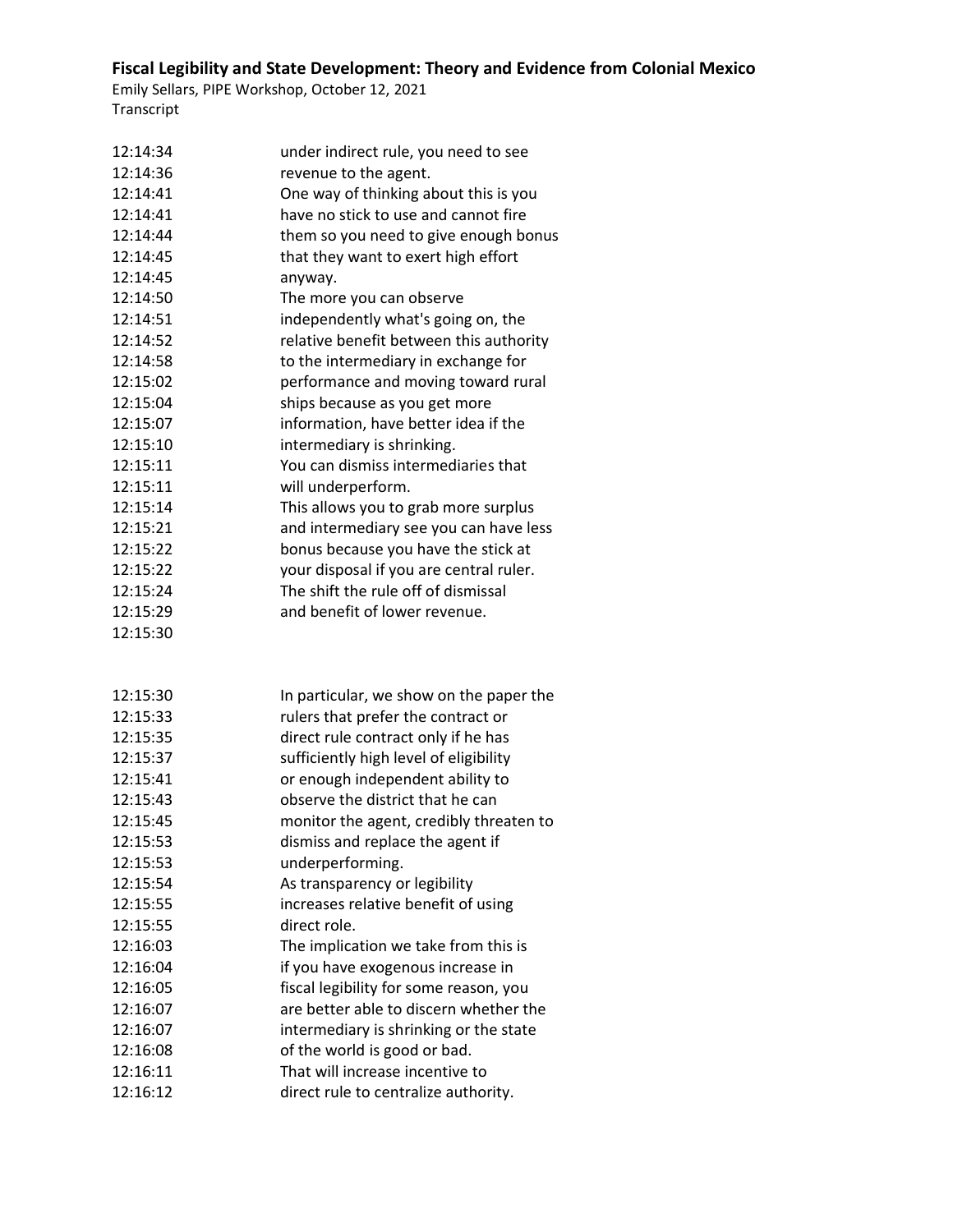| 12:16:16 | In particular, this effect should be    |
|----------|-----------------------------------------|
| 12:16:17 | greatest for the cost of transition to  |
| 12:16:19 | direct role is low and there is less    |
| 12:16:26 | need to worry about displacing          |
| 12:16:27 | politically powerful leaps or where     |
| 12:16:27 | there is less cost required to set up   |
| 12:16:28 | physical apparatus.                     |
| 12:16:30 | It's also area most affected are        |
| 12:16:34 | those where earlier eligibility is low. |
| 12:16:37 | If you have no information about        |
| 12:16:38 | environment, getting information may    |
| 12:16:41 | provide the impotent to centralized     |
| 12:16:41 | authority.                              |
| 12:16:41 |                                         |
|          |                                         |
| 12:16:45 | Second set of question is when is it    |
| 12:16:47 | worthwhile for the ruler to invest in   |
| 12:16:50 | the encomienda itself?                  |
| 12:16:56 | Building post offices to understand     |
| 12:16:56 | what's going on in the district.        |
| 12:17:03 | The logic we are working to is under    |
| 12:17:04 | indirect rule if you are not in the     |
| 12:17:05 | business of monitoring and sanctioning  |
| 12:17:06 | intermediaries, there's not much        |
| 12:17:07 | benefit to having additional            |
| 12:17:07 | information.                            |
| 12:17:13 | The benefit comes only if you start     |
| 12:17:14 | to get in the world where you can use   |
| 12:17:14 | the information to monitor the agent.   |
| 12:17:16 | As you are in the world, you can use    |
| 12:17:19 | that information and helps identify     |
| 12:17:21 | when agents are shrinking or not to get |
| 12:17:22 | more surplus.                           |
| 12:17:29 |                                         |
| 12:17:29 |                                         |
| 12:17:30 | Investment is only worthwhile if there  |
| 12:17:31 | will be within some time horizon,       |
| 12:17:32 | transitioning to direct rule.           |
| 12:17:33 | There might not be incentive to         |
| 12:17:35 | request eligibility if it's longer turn |
| 12:17:41 | and staying in the indirect contract.   |
| 12:17:41 | From this, we get the.                  |
| 12:17:44 | Application that an increase in         |
|          |                                         |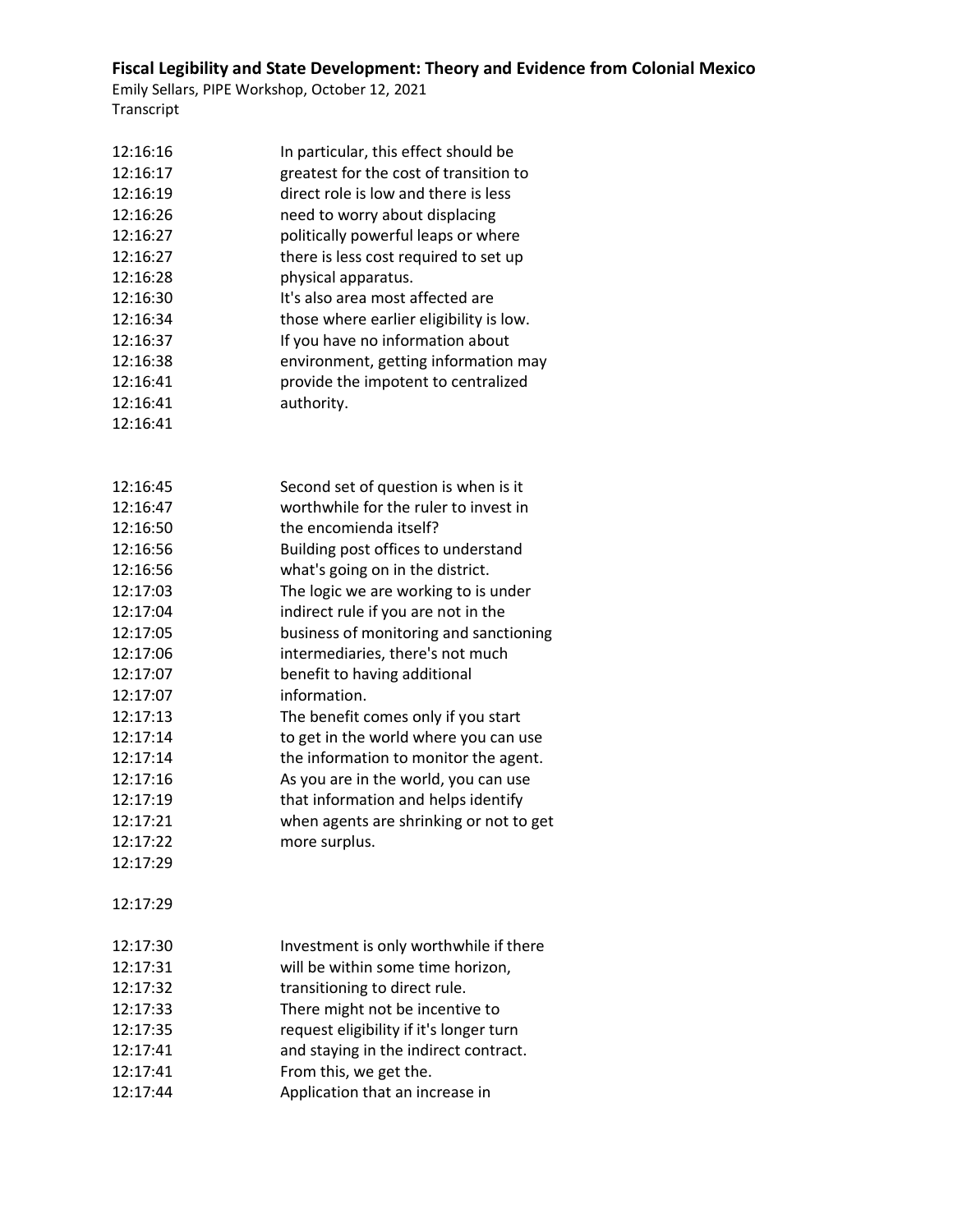| 12:17:48 | eligibility can lead to capacity and    |
|----------|-----------------------------------------|
| 12:17:49 | that leads to persistence argument that |
| 12:17:52 | comes out of the model which is sudden  |
| 12:17:57 | increase in fiscal legibility can have  |
| 12:17:58 | effects over the long-term.             |
| 12:17:59 | That pushes you from the world in       |
| 12:18:04 | which you are better off relying on     |
| 12:18:04 | indirect forms of rural to want to      |
| 12:18:05 | which you are better off centralizing   |
| 12:18:06 | authority and that can lead to          |
| 12:18:08 | secondary effects where you are         |
| 12:18:12 | incentivized to monitor in order to get |
| 12:18:13 | more surplus.                           |
| 12:18:13 |                                         |
| 12:18:13 |                                         |
| 12:18:17 | What we are going to do is think about  |
| 12:18:20 | these implications looking at important |
| 12:18:23 | technological silver mining in colonial |
| 12:18:23 | Mexico.                                 |
| 12:18:26 | Colonial Mexico is interesting to       |
| 12:18:30 | look at these transition to direct rule |
| 12:18:33 | for a lot of reasons.                   |
| 12:18:36 | One of which is at the time of the      |
| 12:18:38 | conquest, Mexico had a decentralized    |
| 12:18:40 | form of power.                          |
| 12:18:46 | The government and Madrid               |
| 12:18:48 | decentralizes or outsources the         |
| 12:18:52 | conquest to freelance who are then      |
| 12:18:59 | given the right for labor in areas they |
| 12:19:00 | control in exchange for converting the  |
| 12:19:01 | local population of Christianity in     |
| 12:19:02 | providing local defense.                |
| 12:19:03 |                                         |
| 12:19:03 |                                         |
| 12:19:05 | This is useful institutional form for   |
| 12:19:09 | the government in Madrid.               |
| 12:19:10 | It allows them to extend territorial    |
| 12:19:12 | control over this distant and difficult |
| 12:19:21 | to observe colony and have the state    |
| 12:19:22 | extend over places it would not have be |
| 12:19:22 | able to extend otherwise.               |
| 12:19:24 | This decentralized institutional form   |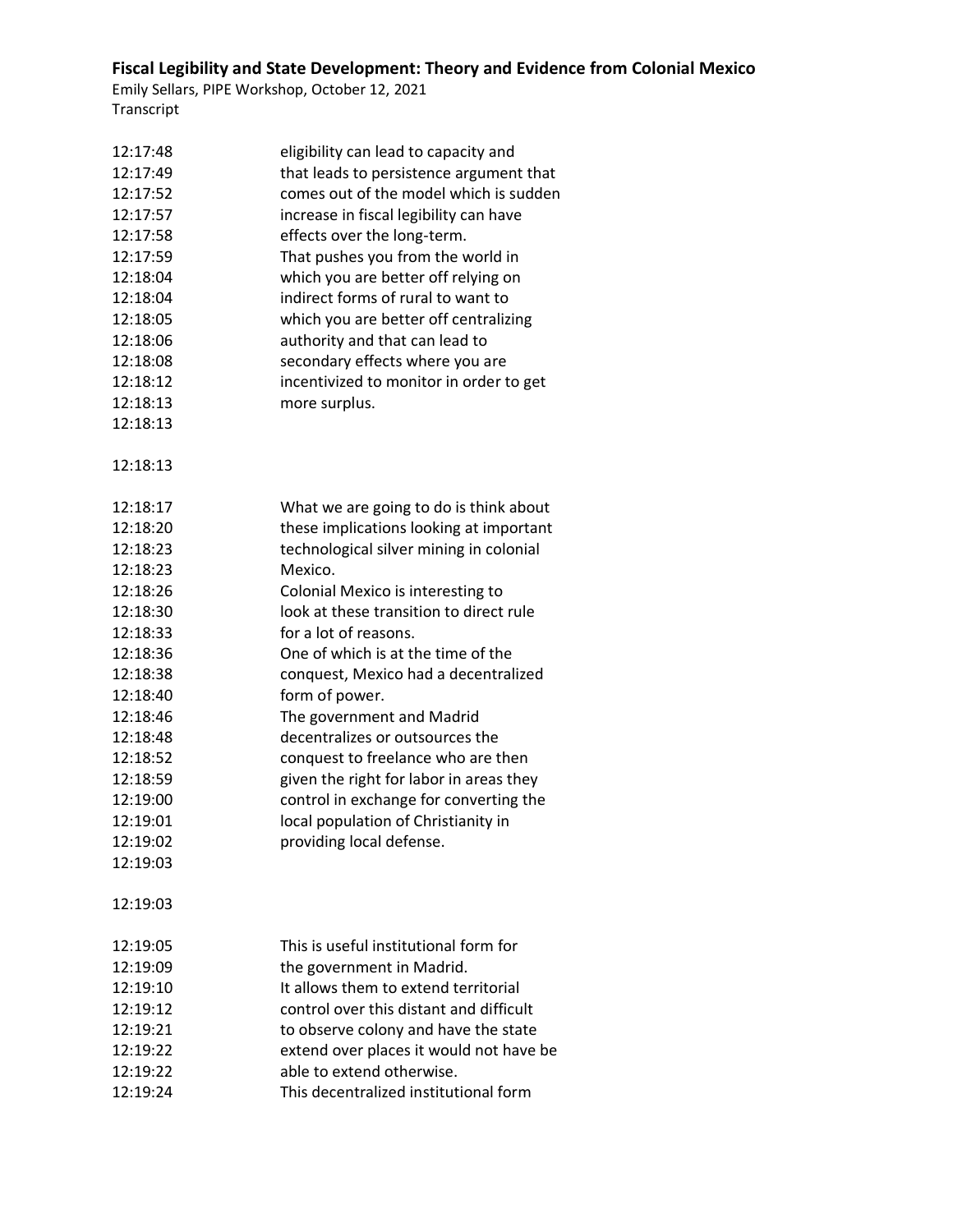| 12:19:27             | came with political and economic costs. |
|----------------------|-----------------------------------------|
| 12:19:32             | In particular, (Indiscernible) the      |
| 12:19:33             | leads given the right to extract labor  |
| 12:19:36             | became very politically powerful.       |
| 12:19:40             | They were not easy to replace if they   |
| 12:19:40             | were underperforming.                   |
| 12:19:45             | It became seen as political threat to   |
| 12:19:45             | the crown.                              |
| 12:19:47             | Require the crown to forgo direct       |
| 12:19:49             | sources of revenue that it can get      |
| 12:19:51             | centralizing authority and having       |
| 12:19:52             | agents directly paid by the center.     |
| 12:19:56             | Within the generation of the            |
| 12:19:57             | conquest, they begin to centralize      |
| 12:20:00             | authority transitioning (Indiscernible) |
| 12:20:05             | under the contract or direct rule       |
| 12:20:15             | contract, the intermediaries are        |
| 12:20:15             | directly paid by the state.             |
| 12:20:16             | They are hired every year on year to    |
| 12:20:17             | year contracts.                         |
| 12:20:18             | It's easy to dismiss authority if       |
| 12:20:19             | they are underperforming.               |
| 12:20:20             | They are paid a lot less.               |
| 12:20:22             | The best paid RP worse than the         |
| 12:20:25             | smallest and most impoverished          |
| 12:20:25             | (Indiscernible).                        |
| 12:20:25             |                                         |
| 12:20:25             |                                         |
| 12:20:30             | This allows the crown to benefit; it    |
| 12:20:34             | allows to increase directly increase    |
| 12:20:34             | control, and extract more revenue.      |
| 12:20:39             | An idea on the left is institution      |
| 12:20:42             | forms of the (Indiscernible).           |
| 12:20:46             | On the left we have the standard        |
| 12:20:50             |                                         |
|                      | direct rule contract where the money is |
| 12:20:52             | going from the authority to the ground. |
| 12:20:59             | The local elite retains great deal of   |
| 12:21:00             | autonomy.                               |
| 12:21:05             | It's important for the empirics we      |
| 12:21:06             | talk about today and for the story, the |
| 12:21:08             | extent to which political               |
| 12:21:09             | centralization happened in colonial     |
| 12:21:13<br>12:21:14 | Mexico varied across time and space.    |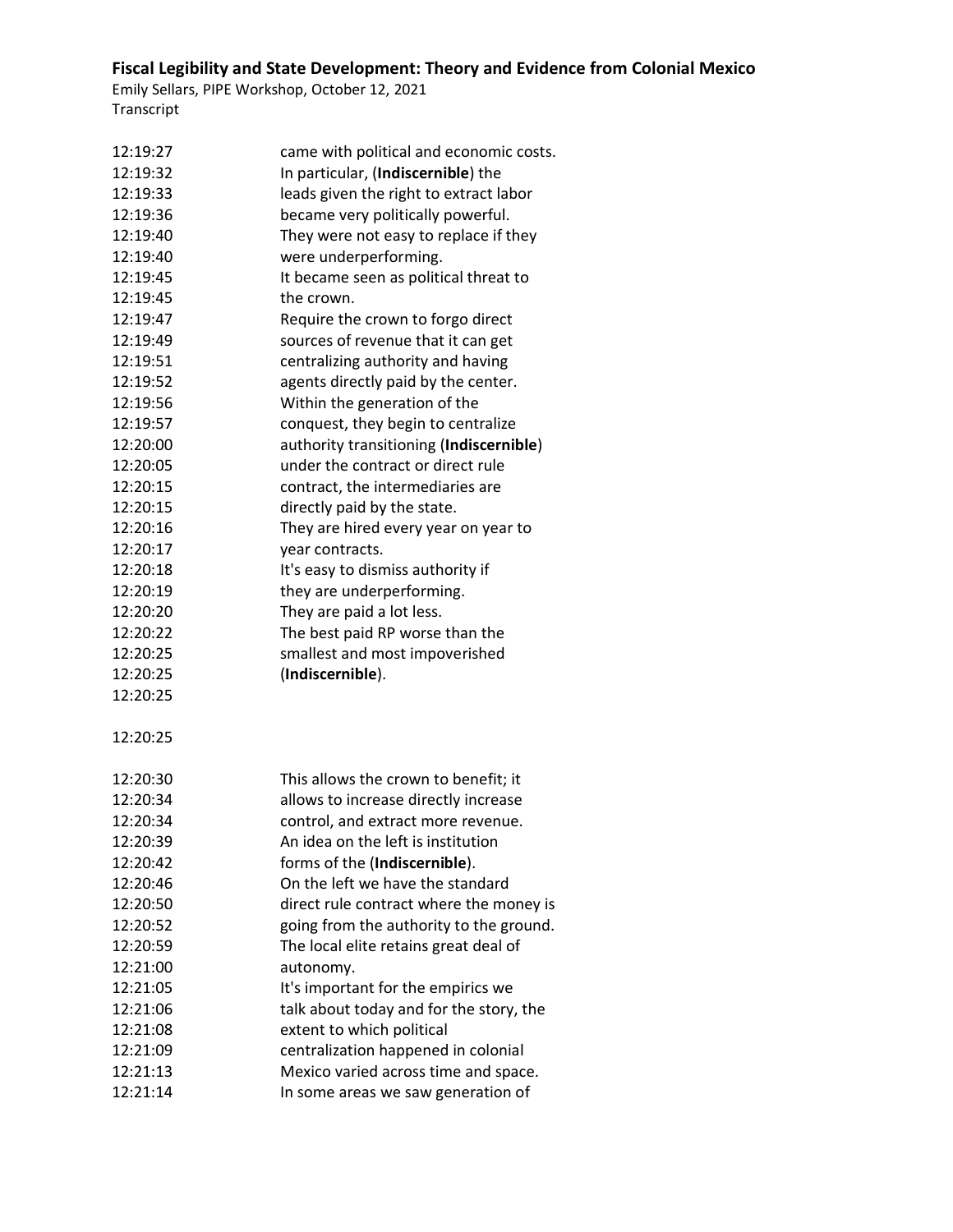| 12:21:18 | the ball of the Aztec empire and the    |
|----------|-----------------------------------------|
| 12:21:19 | power was centralized and there is      |
| 12:21:20 | physical administration set up.         |
| 12:21:25 | Until the end of the period, 300        |
| 12:21:25 | years later we have indirect former.    |
| 12:21:30 | What we are interested in today's       |
| 12:21:31 | thinking about how particular           |
| 12:21:33 | innovation and technological change in  |
| 12:21:34 | silver production facilitated the       |
| 12:21:35 | centralization of power.                |
| 12:21:37 |                                         |
|          |                                         |
| 12:21:37 |                                         |
| 12:21:38 | Silver mining was one of the most       |
| 12:21:41 | important resources extracted for the   |
| 12:21:41 | crown.                                  |
| 12:21:46 | It was very important in Mexico's       |
| 12:21:47 | economic development.                   |
| 12:21:52 | In the early period of colonization,    |
| 12:21:55 | the standard technology for refining    |
| 12:21:59 | silver was smelting which was costly    |
| 12:22:04 | method.                                 |
| 12:22:05 | In the 1550s, there is this invention   |
| 12:22:08 | that is important where silver is       |
| 12:22:10 | refined from using Mercury.             |
| 12:22:13 | It's much more efficient way of         |
| 12:22:16 | extracting silver for the marginal      |
| 12:22:17 | silver coming to the Americas.          |
| 12:22:20 | It requires Mercury which is not easy   |
| 12:22:24 | to obtain.                              |
| 12:22:24 | Importantly for the story, Mercury is   |
| 12:22:27 | mined in a handful of places worldwide. |
| 12:22:31 | Virtually all Mercury coming from       |
| 12:22:33 | colonial Mexico had to come from Spain. |
| 12:22:36 | The crown establish monopoly very       |
| 12:22:37 | early on.                               |
| 12:22:41 | As result, the crown knew how much      |
| 12:22:47 | Mercury was sent to Mexico.             |
| 12:22:48 | It knew how much Mercury different      |
| 12:22:49 | places in the country were getting.     |
| 12:22:51 | Because there is no ratio of            |
| 12:22:54 | extracting silver from how much Mercury |
| 12:22:57 | needed to be used, that gave them       |
| 12:22:58 | insight into how much silver is         |
| 12:22:59 | produced locally.                       |
|          |                                         |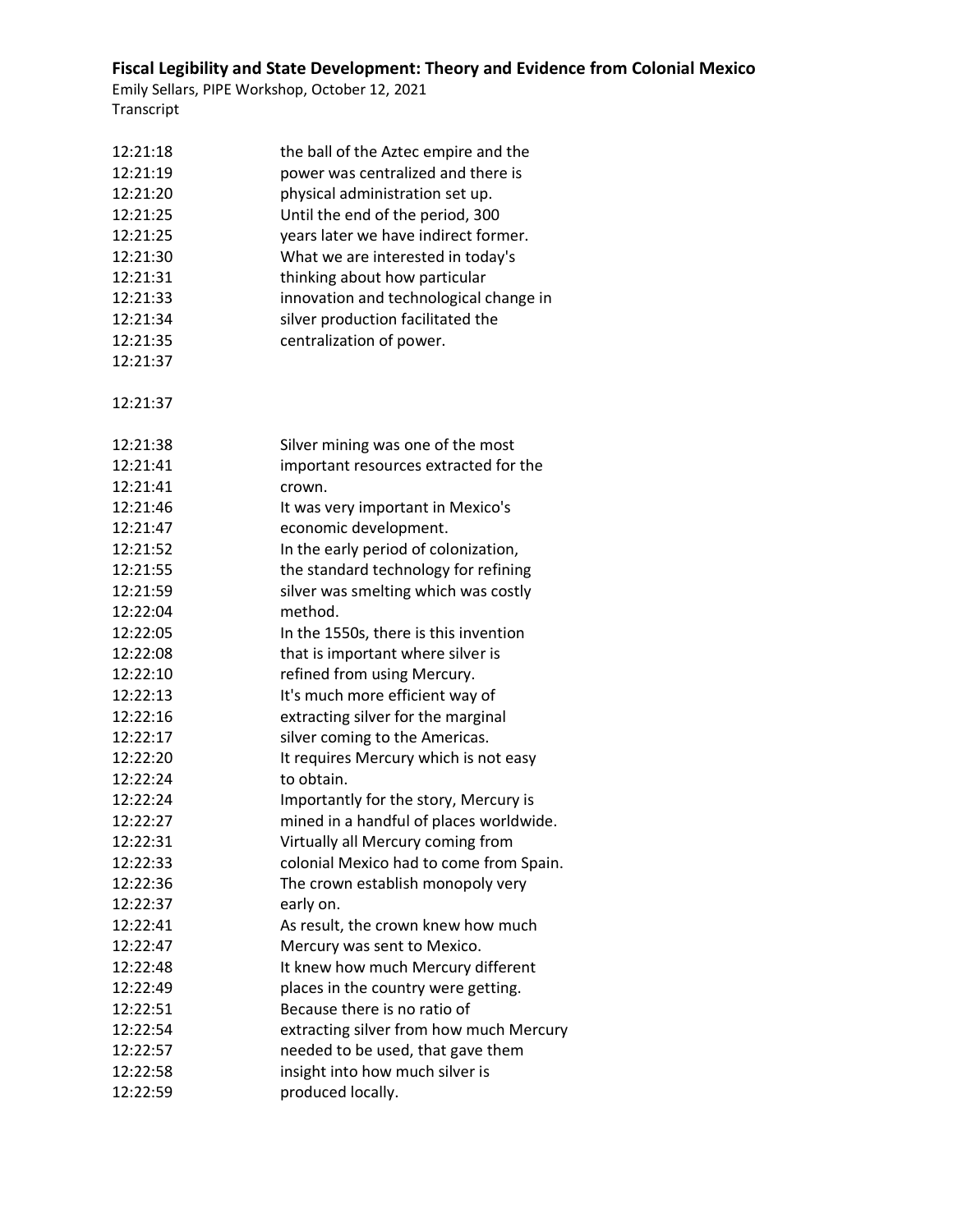| 12:23:08 | Importantly, by using the monopoly         |  |
|----------|--------------------------------------------|--|
| 12:23:09 | over Mercury distribution of sale, they    |  |
| 12:23:10 | knew how much silver was produced in       |  |
| 12:23:11 | the Regents.                               |  |
| 12:23:12 | From this, they could better monitor       |  |
| 12:23:13 | intermediaries.                            |  |
| 12:23:14 | If they knew particular region was         |  |
| 12:23:17 | having booming production, they saw        |  |
| 12:23:21 | Mercury going into district X and new      |  |
| 12:23:22 | they were probably doing well and other    |  |
| 12:23:25 | ways it made more demand for labor,        |  |
| 12:23:32 | input, and in Mexico unlike Peru, it's     |  |
| 12:23:33 | compensated even when provided by the      |  |
| 12:23:34 | labor draft.                               |  |
| 12:23:35 | There will be spillover effect in          |  |
| 12:23:36 | local communities and products will be     |  |
| 12:23:37 | in more demand.                            |  |
| 12:23:39 |                                            |  |
|          |                                            |  |
| 12:23:39 |                                            |  |
|          |                                            |  |
| 12:23:41 | They should accept more tax revenue and    |  |
| 12:23:44 | places that have this silver boom.         |  |
| 12:23:46 | This will increase benefits of             |  |
| 12:23:47 | political centralization.                  |  |
| 12:23:48 | It's easier to ascertain because they      |  |
| 12:23:54 | know when there are good or bad years      |  |
| 12:23:55 | and how much Mercury is coming in.         |  |
| 12:23:57 | It's easy to ascertain the revenue         |  |
| 12:23:58 | receipt is because of bad luck or          |  |
| 12:24:02 | effort by the intermediaries.              |  |
| 12:24:03 | What we are going to do to                 |  |
| 12:24:05 | systematically examine how the             |  |
| 12:24:10 | introduction of the process led the        |  |
| 12:24:11 | transition to direct role in colonial      |  |
| 12:24:11 | Mexico.                                    |  |
| 12:24:11 |                                            |  |
|          |                                            |  |
| 12:24:11 |                                            |  |
|          |                                            |  |
| 12:24:18 | We use the district level the 1786         |  |
| 12:24:19 | administration level and look at the       |  |
| 12:24:25 | Cato panel from the first century of       |  |
| 12:24:25 | colonial rule.                             |  |
| 12:24:30 | The data we have is data on the            |  |
| 12:24:31 | Encomienda holdings by region so all these |  |
|          |                                            |  |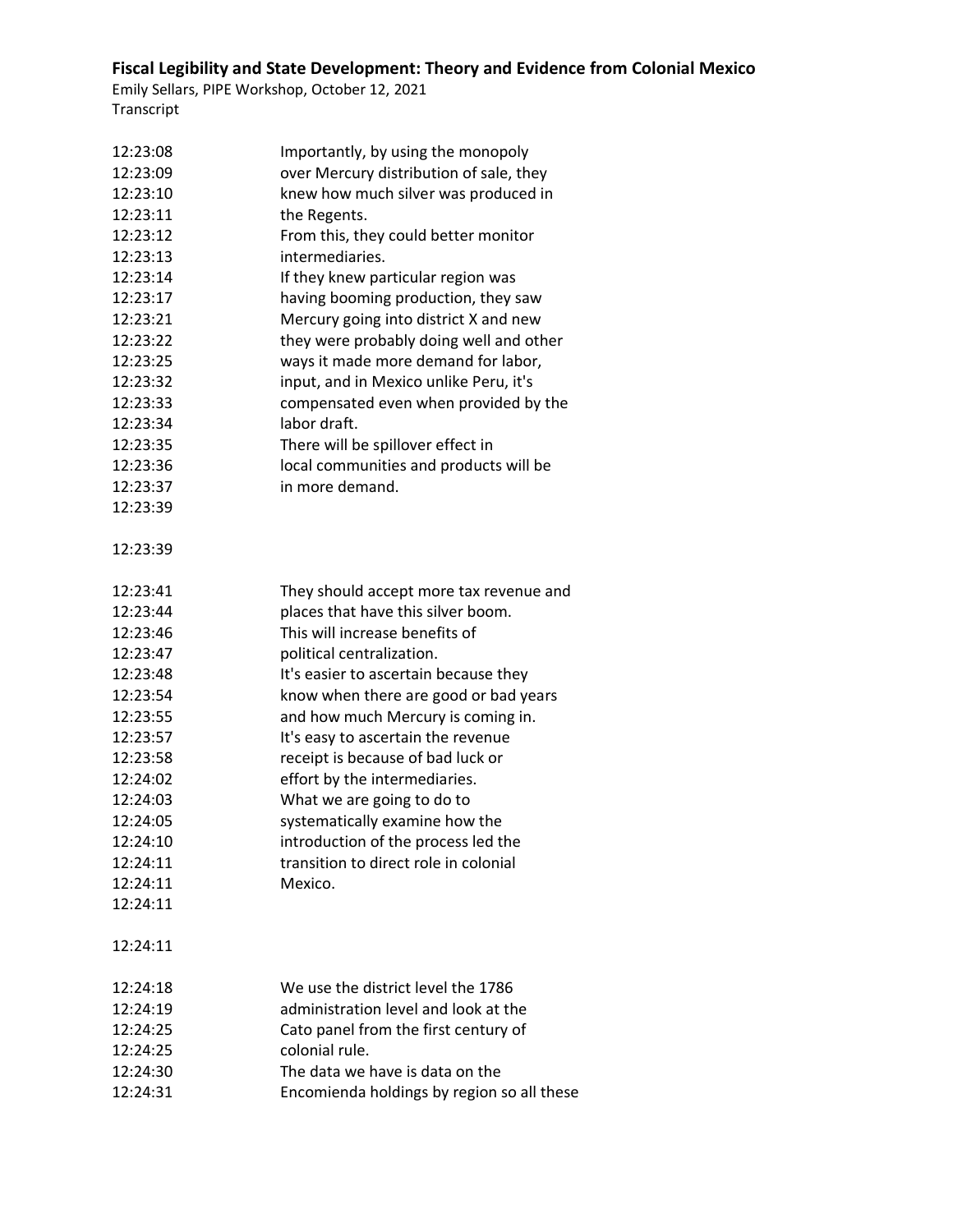| 12:24:38  | different towns whether under direct or            |
|-----------|----------------------------------------------------|
| 12:24:39  | direct rule.                                       |
| 12:24:40  | We will look at percent of holdings                |
| 12:24:41  | transitioning to direct rule in each               |
| 12:24:41  | region.                                            |
| 12:24:44  | The explanatory variable or treatment              |
| 12:24:45  | are places where there are silver mines            |
| 12:24:51. | Amalgamation We have silver and                    |
| 12:24:52  | gold mines across Mexico from discovery.           |
| 12:24:55  | Producing early colonial period.                   |
| 12:24:59  | We will use the standard difference                |
| 12:25:00  | type of approach.                                  |
| 12:25:04  | The left the outcome variable is                   |
| 12:25:05  | Fraction of encomiendas brought under direct rule. |
| 12:25:10  | The perimeter of interest is the data.             |
| 12:25:11  | The interaction between whether there              |
| 12:25:13  | is mining districts or silver Goldmine             |
| 12:25:19  | and this post 1515 in Decatur which is             |
| 12:25:22  | this before or after Amalgamation                  |
| 12:25:23  | which will give the crown this insight             |
| 12:25:28  | into economic activity.                            |
| 12:25:28  |                                                    |
|           |                                                    |
| 12:25:30  | One thing I want to say and I can talk             |
| 12:25:31  | about this in the Q&A this week are                |
| 12:25:32  | quoting both mines here.                           |
| 12:25:35  | Geologically, silver and gold tend to              |
| 12:25:40  | coexist in Mexico.                                 |
| 12:25:41  | A lot of the places that have silver               |
| 12:25:43  | mines will have gold mines and vice                |
| 12:25:43  | versa.                                             |
| 12:25:44  | Rather than rely on the places                     |
| 12:25:48  | reported, we will use this is the place            |
| 12:25:49  | that could be benefiting from this.                |
| 12:25:54  | The difference framework we will use               |
| 12:25:56  | diff and diff -- decade takes                      |
| 12:26:00  | effect and time controls with each                 |
| 12:26:00  | decade.                                            |
| 12:26:04  | The level of direct rule to varied                 |
| 12:26:06  | across space and time evenly.                      |
| 12:26:10  | We will allow trajectory by elevation              |
|           |                                                    |
| 12:26:13  | surface area whether it's malarial zone            |
| 12:26:15  | in Spanish contact.                                |
| 12:26:23  | We also have control and in part                   |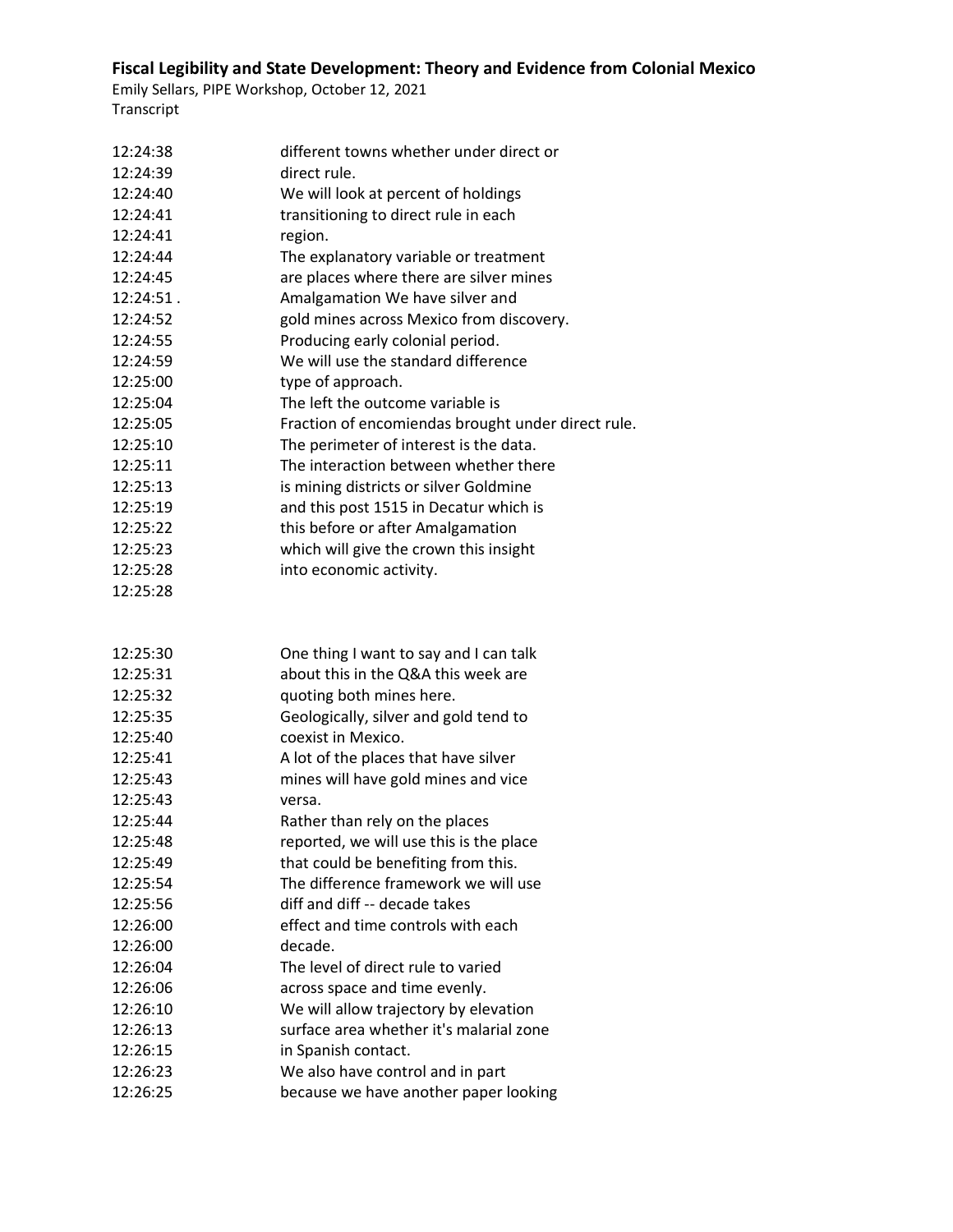| 12:26:28 | at demographic collapse and            |
|----------|----------------------------------------|
| 12:26:29 | centralization of power and wanted to  |
| 12:26:30 | control that alternative mechanism.    |
| 12:26:30 |                                        |
|          |                                        |
| 12:26:31 |                                        |
| 12:26:35 | Here is the graphical evidence and the |
| 12:26:41 | baseline result in graphic form.       |
| 12:26:42 | On the left we have trends over time   |
| 12:26:43 | indirect rule adoption.                |
| 12:26:44 | In mining versus non-mining areas.     |
| 12:26:51 | Are in red in nonmining are in black.  |
| 12:26:52 | Shortly after the conquest in 1521,    |
| 12:26:54 | there is intermediate mood to          |
| 12:26:55 | centralize authority over time.        |
| 12:26:59 | The first few years there is no        |
| 12:27:03 | difference introductory between mining |
| 12:27:04 | in nonmining areas.                    |
| 12:27:07 | The gray line represents the           |
| 12:27:09 | instruction of the patio process 1954. |
| 12:27:11 | After that process we see diversions   |
| 12:27:12 | in mining versus nonmining areas.      |
| 12:27:15 | Mining have (Indiscernible) and        |
| 12:27:19 | nonmining areas have increased of      |
| 12:27:20 | adoption over time but not to the same |
| 12:27:20 | extent.                                |
| 12:27:24 | The patio process we see the trends    |
| 12:27:25 | between the two groups.                |
| 12:27:25 |                                        |
| 12:27:26 |                                        |
| 12:27:27 | On the right-hand side we see another  |
| 12:27:29 | way of looking at the data at panel    |
| 12:27:30 | estimates.                             |
| 12:27:35 | We will use year zero before it was    |
| 12:27:36 | introduced and the relative effect of  |
| 12:27:38 | being in the mining district on direct |
| 12:27:39 | rule adoption in each decade relative  |
| 12:27:42 | to the baseline decade which is 1540.  |
| 12:27:46 | There is no evidence of difference     |
| 12:27:49 | introductory up until 1560.            |
| 12:28:00 | Suddenly for the duration of the rest  |
| 12:28:02 | of the panel there is disproportionate |
| 12:28:03 |                                        |
|          | acceleration indirect rule adoption in |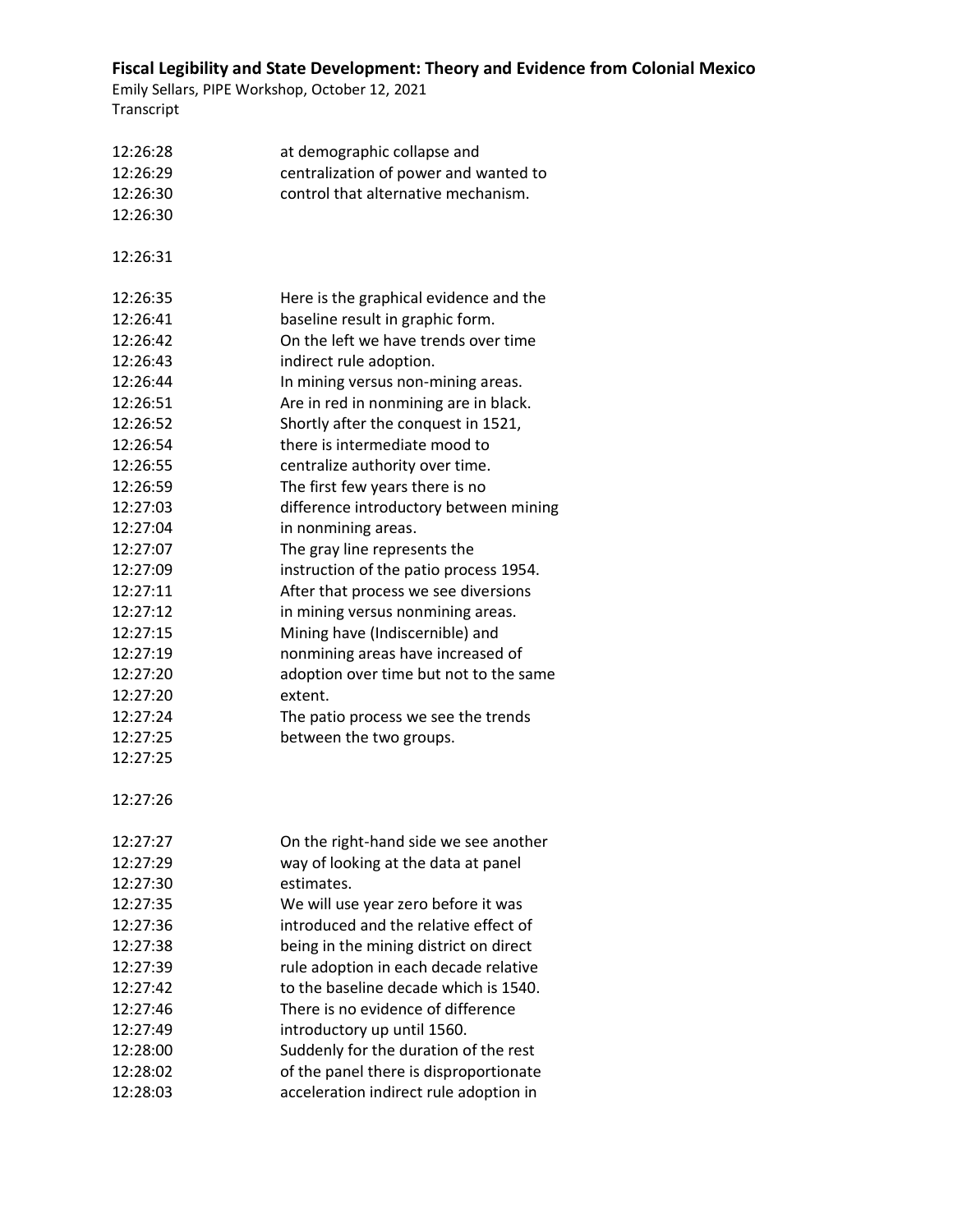| 12:28:04 | mining relative to nonmining periods.         |
|----------|-----------------------------------------------|
| 12:28:05 | This is the standard difference               |
| 12:28:05 | result.                                       |
| 12:28:11 | Interaction between which variable?           |
| 12:28:16 | This payment cannot estimate is               |
| 12:28:19 | interaction between each decade in            |
| 12:28:21 | Decatur in mining in Decatur.                 |
| 12:28:23 | That's what the dynamic panel is              |
| 12:28:23 | looking at.                                   |
| 12:28:24 |                                               |
|          |                                               |
| 12:28:24 |                                               |
|          |                                               |
| 12:28:26 | This one doesn't include any additional       |
| 12:28:27 | covariant.                                    |
| 12:28:30 | It makes little difference if we              |
| 12:28:31 | include covariance.                           |
| 12:28:35 | This is the standard results which is         |
| 12:28:38 | looking at the interaction between indicators |
| 12:28:41 | whether there is mines in the                 |
| 12:28:44 | district and post 1554 such as turning        |
| 12:28:48 | on at some point in the 1550s.                |
| 12:28:50 | The first two columns we are looking          |
| 12:28:52 | at direct rule -- Spain around Mexico         |
| 12:28:57 | City, the central governorship of             |
| 12:28:57 | colonial Mexico.                              |
| 12:29:01 | The left column we look at the very           |
| 12:29:06 | sparse differences estimator unfixed          |
| 12:29:07 | effects.                                      |
| 12:29:11 | We will include full battery of time          |
| 12:29:15 | varying controls and interacting with         |
| 12:29:16 | each year indicator.                          |
| 12:29:21 | There are positive indicating direct          |
| 12:29:23 | rule adoption in mining areas after.          |
| 12:29:31 | Feel right two columns look at                |
| 12:29:32 | extending the sample beyond Spain             |
| 12:29:33 | looking at (Indiscernible) the central        |
| 12:29:37 | North governorship which you might            |
| 12:29:38 | think would have different trajectory         |
| 12:29:43 | conquered somewhat later than general,        |
| 12:29:44 | but we see if anything else, larger           |
| 12:29:49 | coefficient and (Indiscernible).              |
| 12:29:49 |                                               |
|          |                                               |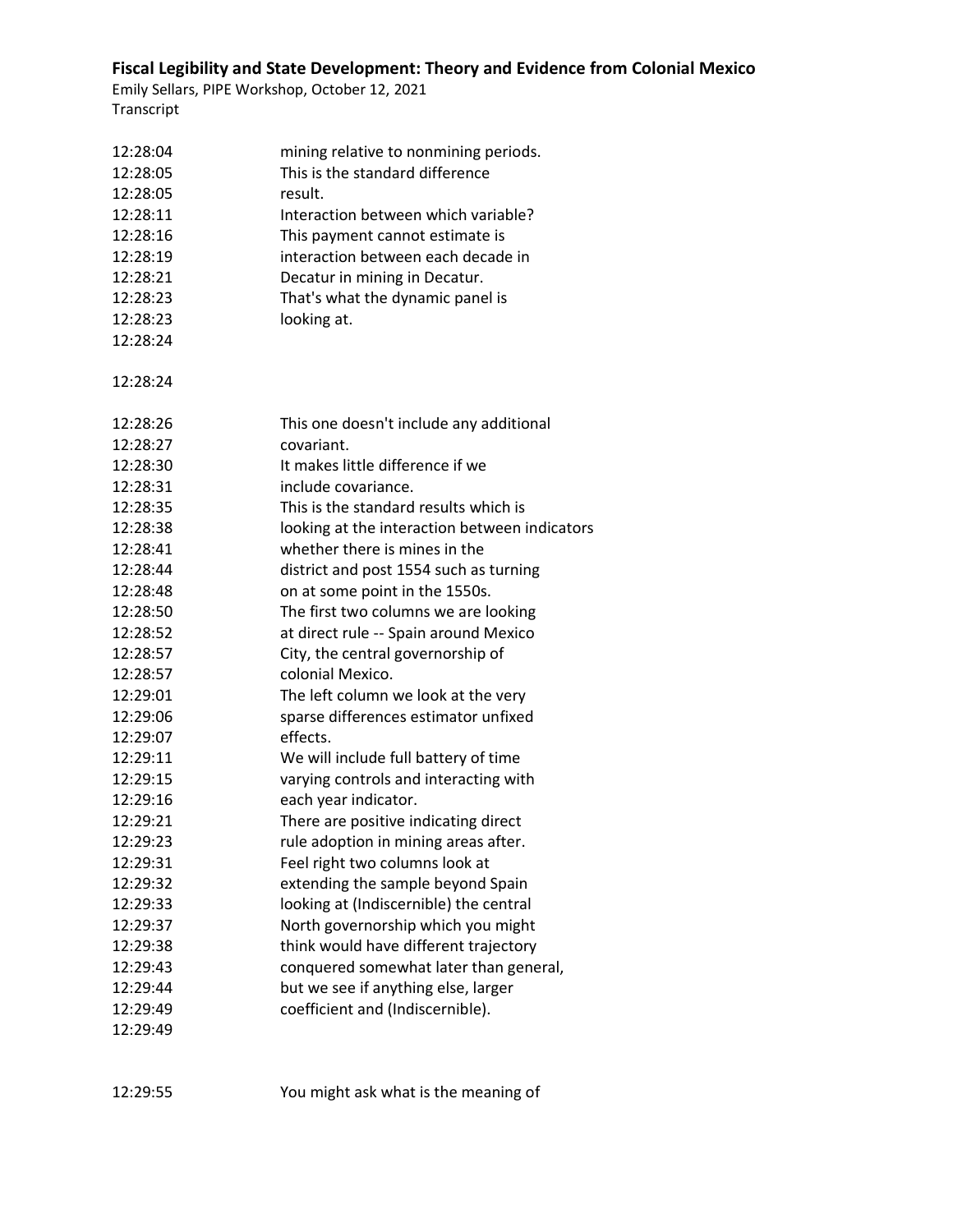| 12:29:56 | these coefficients?                      |  |
|----------|------------------------------------------|--|
| 12:30:02 | One way is the introduction of the       |  |
| 12:30:04 | patio process raises direct rule         |  |
| 12:30:08 | adoption relative to nonmining areas     |  |
| 12:30:10 | like 8 to 13 percentage points           |  |
| 12:30:14 | depending on (Indiscernible) after 1554. |  |
| 12:30:17 | It's relatively sizable results about    |  |
| 12:30:20 | one third to half stick standard         |  |
| 12:30:22 | deviation of direct rule adoption        |  |
| 12:30:23 | within each district.                    |  |
| 12:30:28 | This result is robust whether we use     |  |
| 12:30:29 | or don't use battery of controls.        |  |
| 12:30:33 | We deal with spatial correlation in      |  |
| 12:30:36 | various ways and attention to mines      |  |
| 12:30:39 | that are operational prior to the        |  |
| 12:30:40 | introduction of the patio process.       |  |
| 12:30:42 | I can talk more about that in a few      |  |
| 12:30:47 | minutes but we use all the mines         |  |
| 12:30:49 | operating in early colonial period and   |  |
| 12:30:50 | in part because there is evidence mines  |  |
| 12:30:52 | that were recording prior to might have  |  |
| 12:30:54 | been produced illicitly and brought out  |  |
| 12:30:56 | of the shadow to access Mercury and      |  |
| 12:31:01 | become more physical -- there is         |  |
| 12:31:04 | divergent in mining versus nonmining     |  |
| 12:31:08 | around the patio process.                |  |
| 12:31:08 |                                          |  |
| 12:31:08 |                                          |  |
| 12:31:10 | One question you might ask is this       |  |
| 12:31:11 | about disco legibility?                  |  |
| 12:31:15 | We have this major change in             |  |
| 12:31:16 | technological production and technology  |  |
| 12:31:17 | of production.                           |  |
| 12:31:20 | Our preferred estimation is how this     |  |
| 12:31:23 | gave the crown insight into local        |  |
| 12:31:23 | conditions.                              |  |
| 12:31:27 | Another explanation might be this is     |  |
| 12:31:28 | just about revenue potential.            |  |
| 12:31:30 | You have this change in profitability    |  |
| 12:31:35 | and why it's adopted is because it       |  |
| 12:31:40 | helps process the marginal               |  |
| 12:31:41 | (Indiscernible) inefficient manner.      |  |
| 12:31:44 | You say are these places that have       |  |
| 12:31:47 | this profitability shock end up being    |  |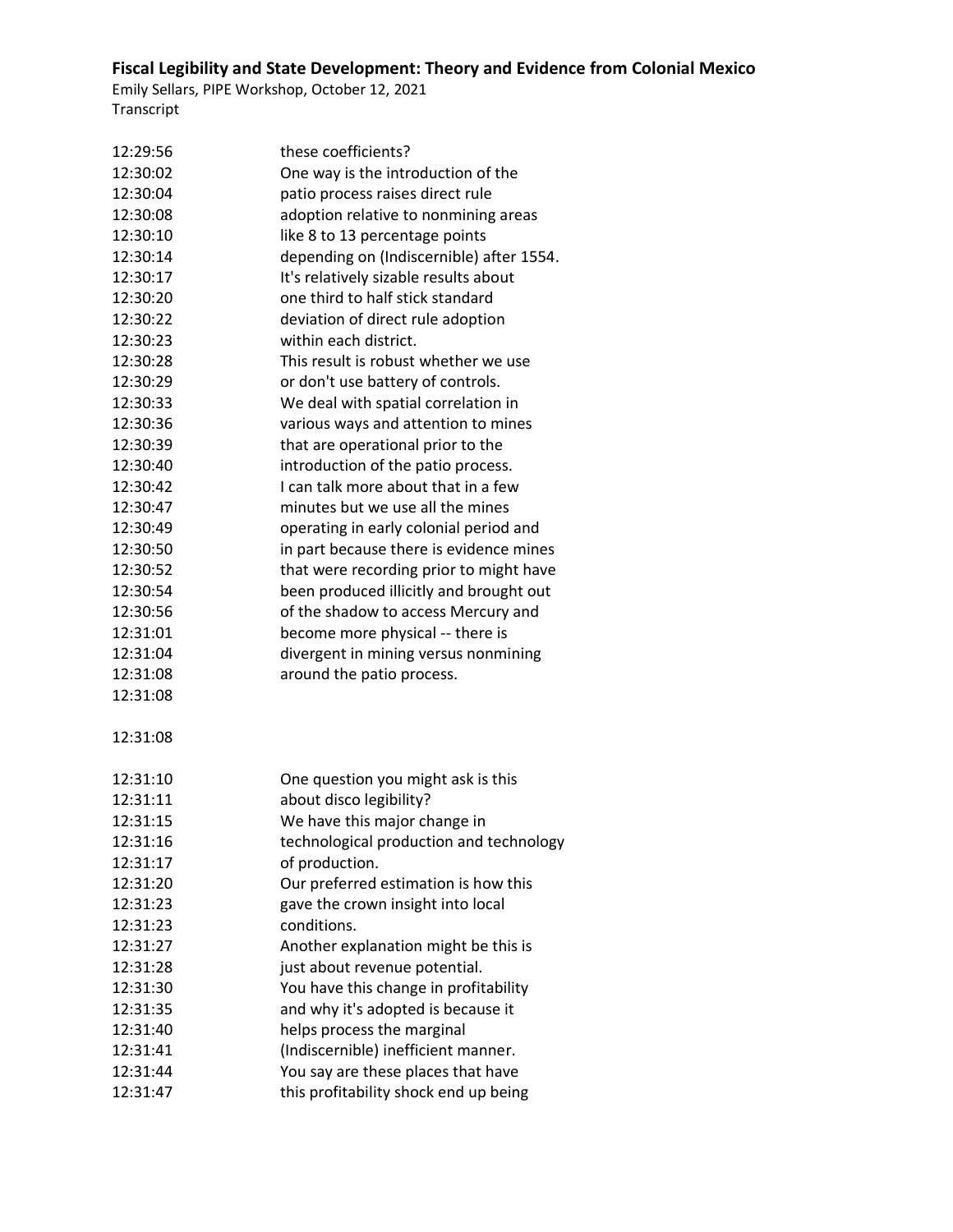| 12:31:49             | centralize more quickly.                                  |
|----------------------|-----------------------------------------------------------|
| 12:31:51             | We don't have direct evidence on                          |
| 12:31:54             | mining production for this period.                        |
| 12:31:59             | Instead, we do other things to rule                       |
| 12:31:59             | out this explanation.                                     |
| 12:32:05             | We look at booms and other commodity                      |
| 12:32:06             | in the second important commodity which                   |
| 12:32:13             | is (Indiscernible) which is grown                         |
| 12:32:18             | predominantly an insect grown on cactus                   |
| 12:32:22             | in the central and southern part of the                   |
| 12:32:22             | country.                                                  |
| 12:32:26             | Around the same time in the late 16th                     |
| 12:32:28             | century, there are huge booms in the                      |
| 12:32:31             | price of (Indiscernible) and                              |
| 12:32:36             | predominantly demand driven in Europe.                    |
| 12:32:38             | Among other things, the red dye used                      |
| 12:32:40             | in the military uniforms for the                          |
| 12:32:40             | British.                                                  |
| 12:32:43             | If there is huge boost in demand for                      |
| 12:32:45             | (Indiscernible), what is pictured on                      |
| 12:32:47             | the left is the world price by various                    |
| 12:32:47             | metrics.                                                  |
| 12:32:53             | And the mid-1500s up until the                            |
| 12:32:54             | mid-1600s.                                                |
| 12:32:56             | There is more than threefold increase                     |
| 12:33:00             |                                                           |
|                      | in the price offered in world market in                   |
| 12:33:02             | huge jump in profitability.                               |
| 12:33:05<br>12:33:06 | Yet, we don't see the same change<br>centralization here. |
| 12:33:13             | (Indiscernible) Has dramatic increase                     |
| 12:33:14             | in profitability.                                         |
|                      | There is no increase in                                   |
| 12:33:16             |                                                           |
| 12:33:16             | centralization.                                           |
| 12:33:18             | If we do the same set up of the model                     |
| 12:33:20             | looking at differences around the time                    |
| 12:33:24             | of this price shock, there is no real                     |
| 12:33:24             | difference.                                               |
| 12:33:26             | Coefficients close to zero and not                        |
| 12:33:27             | different from zero.                                      |
| 12:33:30             | We are looking at what is graft here,                     |
| 12:33:35             | trends in (Indiscernible) areas.                          |
| 12:33:37             | There is no diversions that happens                       |
| 12:33:39             | around the height -- time of price                        |
| 12:33:39             | increase.                                                 |
| 12:33:41             | There is some doubt on the mechanisms.                    |
| 12:33:44             | If it's going to centralize authority                     |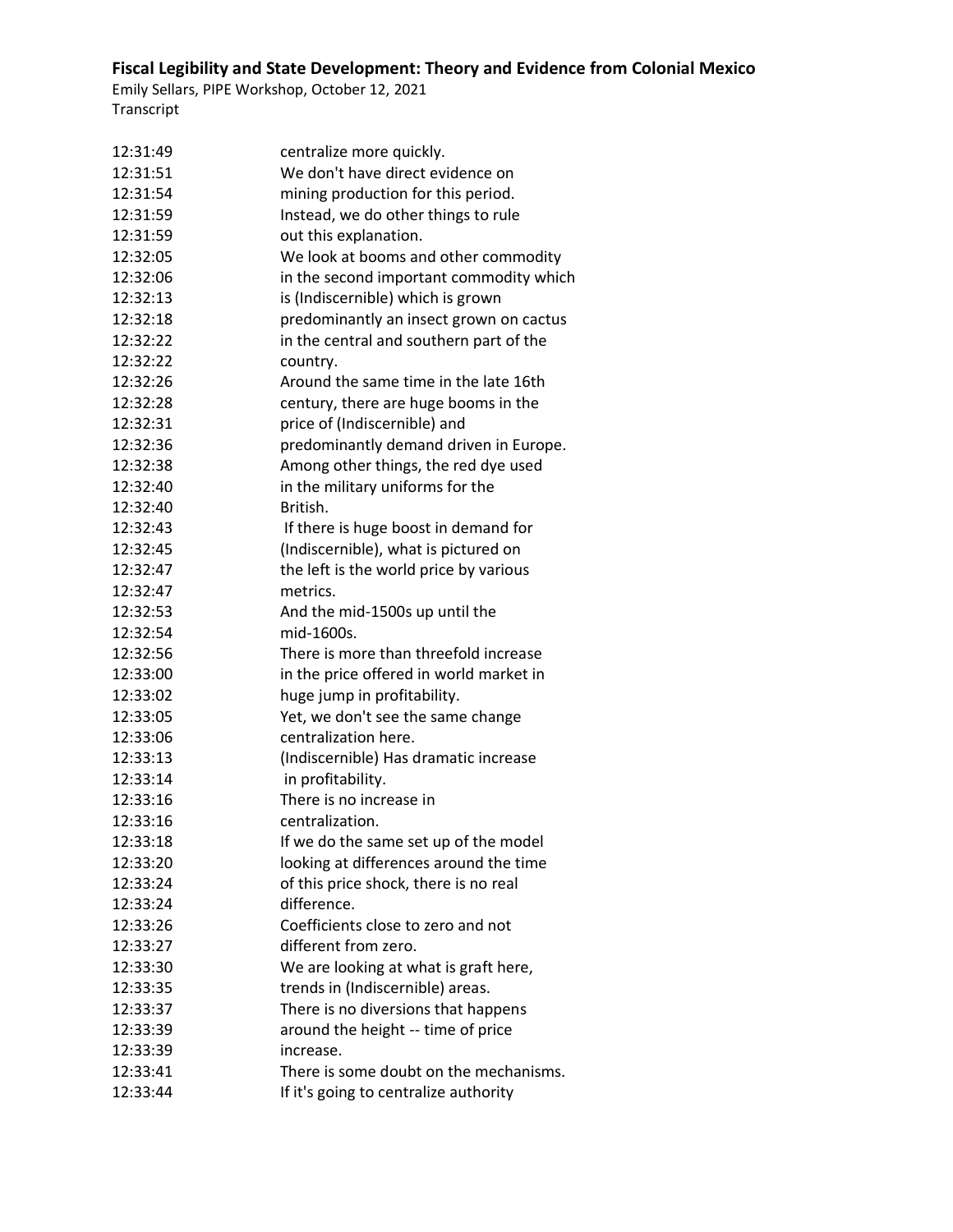Emily Sellars, PIPE Workshop, October 12, 2021 Transcript

| 12:33:50 | for places that are economically        |
|----------|-----------------------------------------|
| 12:33:51 | productive, we expect to see            |
| 12:33:53 | centralization effort or special        |
| 12:33:54 | centralization effort in these areas    |
| 12:33:56 | were profitability increase threefold   |
| 12:33:58 | within a couple decades because of this |
| 12:33:59 | demand increase.                        |
| 12:34:00 |                                         |

12:34:00

### **John Matsusaka>>**

| $12:34:03$ >>: | Did you say the value of the silver   |
|----------------|---------------------------------------|
| 12:34:07       | production was around the same as the |
| 12:34:09       | value of the (Indiscernible) stuff?   |
| 12:34:09       |                                       |
|                |                                       |

#### 12:34:09

#### **Sellars>>**

| $12:34:19$ >>: | It's hard -- at the peak of the         |
|----------------|-----------------------------------------|
| 12:34:21       | price increase, the profitability shock |
| 12:34:23       | of patio process should have been lower |
| 12:34:24       | based on the world price of silver.     |
| 12:34:26       | This depends on -- what's tricky to     |
| 12:34:31       | say is silver is bigger commodity, but  |
| 12:34:38       | also the degree to which the patio      |
| 12:34:42       | process impacts profitability differs a |
| 12:34:43       | lot by something we don't observe which |
| 12:34:46       | is the quality of the ore.              |
| 12:34:51       |                                         |

12:34:51

### **Matsusaka>>**

| $12:34:54$ >>: | Your answer is good but it's more     |
|----------------|---------------------------------------|
| 12:35:00       | complicated than what I asked.        |
| 12:35:02       | I was asking more simpleminded        |
| 12:35:02       | question.                             |
| 12:35:05       | I just wonder do we know P times Q is |
| 12:35:05       | that $-$                              |
|                |                                       |

12:35:05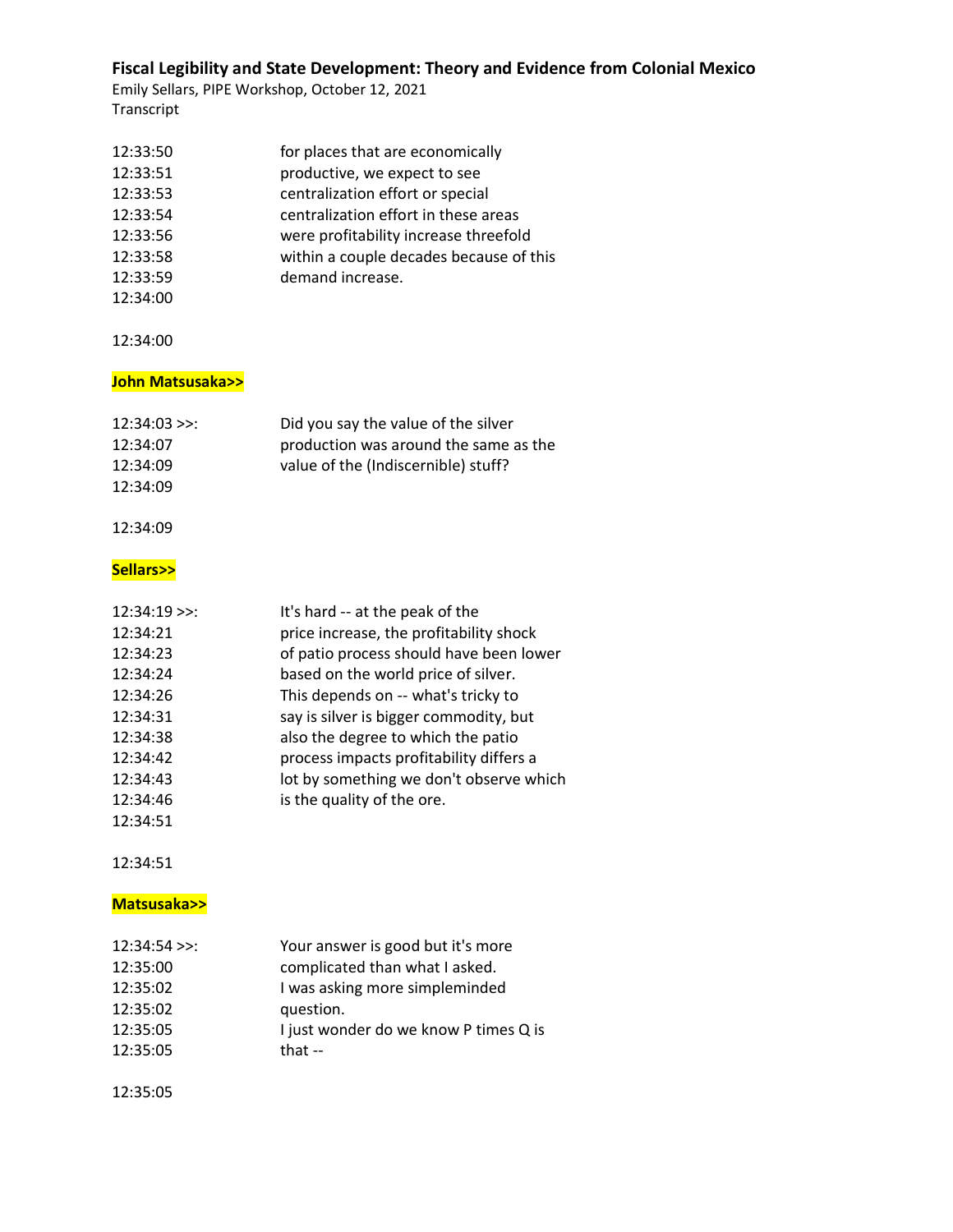Emily Sellars, PIPE Workshop, October 12, 2021 Transcript

### **Sellars>>**

| $12:35:06$ >>: | I'm sorry. |
|----------------|------------|
| 12:35:06       |            |

12:35:06

### **Matsusaka>>**

| $12:35:08$ >>: | Sorry, I didn't ask the right |
|----------------|-------------------------------|
| 12:35:09       | question.                     |
| 12:35:14       |                               |

12:35:14

### **Sellars>>**

| $12:35:15$ >>: | That's easier.                        |
|----------------|---------------------------------------|
| 12:35:16       | Silver changes in price over time.    |
| 12:35:18       | Generally speaking, silver is bigger  |
| 12:35:19       | commodity overall.                    |
| 12:35:21       | During the peak of this boom they are |
| 12:35:23       | comparable in terms of profitability. |
| 12:35:26       | The relative price changes a lot over |
| 12:35:27       | this period.                          |
| 12:35:30       | There is this boom and bust but we    |
| 12:35:33       | what we don't trace later is in the   |
| 12:35:34       | 1800s there's another bus.            |
| 12:35:35       |                                       |

12:35:35

#### **Matsusaka>>**

| $12:35:36$ >>: | What about revenue?        |
|----------------|----------------------------|
| 12:35:40       | We note the total revenue? |
| 12:35:40       |                            |

#### 12:35:40

### **Sellars>>**

| $12:35:41$ >>: | It's bigger and more silver. |
|----------------|------------------------------|
| 12:35:44       |                              |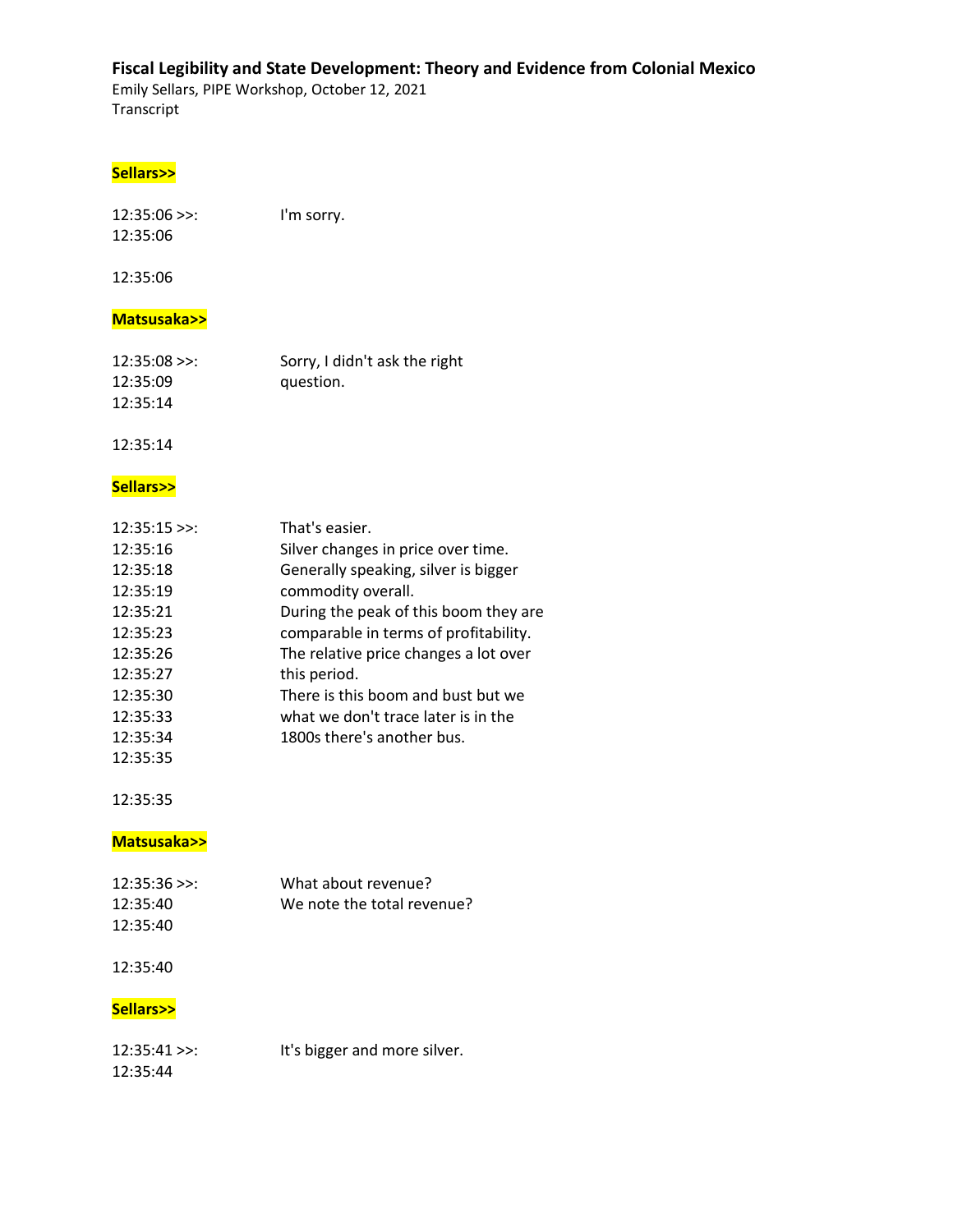Emily Sellars, PIPE Workshop, October 12, 2021 Transcript

12:35:44

#### **Matsusaka>>**

12:35:45 >>: Thank you. 12:35:45

12:35:45

#### **Sellars>>**

| 12:35:46      |                                         |
|---------------|-----------------------------------------|
| $12:35:49$ >> | There is more silver production in      |
| 12:35:50      | North country has silver.               |
| 12:35:57      | We don't see increase in                |
| 12:35:57      | centralization.                         |
| 12:36:02      | That is the imperfect evidence and      |
| 12:36:04      | placebo test.                           |
| 12:36:06      | The other thing we do in the appendix   |
| 12:36:08      | which I'm happy to talk about in the    |
| 12:36:14      | Q&A is looking at some sort of          |
| 12:36:15      | additional hypothesis generated by the  |
| 12:36:21      | model the probably would not hold if    |
| 12:36:23      | the mechanism here was profitability.   |
| 12:36:24      | In particular, the model indicates we   |
| 12:36:27      | should have higher adoption where       |
| 12:36:28      | centralization is risky.                |
| 12:36:34      | Sorry, the director role should be      |
| 12:36:36      | smaller if there is higher cost of      |
| 12:36:37      | transition.                             |
| 12:36:41      | You are looking at how local            |
| 12:36:44      | production or economic on the ground my |
| 12:36:48      | increase the role of the importance of  |
| 12:36:51      | this legibility shock in places where   |
| 12:36:54      | there is high risk of conflict and we   |
| 12:36:56      | see lower transition direct rule or     |
| 12:37:01      | effect of the patio process in areas in |
| 12:37:01      | the conquest.                           |
| 12:37:01      |                                         |
| 12:37:02      |                                         |
| 12:37:07      | We also see differences by baseline     |
| 12:37:09      | which would be indicated if this was    |

12:37:10 profitability mechanism.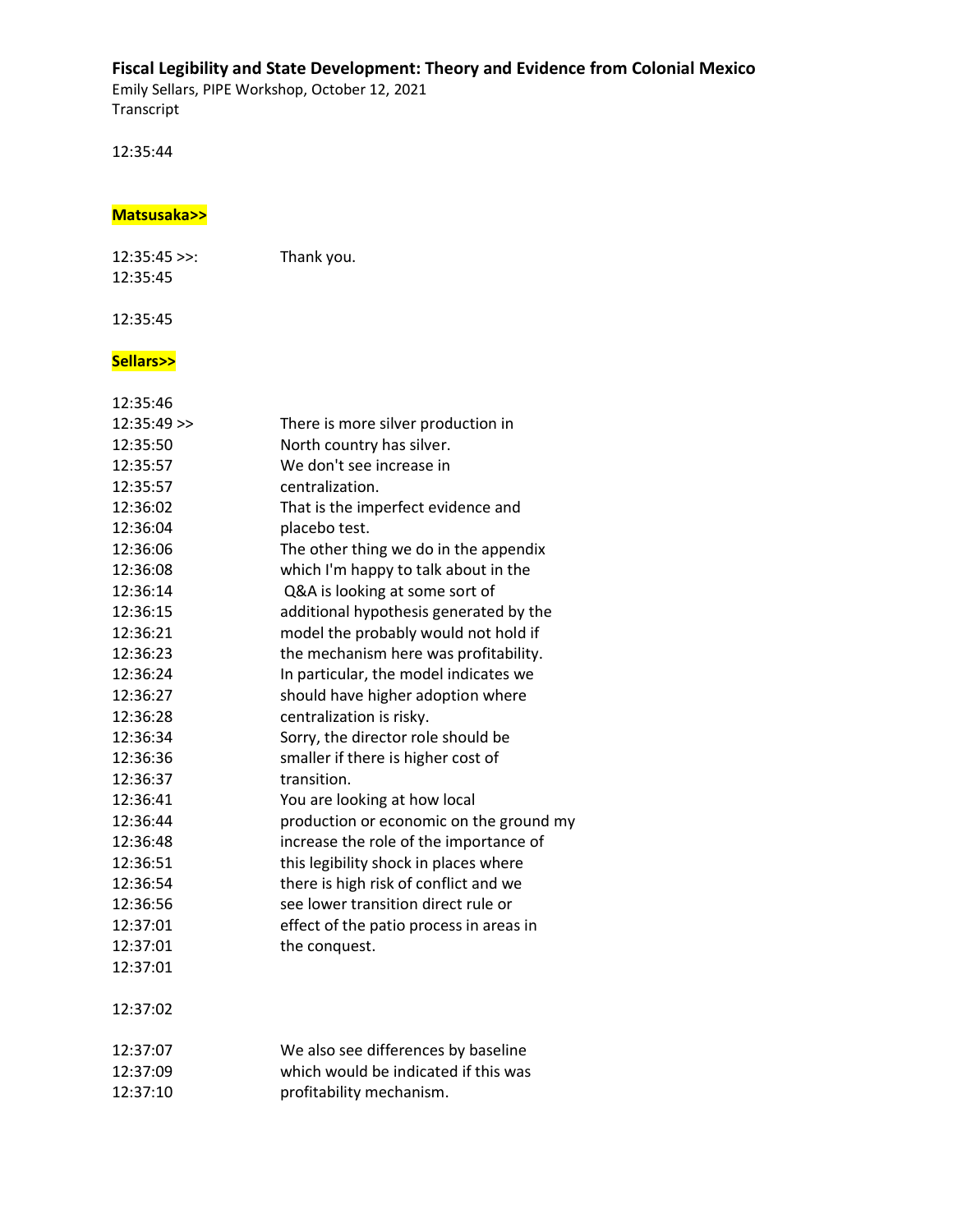| 12:37:15  | We see the bigger effect of the patio    |
|-----------|------------------------------------------|
| 12:37:17  | process in areas where there is less     |
| 12:37:24  | information possibly available prior to  |
| 12:37:25  | the innovation.                          |
| 12:37:27  | Places that are further rather than      |
| 12:37:28  | closer to Mexico City.                   |
| 12:37:30  | If it's profitability expect places      |
| 12:37:32  | in your trading centers to have bigger   |
| 12:37:33  | effect.                                  |
| 12:37:34  | We see the opposite the data.            |
| 12:37:38  | We see places that had less frequent     |
| 12:37:41  | conquest history available places not    |
| 12:37:43  | paying tribute to the Empire had bigger  |
| 12:37:46  | effect of the process and possibly less  |
| 12:37:49  | information on production ahead of time. |
| 12:37:50  |                                          |
| 12:37:50  |                                          |
| 12:37:57  | The next part we say there is exogenous  |
| 12:38:00  | shock that increases centralization.     |
| 12:38:05  | What else might be going on?             |
| 12:38:07  | What are longer-term consequences of     |
| 12:38:08  | this transition?                         |
| 12:38:10  | There is literature about how            |
| 12:38:12  | authority is all these costs and         |
| 12:38:13  | benefits.                                |
| 12:38:15  | We are interested in is this             |
| 12:38:16  | implication where will the crown want    |
| 12:38:18  | to spend on economic production?         |
| 12:38:21  | The model says big increase in           |
| 12:38:26  | legibility can increase incentive for    |
| 12:38:28  | greater investment because you can move  |
| 12:38:30  | to situations where you can centralize   |
| 12:38:33  | authority and each marginal increase in  |
| 12:38:35  | your ability to monitor agents will be   |
| 12:38:38  | delivered and paid dividends in your     |
| 12:38:41  | revenue each month.                      |
| 12:38:44  | What we do is think about the            |
| 12:38:47  | placement of treasuries.                 |
| 12:38:49  | Institutions that collect local taxes    |
| 12:38:53  | and allows the crown to have more        |
| 12:38:57  | direct evidence of what's going on       |
| 12:38:59  | within the different districts and       |
| 12:39:01  | allows them to monitor local production  |
| 12:39:03. | As is often the case for                 |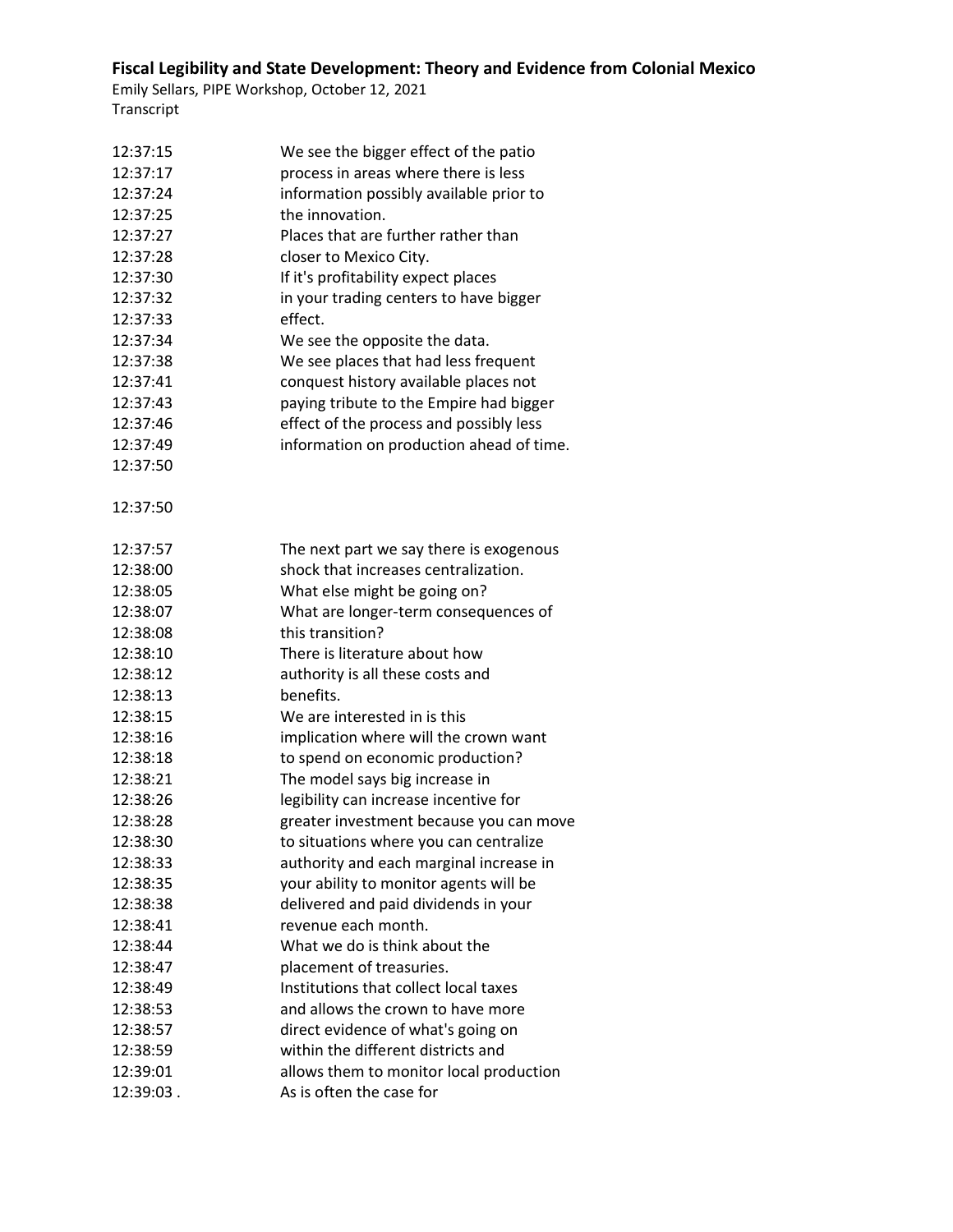| 12:39:05 | bureaucratic institutions, is costly to |
|----------|-----------------------------------------|
| 12:39:06 | set up this apparatus.                  |
| 12:39:12 | You need to hire workers to work in     |
| 12:39:13 | the treasury.                           |
| 12:39:13 |                                         |
|          |                                         |
| 12:39:13 |                                         |
| 12:39:17 | We will look at the over time roll out  |
| 12:39:21 | of treasuries across space and least    |
| 12:39:22 | walking time to treasury.               |
| 12:39:26 | What is mapped on the left ear is       |
| 12:39:29 | Mexico, the mining districts are in     |
| 12:39:31 | dark great in the know mining districts |
| 12:39:32 | are in flight great.                    |
| 12:39:34 | The dots are locations of different     |
| 12:39:37 | treasuries.                             |
| 12:39:39 | There is huge difference which I will   |
| 12:39:42 | talk about where and when these are     |
| 12:39:42 | created.                                |
| 12:39:45 | The least cost walking time metric we   |
| 12:39:53 | use here, the cost of traversing each   |
| 12:39:54 | cell.                                   |
| 12:40:02 | Two is also jungle and least cost       |
| 12:40:05 | walking measured using information on   |
| 12:40:07 | topography and land cover in the 16th   |
| 12:40:07 | century.                                |
| 12:40:11 | I should say all results are robust     |
| 12:40:14 | to using simple distance metric or      |
| 12:40:17 | various assumptions about the trade-off |
| 12:40:20 | between topography and land cover.      |
| 12:40:23 | I can talk about that in more detail    |
| 12:40:23 | if interested.                          |
| 12:40:24 |                                         |
| 12:40:24 |                                         |
| 12:40:27 | This is the same difference set up.     |
| 12:40:30 | We will look at the interaction         |
| 12:40:32 | between mining and this post 50-50      |
| 12:40:33 | indicator.                              |
| 12:40:34 | The outcome variable will be the        |
| 12:40:37 | least cost walking our to the nearest   |
| 12:40:37 | treasury.                               |
| 12:40:40 | The average hour from each district     |
| 12:40:42 | to the nearest treasury which will      |
|          |                                         |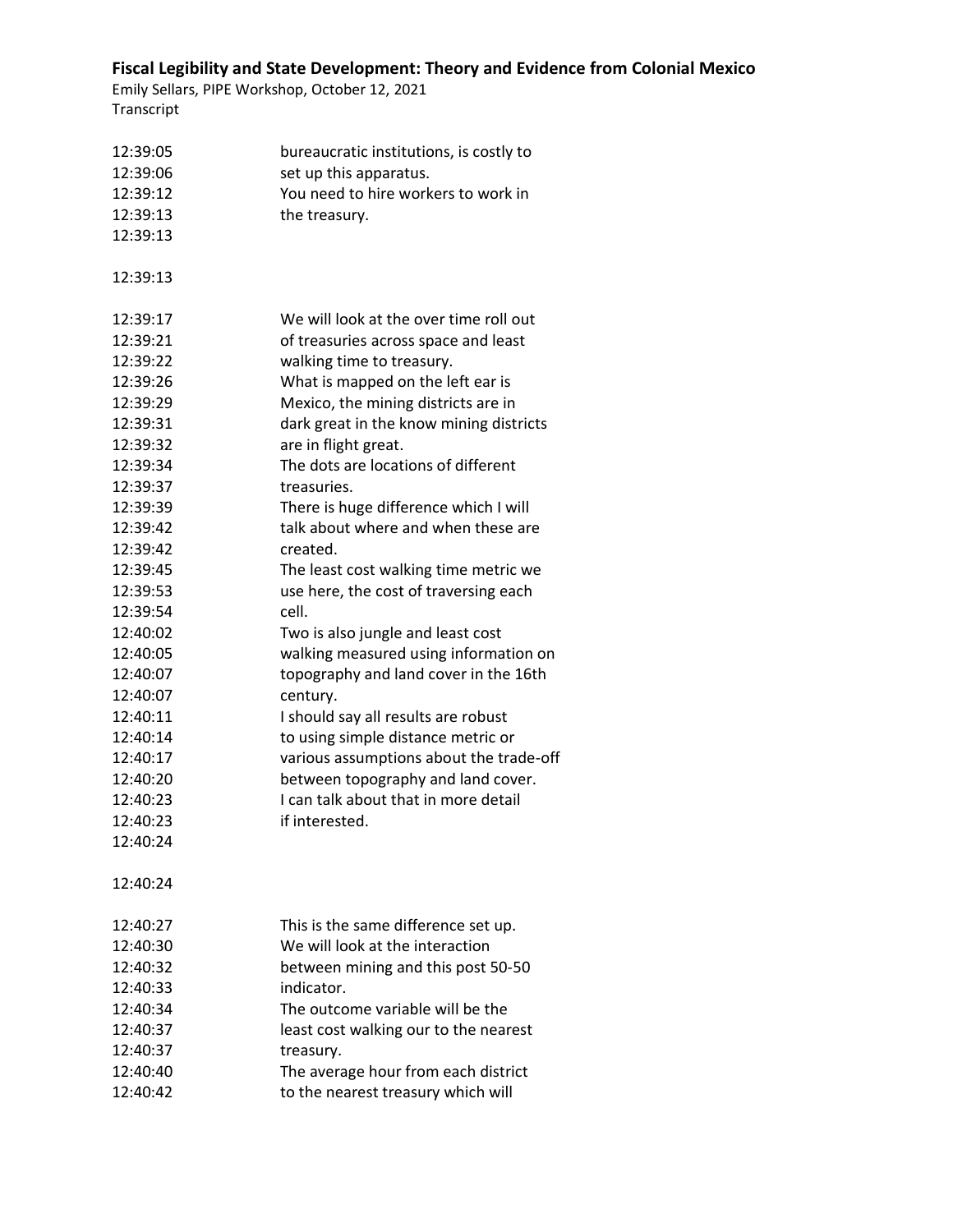| 12:40:45 | change over time because there is        |
|----------|------------------------------------------|
| 12:40:46 | rollout the treasury over time.          |
| 12:40:46 |                                          |
|          |                                          |
| 12:40:46 |                                          |
| 12:40:49 | This difference specification we will    |
| 12:40:52 | look at places that have Spain and the   |
| 12:40:57 | entire direct rural area.                |
| 12:41:00 | The first and third, we will look at     |
| 12:41:01 | the difference.                          |
| 12:41:04 | This is looking at district and fixed    |
| 12:41:08 | effect and we will add the same battery  |
| 12:41:10 | of time varying interactive controls.    |
| 12:41:16 | We see suggested evidence that we        |
| 12:41:18 | will talk about in one second and        |
| 12:41:20 | places that were affected by the shock   |
| 12:41:23 | and proportionate decline to the         |
| 12:41:26 | nearest treasury relative to areas not   |
| 12:41:29 | effective to areas before the 1550s.     |
| 12:41:33 | Want to say a couple things which is     |
| 12:41:37 | clearly the metric we are using, the     |
| 12:41:39 | outcome variable we are looking at is    |
| 12:41:41 | explicitly about safe -- space.          |
| 12:41:45 | There are issues you should probably     |
| 12:41:46 | worry about here.                        |
| 12:41:49 | I should specify the standard areas      |
| 12:41:51 | we have we report two types.             |
| 12:41:55 | Look at clusters and common areas by     |
| 12:41:56 | correlation.                             |
| 12:42:00 | There are spillovers if you build the    |
| 12:42:06 | district -- sorry, treasury in one       |
| 12:42:08 | district and across other districts.     |
| 12:42:11 | Think of this is more suggestive         |
| 12:42:11 | evidence.                                |
| 12:42:12 |                                          |
| 12:42:12 |                                          |
| 12:42:14 | Leverage more general qualitative        |
| 12:42:16 | trends about these treasury              |
| 12:42:20 | constructions to think about the models. |
| 12:42:23 | What is pictured on the right is         |
| 12:42:26 | longer-term regional trends in           |
| 12:42:29 | investment in walking distance to the    |
| 12:42:29 | nearest treasury.                        |
|          |                                          |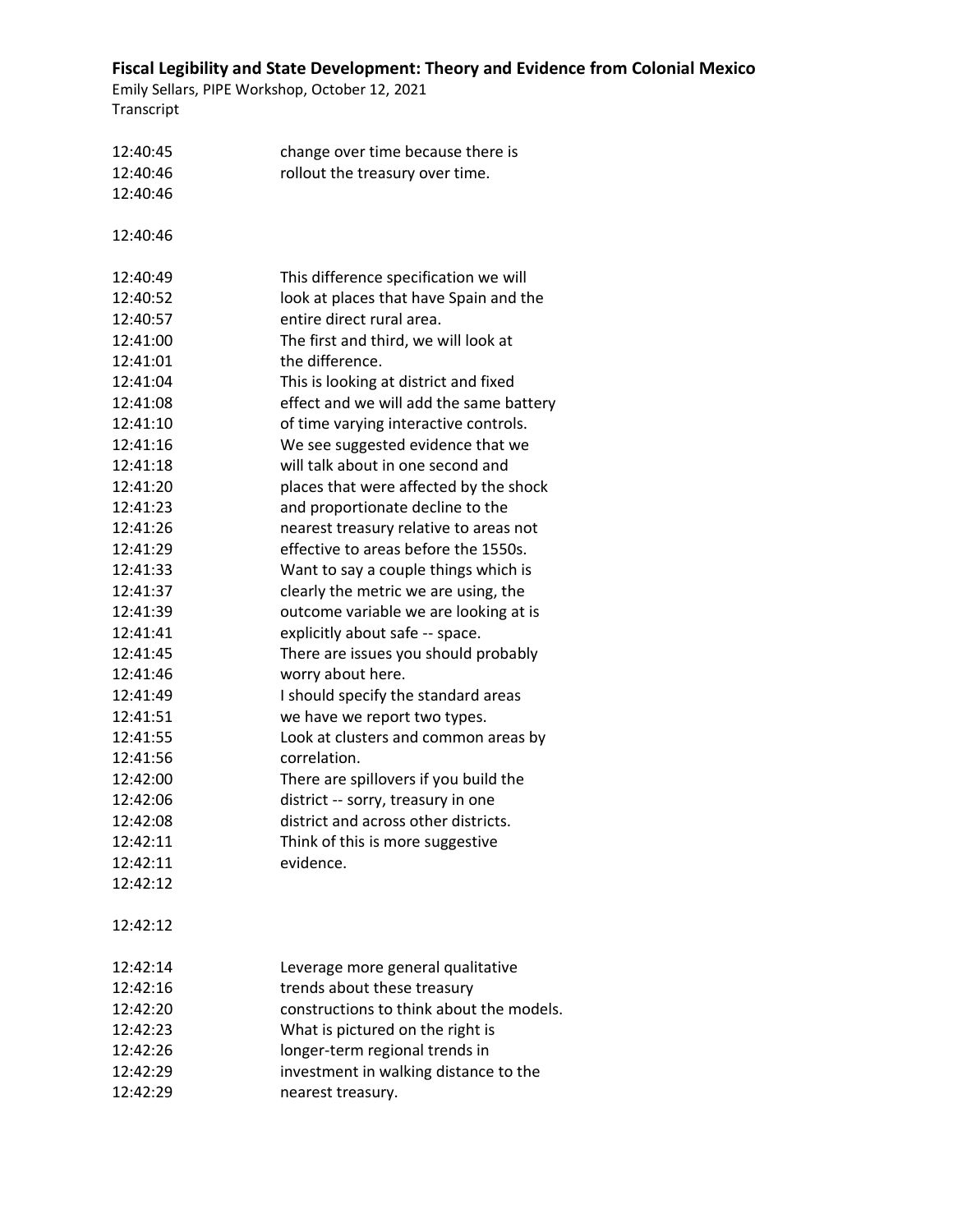| 12:42:34 | Broken out here are different regions   |
|----------|-----------------------------------------|
| 12:42:36 | of what is now Mexico under colonial    |
| 12:42:36 | rule.                                   |
| 12:42:39 | There are things that are interesting   |
| 12:42:42 | to note about the general trends of how |
| 12:42:45 | walking time evolves at the regional    |
| 12:42:46 | level over colonial period.             |
| 12:42:49 | One is after this initial wave of       |
| 12:42:51 | investment, there is period in which    |
| 12:42:54 | there is little treasury investment in  |
| 12:42:57 | the legibility that happens during the  |
| 12:42:58 | 17th century.                           |
| 12:42:58 |                                         |
|          |                                         |
| 12:42:58 |                                         |
| 12:43:04 | In terms of how this is theorized it    |
| 12:43:06 | suggests we should see left investment  |
| 12:43:09 | in future legibility as the ground      |
| 12:43:10 | level of patients goes down.            |
| 12:43:13 | We think that is possible in this       |
| 12:43:15 | scenario is this was time of high       |
| 12:43:16 | warfare in Europe.                      |
| 12:43:19 | There's a lot of work talking about     |
| 12:43:22 | this loss century of colonial           |
| 12:43:24 | development in the 17th century.        |
| 12:43:27 | We see that with treasury placement.    |
| 12:43:37 | For the other thing you might want to   |
| 12:43:39 | notice is there are differences over    |
| 12:43:42 | time in the distance to the treasury    |
| 12:43:44 | across different regions.               |
| 12:43:46 | There are cross references that don't   |
| 12:43:48 | change much over time.                  |
| 12:43:54 | Frontier areas the little investment.   |
| 12:43:56 | It's not that the crown is building     |
| 12:43:59 | treasury in order to bring areas under  |
| 12:44:01 | control but in areas already in the     |
| 12:44:04 | process of centralization and marginal  |
| 12:44:06 | increase and ability to view what's     |
| 12:44:07 | going on.                               |
| 12:44:10 | Even profitable areas you think about   |
| 12:44:13 | like (Indiscernible) and areas that     |
| 12:44:15 | have economic production for from the   |
| 12:44:18 | Metropolitan and direct forms of rule   |
| 12:44:20 | that don't see the same investment in   |
| 12:44:22 | treasury production.                    |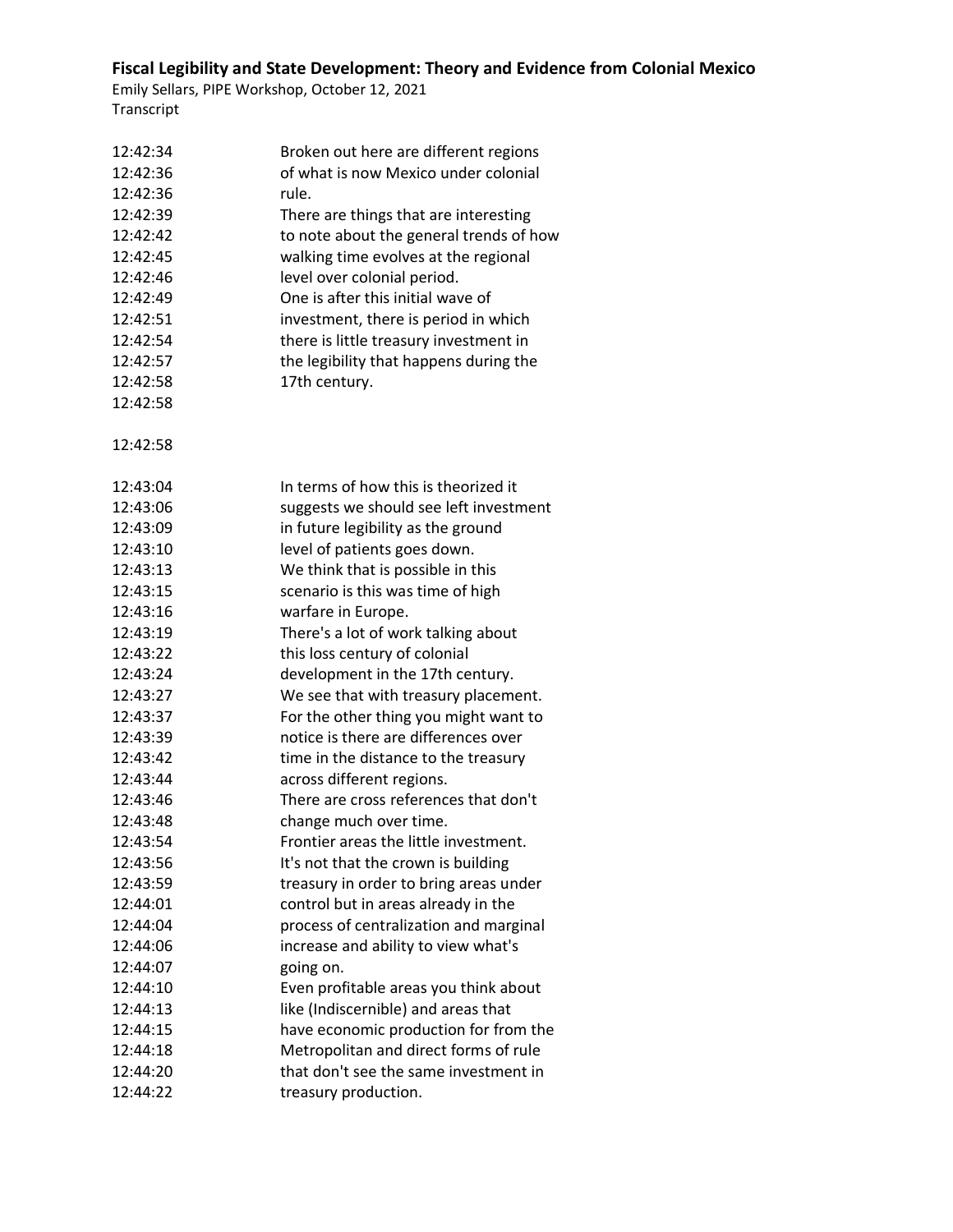Emily Sellars, PIPE Workshop, October 12, 2021 Transcript

12:44:22

12:44:22

| 12:44:24 | Wit to be take from this exercise?      |
|----------|-----------------------------------------|
| 12:44:27 | We think the paper illustrates how      |
| 12:44:29 | increase in eligibility can encourage   |
| 12:44:31 | centralization of power.                |
| 12:44:33 | The model suggests in low information   |
| 12:44:36 | areas when you have high cost of        |
| 12:44:40 | monitoring intermediaries, you might be |
| 12:44:43 | better off if you are central ruler to  |
| 12:44:45 | rely on direct rules where revenue and  |
| 12:44:47 | autonomy to local intermediaries.       |
| 12:44:50 | To get more information, the benefits   |
| 12:44:53 | of low monitoring versus high cost      |
| 12:44:55 | flipped.                                |
| 12:44:57 | As you get more information, you are    |
| 12:45:00 | better off exerting direct form of      |
| 12:45:03 | control and monitoring agents more      |
| 12:45:03 | directly.                               |
| 12:45:05 | In addition, the framework thinks       |
| 12:45:09 | about how there are broad implications  |
| 12:45:12 | for state development over the          |
| 12:45:12 | long-term.                              |
| 12:45:14 | Centralization encourages future        |
| 12:45:17 | eligibility because once you are in the |
| 12:45:19 | world where you monitor agents, each    |
| 12:45:22 | increase in ability to view what's      |
| 12:45:24 | going on you can make fewer mistakes    |
| 12:45:27 | and more -- tighten control over the    |
| 12:45:30 | agent and retain more revenue.          |
| 12:45:30 |                                         |
|          |                                         |
| 12:45:30 |                                         |
|          |                                         |
| 12:45:33 | The evidence we have shows and looks at |
| 12:45:36 | patio process showing increase in       |
| 12:45:38 | direct rural adoption in areas that are |
| 12:45:41 | affected by the shock that suddenly     |
| 12:45:44 | increase the ability to observe local   |
| 12:45:44 | production.                             |
| 12:45:47 | We show also areas of state             |
| 12:45:49 | investment through treasury later on.   |
| 12:45:53 | In terms of where we think about        |
| 12:45:56 | going with this project, we think this  |
|          |                                         |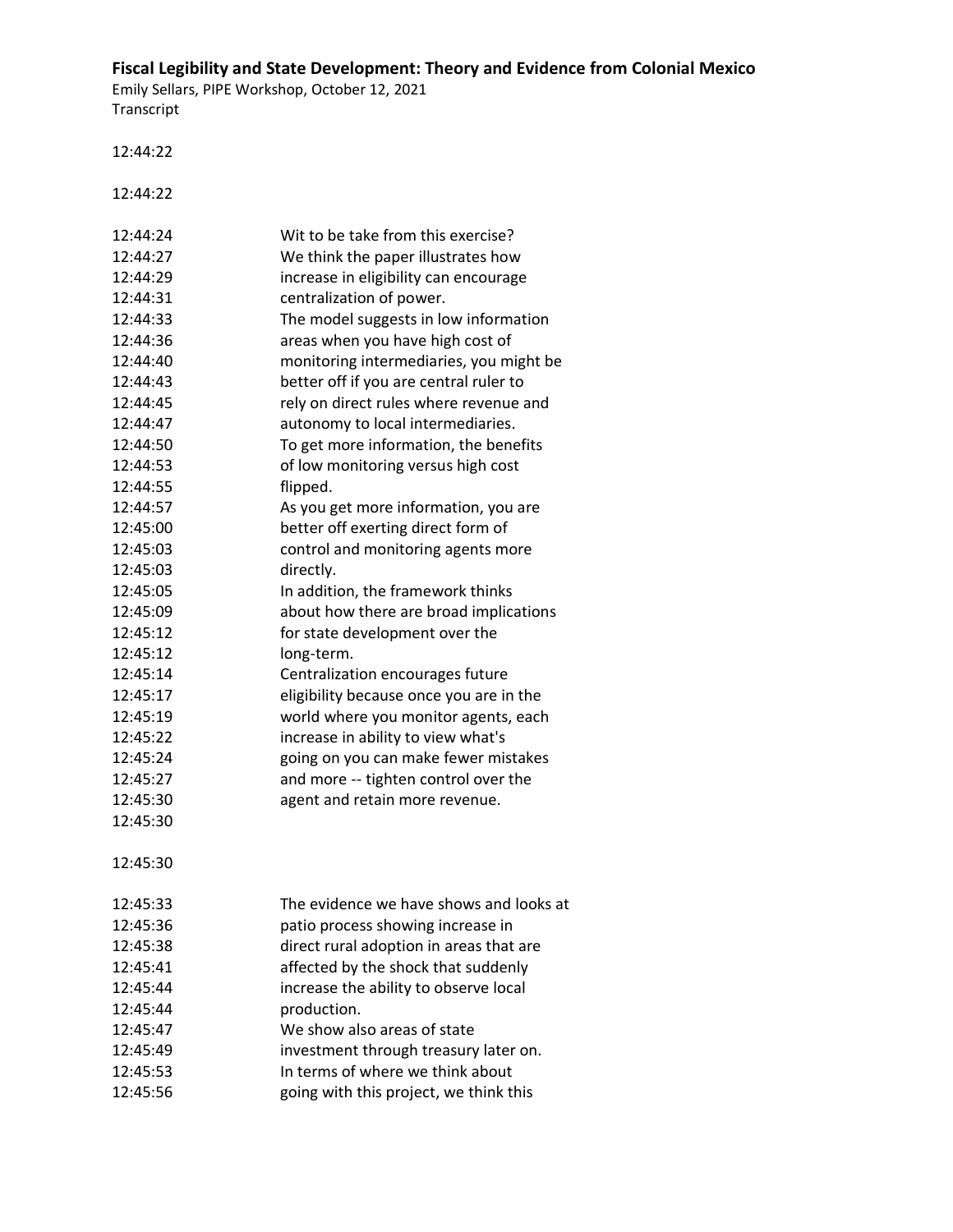Emily Sellars, PIPE Workshop, October 12, 2021 Transcript

| 12:45:59 | framework can help us think about the |
|----------|---------------------------------------|
| 12:46:01 | relationship between legibility state |
| 12:46:04 | development and contributions of this |
| 12:46:07 | project is leveraging evidence on the |
| 12:46:09 | big question on how information would |
| 12:46:12 | affect long and short-term political  |
| 12:46:12 | institutions.                         |
| 12:46:13 | Thank you.                            |
| 12:46:16 | Look forward to your questions and    |
| 12:46:16 | comments.                             |
| 12:46:16 |                                       |

12:46:17

#### **Jenkins>>**

| $12:46:18$ >>: | Thank you, Emily.                   |
|----------------|-------------------------------------|
| 12:46:21       | As mentioned before, we have formal |
| 12:46:23       | discussant which is Sean from UC    |
| 12:46:23       | Berkeley.                           |
| 12:46:26       | Sean has a few slides as well.      |
| 12:46:26       |                                     |

12:46:27

### **Sean Gailmard>>**

| $12:46:27$ >>: | I do.                                 |
|----------------|---------------------------------------|
| 12:46:29       | I will share my screen.               |
| 12:46:40       | Or we live?                           |
| 12:46:40       | Great.                                |
| 12:46:45       | I am Sean from UC Berkeley.           |
| 12:46:56       | (Indiscernible) And I loved every one |
| 12:46:57       | of them.                              |
| 12:47:02       | This is another terrific paper and    |
| 12:47:04       | very insightful as to the subject     |
| 12:47:06       | matter and very clear theoretical     |
| 12:47:08       | development.                          |
| 12:47:13       | Clever, thoughtful, compelling        |
| 12:47:18       | identification strategy in which      |
| 12:47:20       | implications for contemporary         |
| 12:47:21       | institutions.                         |
| 12:47:22       | It's really towards force.            |
| 12:47:28       | I look forward to the book which I    |
| 12:47:31       | hope you and Francisco write if you   |
|                |                                       |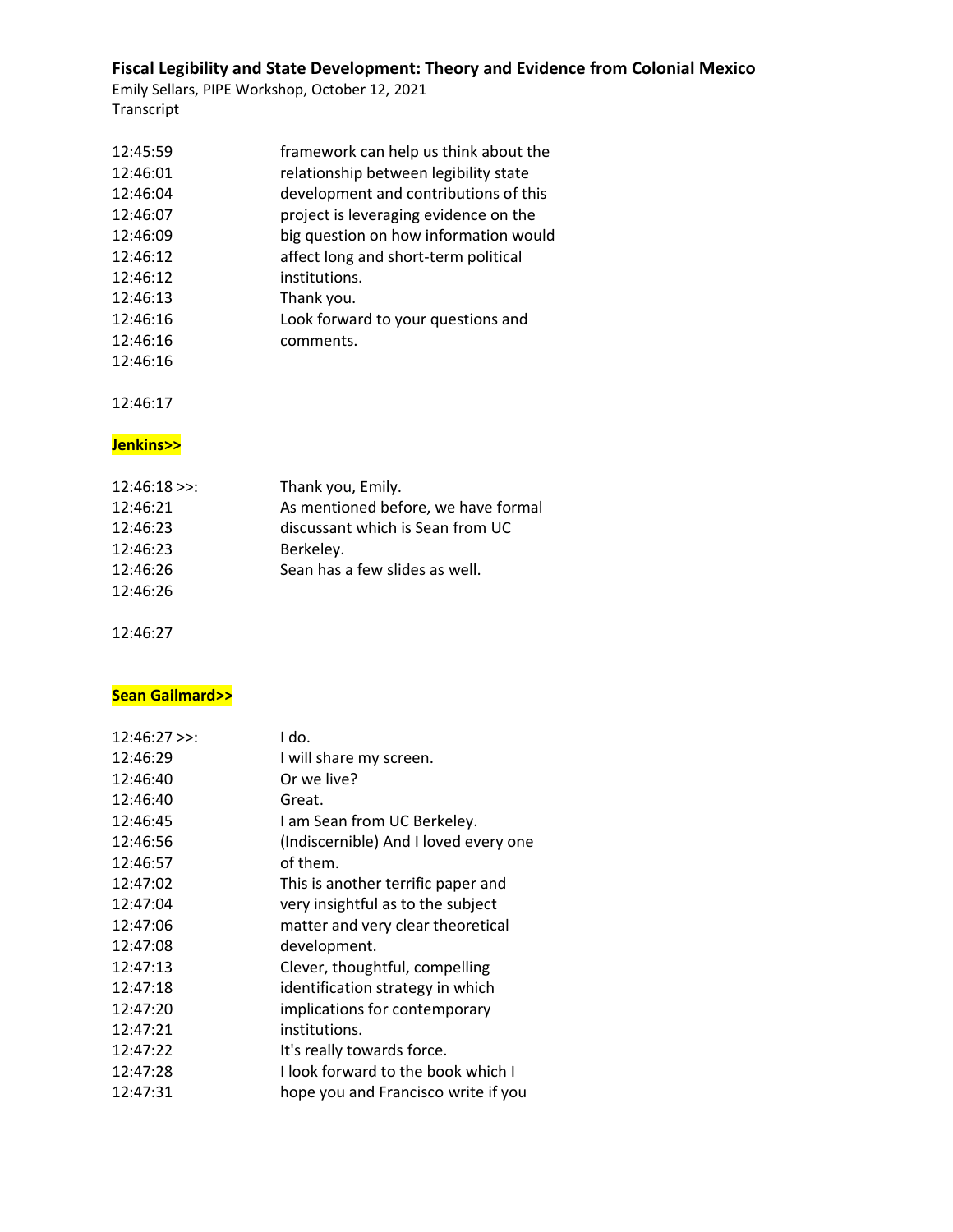| 12:47:32 | plan to write one.                      |
|----------|-----------------------------------------|
| 12:47:32 |                                         |
|          |                                         |
| 12:47:32 |                                         |
| 12:47:36 | Let me give you comments that tell you  |
| 12:47:39 | how I read this and what I took from it |
| 12:47:42 | and some questions that I had or        |
| 12:47:43 | suggestions.                            |
| 12:47:45 | About the theory and empirics.          |
| 12:47:50 | The issue here is what the legibility   |
| 12:47:52 | on the clonal institution imposed by    |
| 12:47:55 | crown or state capacity, or state       |
| 12:47:59 | capacity success?                       |
| 12:48:01 | We have a lot of work on state          |
| 12:48:04 | capacity and resource extraction and    |
| 12:48:06 | clever things about the paper is        |
| 12:48:08 | appearing periphery side of the story   |
| 12:48:10 | by talking out legibility.              |
| 12:48:12 |                                         |
|          |                                         |
| 12:48:12 |                                         |
|          |                                         |
| 12:48:14 | This puts the paper in the stream of    |
| 12:48:20 | thought on the endowment on effects of  |
| 12:48:22 | colonial endowments on clonal           |
| 12:48:23 | institutions.                           |
| 12:48:27 | It is local endowments that determine   |
| 12:48:32 | combined with existing typology that    |
| 12:48:34 | determine what observability problems   |
| 12:48:38 | and agency problems the state faces and |
| 12:48:38 | institutions.                           |
| 12:48:44 | There are two important conceptual      |
| 12:48:45 | contributions here.                     |
| 12:48:50 | One of them is to show the theory and   |
| 12:48:53 | data that legibility affected Spanish   |
| 12:48:54 | centralization.                         |
| 12:49:01 | Spanish centralization within the       |
| 12:49:04 | colonial empire as one would expect     |
| 12:49:06 | consistent with the principal agent     |
| 12:49:07 | object developed in the model.          |
| 12:49:08 |                                         |
|          |                                         |
| 12:49:08 |                                         |
|          |                                         |
|          |                                         |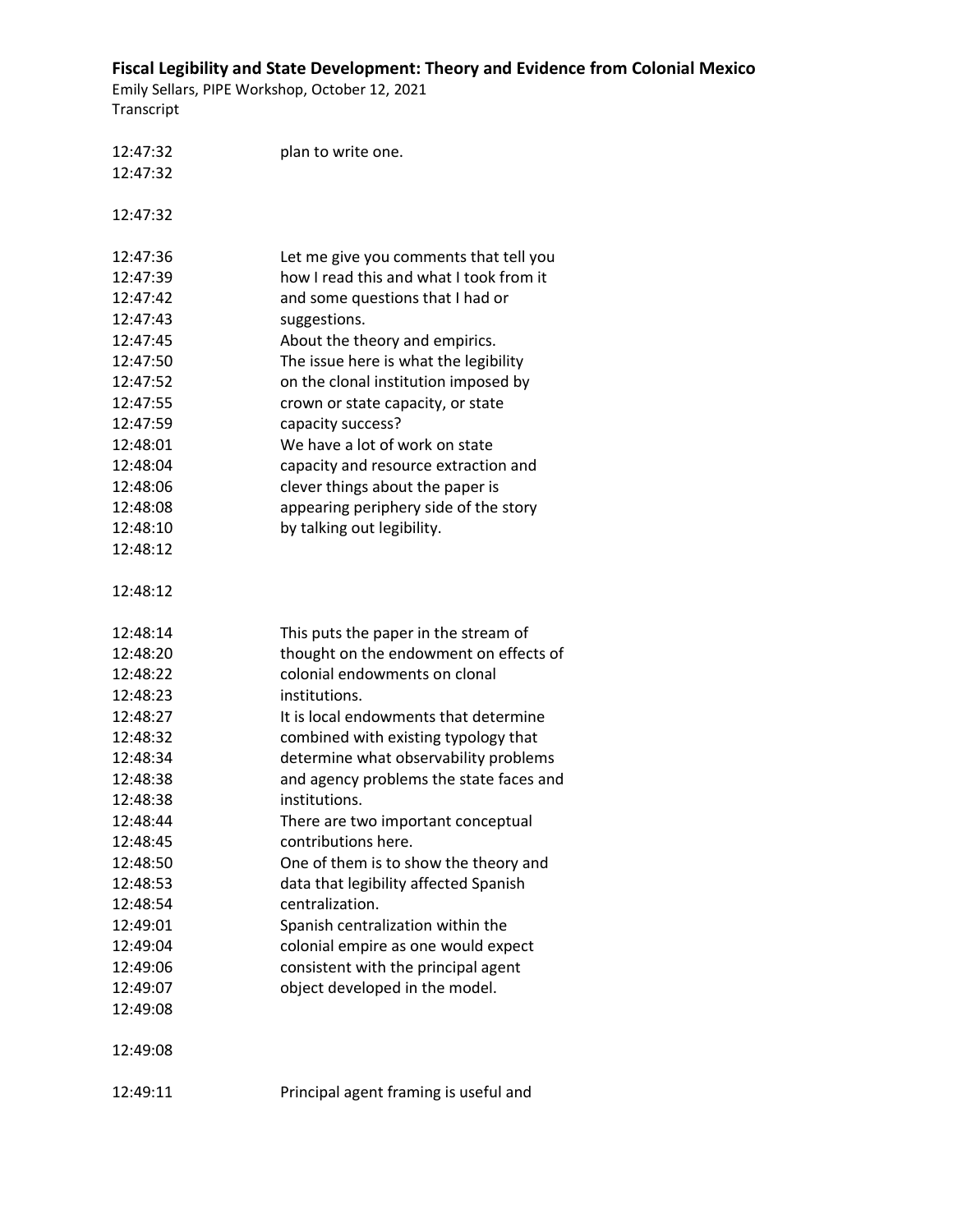| 12:49:15  | compelling in general in terms of       |
|-----------|-----------------------------------------|
| 12:49:17  | understanding what was going on here.   |
| 12:49:20  | Two, this is one I thought was most     |
| 12:49:23  | original on the theory side and worth   |
| 12:49:26  | bringing out his legibility generates   |
| 12:49:29  | self reinforcement dynamics the state   |
| 12:49:30  | capacity investment.                    |
| 12:49:36  | Such that two districts or areas        |
| 12:49:40  | fairly close together in initial        |
| 12:49:42  | conditions of legibility can see        |
| 12:49:47  | long-term convergence of endogenous     |
| 12:49:49  | state capacity investment that lead to  |
| 12:49:50  | long-term institutions.                 |
| 12:49:52  | This is super interesting.              |
| 12:49:55  | Not very common in models or            |
| 12:49:56  | empirical work in this area.            |
| 12:50:02  | It tells us there is long-term          |
| 12:50:05  | convergence across areas in terms of    |
| 12:50:07  | initial conditions seem similar.        |
| 12:50:07  |                                         |
|           |                                         |
| 12:50:07  |                                         |
|           |                                         |
| 12:50:10  | The difference is close to arbitrary as |
| 12:50:13  | one would expect at the time of initial |
| 12:50:15. | That's interesting.                     |
| 12:50:22  | That's on the theory I found nice       |
| 12:50:24  | development that have worked on several |
| 12:50:28  | years on Imperial governance on the New |
| 12:50:28  | World.                                  |
| 12:50:34  | So many themes although                 |
| 12:50:35  | implementation by the English, so many  |
| 12:50:43  | are identical in the problems they      |
| 12:50:45  | grapple with our identical and it's     |
| 12:50:47  | fascinating to see how Emily and        |
| 12:50:50  | Francisco lay out the logic in these    |
| 12:50:50  | cases.                                  |
| 12:50:50  |                                         |
|           |                                         |
| 12:50:50  |                                         |
|           |                                         |
| 12:50:54  | Emily explained this well and in the    |
| 12:50:57  | interest of time I will not belabor.    |
| 12:50:59  | The question is how the agent can be    |
| 12:51:02  | reduced for high effort in this poor    |
| 12:51:03  | observability.                          |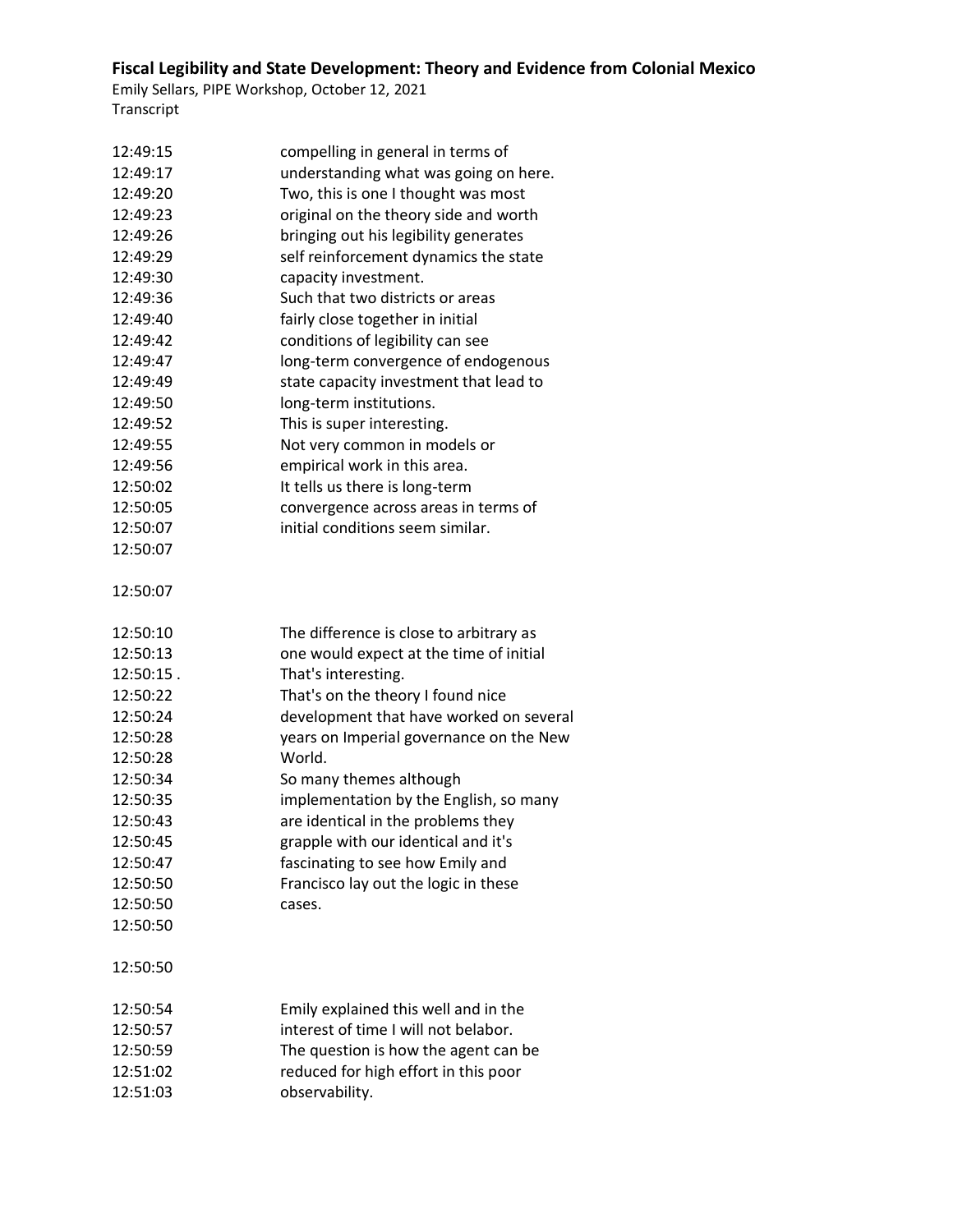| 12:51:05 | The printable has two choices.          |
|----------|-----------------------------------------|
| 12:51:07 | Direct or indirect role.                |
| 12:51:10 | Indirect rule which is the initial      |
| 12:51:13 | condition of the colony because that's  |
| 12:51:16 | how settlement happens, what it means   |
| 12:51:18 | in this context is the only incentives  |
| 12:51:21 | from the agent King from shares of      |
| 12:51:21 | output.                                 |
| 12:51:24 | Direct rural means the agent is         |
| 12:51:26 | essentially now something like state or |
| 12:51:29 | credit in the sense -- bureaucrat.      |
| 12:51:32 | Formally speaking, this was the form    |
| 12:51:35 | of rule state variable in the Markoff   |
| 12:51:35 | game.                                   |
| 12:51:35 |                                         |
|          |                                         |
| 12:51:35 |                                         |
| 12:51:41 | The initial state of the game is the    |
| 12:51:44 | principal can endogenously change in    |
| 12:51:46 | the one-time cost which reflects they   |
| 12:51:49 |                                         |
|          | have to overcome interest to change     |
| 12:51:50 | institutions.                           |
| 12:51:53 | That is state variable in the game,     |
| 12:51:56 | which matters and I mention this        |
| 12:51:58 | because it matters in terms of how I    |
| 12:51:59 | understanding.                          |
| 12:52:00 | Strategy.                               |
| 12:52:02 | One key point is the principal does     |
| 12:52:05 | induce high effort under institutional  |
| 12:52:05 | form.                                   |
| 12:52:08 | What they need to do is different.      |
| 12:52:11 | In particular, it's less desirable      |
| 12:52:14 | for the crown under indirect rule.      |
| 12:52:17 | Under indirect rule, the principal      |
| 12:52:20 | has high effort only by offering the    |
| 12:52:22 | agent large share of the output.        |
| 12:52:25 | Need to share or grant a lot to get     |
| 12:52:27 | them to put in effort.                  |
| 12:52:29 | Direct rule introduces threat as        |
| 12:52:31 | incentive for the agent that allows the |
| 12:52:34 | principal to take larger share for      |
| 12:52:37 | itself and still maintain incentive.    |
| 12:52:39 | Direct rule is only worth it and        |
| 12:52:46 | costly in any given period and costing  |
| 12:52:47 | switch to direct role.                  |
|          |                                         |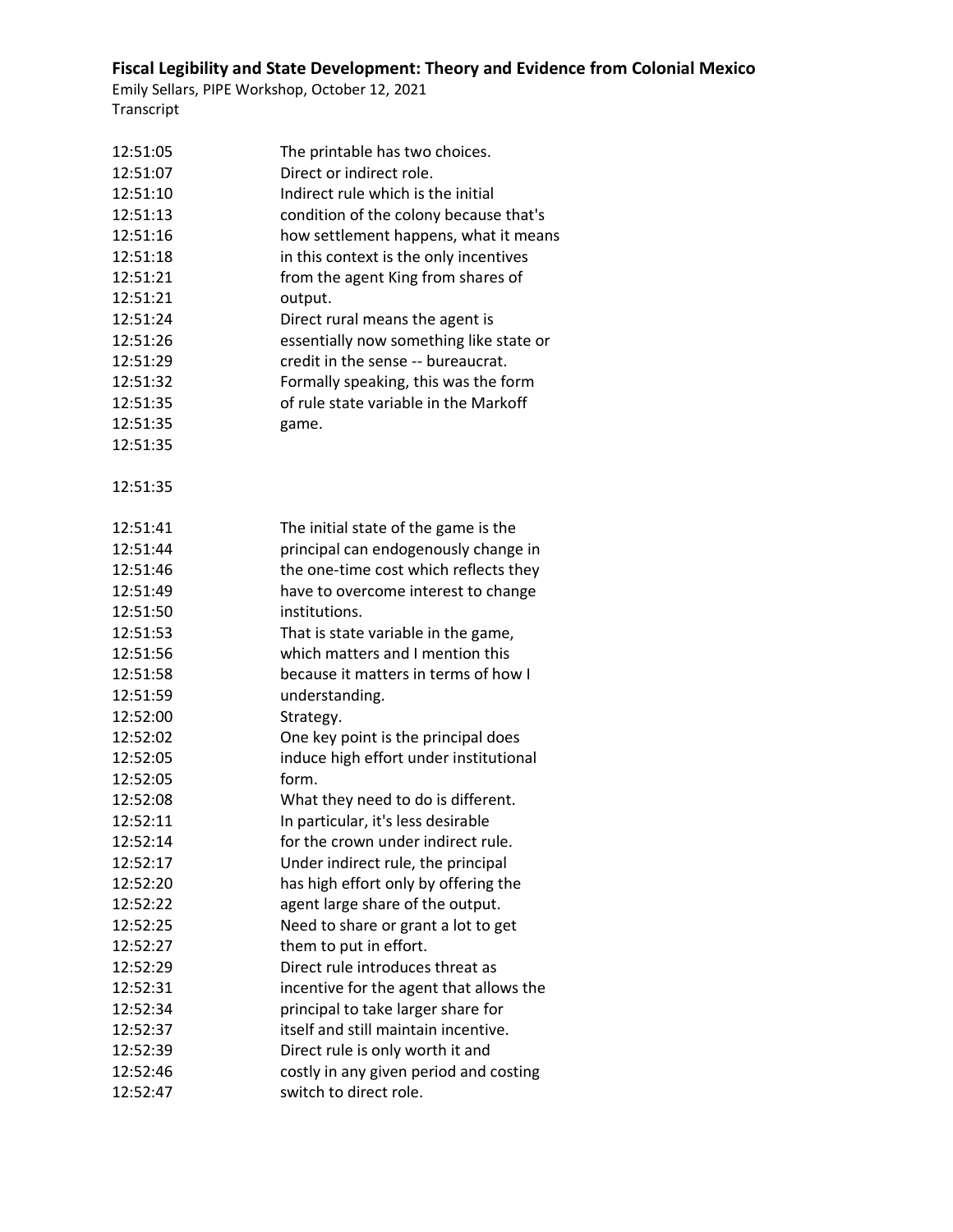| 12:52:50 | It's only worth it if the colony is     |
|----------|-----------------------------------------|
| 12:52:50 | legible.                                |
| 12:52:53 | That's where the key contribution of    |
| 12:52:56 | the paper comes in which is to say that |
| 12:52:59 | legibility means the principal has good |
| 12:53:02 | information about whether the agent     |
| 12:53:02 | worked hard.                            |
| 12:53:03 |                                         |
| 12:53:03 |                                         |
| 12:53:06 | Legibility is also the state variable   |
| 12:53:08 | in this dynamic gain determined by      |
| 12:53:11 | colonial conditions and principles      |
| 12:53:13 | sequence of investment and legibility.  |
| 12:53:16 | State capacity matters and there has    |
| 12:53:19 | to be implicit assumption that the      |
| 12:53:21 | state has the ability to process the    |
| 12:53:24 | information it gets from the colony.    |
| 12:53:27 | There is nothing profound about this    |
| 12:53:30 | as far as the theory is this lurking    |
| 12:53:33 | condition that might be relevant in     |
| 12:53:33 | other cases.                            |
| 12:53:37 | There is assumption that the            |
| 12:53:39 | principal has high state capacity and   |
| 12:53:40 | can use the information.                |
| 12:53:43 | At any rate, making legibility state    |
| 12:53:47 | variable which creates dynamic linkage  |
| 12:53:50 | across periods, that leads to really    |
| 12:53:53 | interesting results of self-reinforcing |
| 12:53:54 | capacity investment.                    |
| 12:53:54 |                                         |
| 12:53:55 |                                         |
| 12:53:58 | In particular, legibility only benefits |
| 12:54:00 | the principal as under direct rule.     |
| 12:54:03 | The principal will invest in            |
| 12:54:06 | legibility if direct rule is in place   |
| 12:54:09 | or expects it to be in place relatively |
| 12:54:10 | soon.                                   |
| 12:54:13 | Both of these are only the baseline     |
| 12:54:15 | of eligibility's high enough.           |
| 12:54:20 | This generates vicious cycles in        |
| 12:54:24 | capacity investment in high legibility  |
| 12:54:27 | get state investment in the legibility  |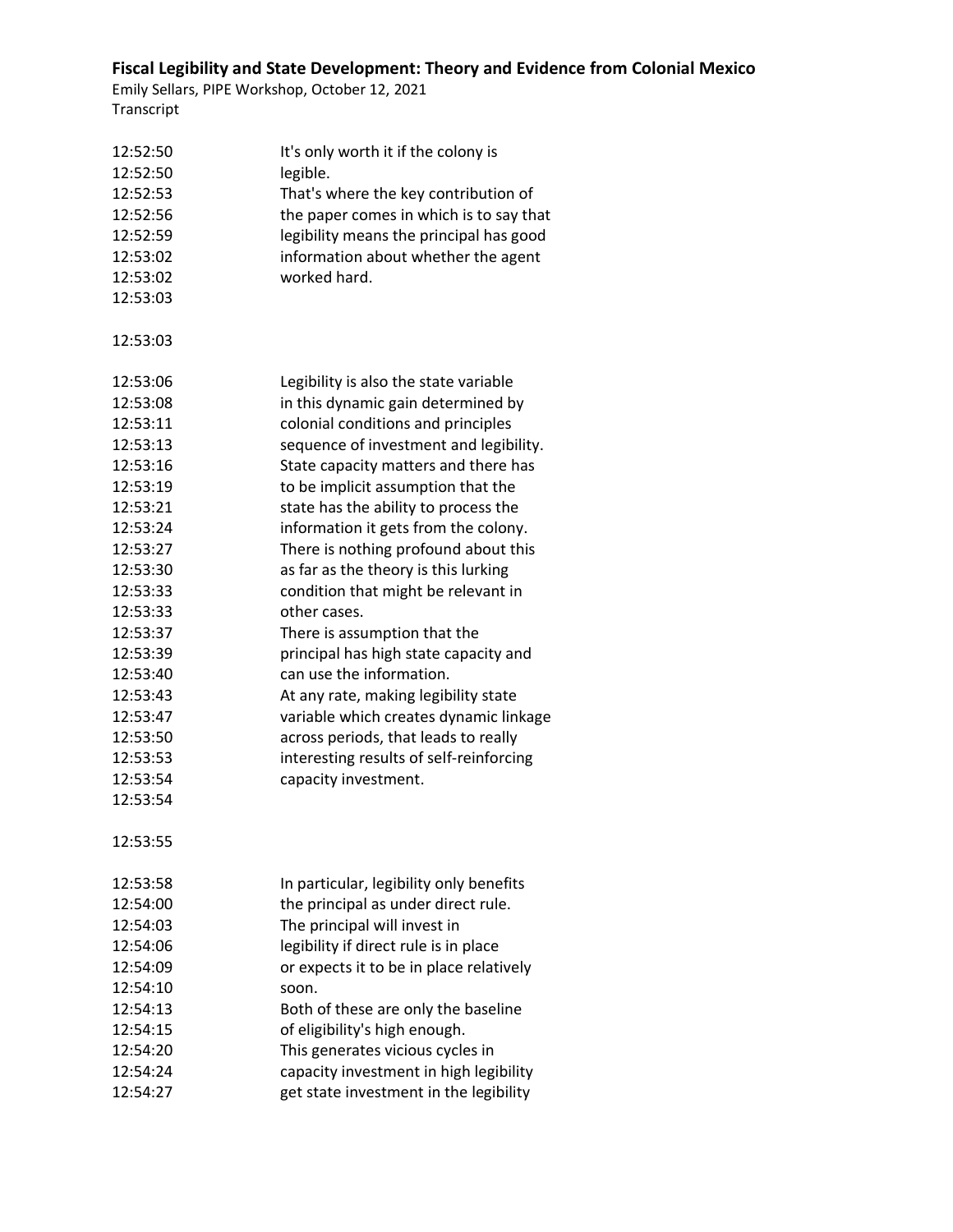| 12:54:28 | places get none.                         |
|----------|------------------------------------------|
| 12:54:31 | There is this threshold of baseline      |
| 12:54:34 | eligibility and at this threshold we     |
| 12:54:37 | talk about two places within             |
| 12:54:39 | measurement accuracy are identical and   |
| 12:54:42 | wind up in different development paths.  |
| 12:54:42 |                                          |
|          |                                          |
| 12:54:42 |                                          |
|          |                                          |
| 12:54:45 | There is a lot in this paper is          |
| 12:54:46 | jampacked.                               |
| 12:54:47 | It's not over packed.                    |
| 12:54:50 | Everything in it is doing its job and    |
| 12:54:54 | contributing to argument.                |
| 12:54:55 | I don't know if there is room to         |
| 12:54:58 | bring out this point, but may be         |
| 12:55:01 | paragraph or introduction of this        |
| 12:55:03 | aspect because that to me is a new       |
| 12:55:06 | element of how we understand New World   |
| 12:55:08 | development for these models.            |
| 12:55:11 | The bottom line is low legibility        |
| 12:55:15 | creates both indirect rule investment    |
| 12:55:18 | by the state colonial state capacity in  |
| 12:55:21 | high legibility creates direct rural     |
| 12:55:24 | anti-investment colonial state capacity. |
| 12:55:27 | You are very much in the stream, but     |
| 12:55:30 | the endogenous emergence of identical    |
| 12:55:33 | places or nearly identical places is an  |
| 12:55:35 | interesting twist.                       |
| 12:55:39 | It still determinism but it means we     |
| 12:55:42 | can no longer assume similar places end  |
| 12:55:45 | up in similar conditions in the long     |
| 12:55:45 | run                                      |
| 12:55:48 |                                          |
|          |                                          |
| 12:55:48 |                                          |
|          |                                          |
| 12:55:51 | We want to know how it works in need     |
| 12:55:53 | exogenous change to do that.             |
| 12:55:56 | Before I get to the empirics, let me     |
| 12:55:59 | make two side notes of the theory.       |
| 12:56:02 | One of which relates to the issue        |
| 12:56:05 | about whether this is legibility or      |
| 12:56:06 | value of output.                         |
| 12:56:09 | As far as empirical demonstration,       |
|          |                                          |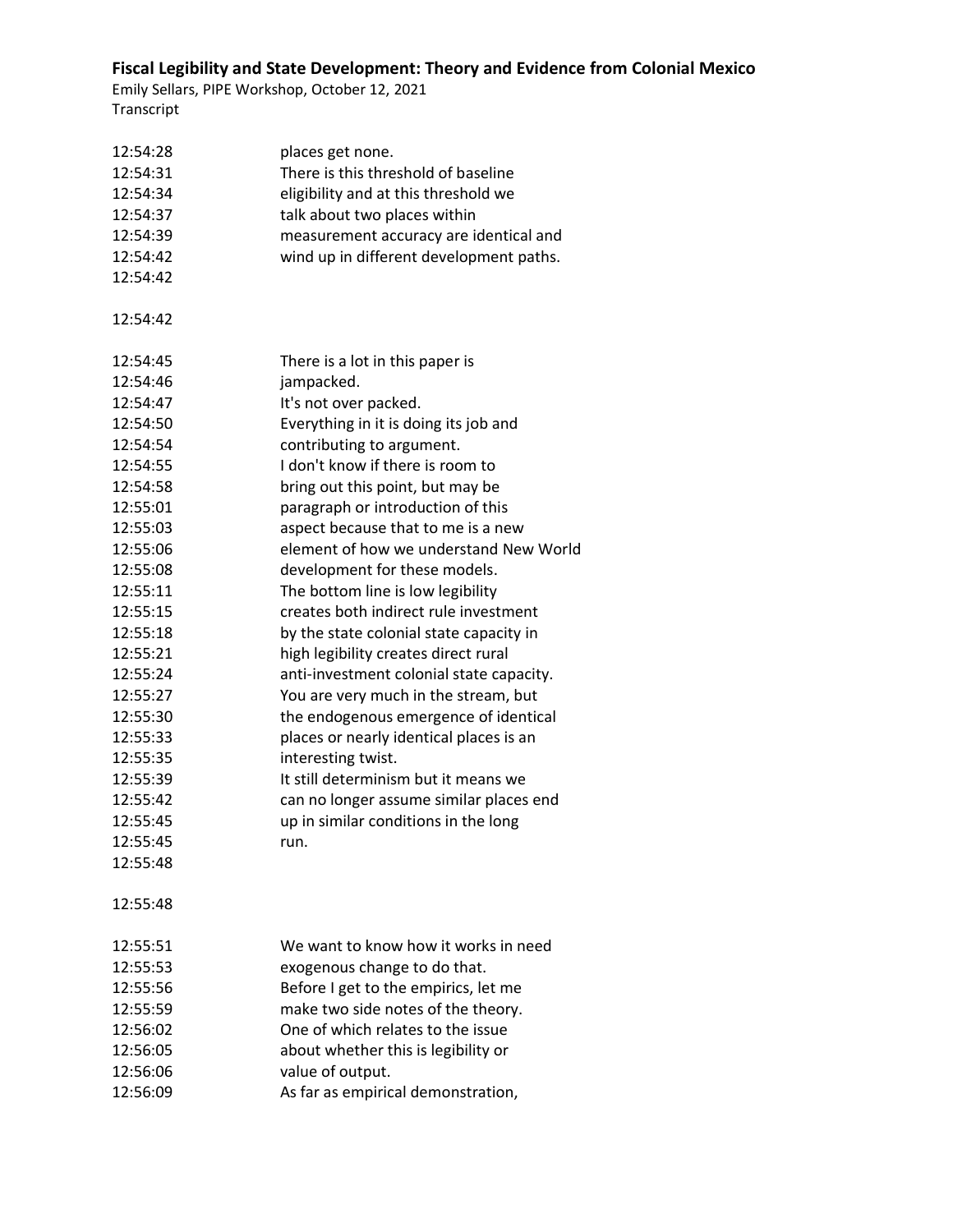| 12:56:12 | it's clear why this paper needs to rule |
|----------|-----------------------------------------|
| 12:56:15 | out value of the output as driving this |
| 12:56:18 | because that is the most compelling     |
| 12:56:20 | alternative explanation considering     |
| 12:56:23 | introducing the patio process did two   |
| 12:56:26 | things at once and change the value and |
| 12:56:27 | legibility.                             |
| 12:56:30 | We want to make sure it's not change    |
| 12:56:31 | in value.                               |
| 12:56:33 | I get and appreciate that.              |
| 12:56:36 | At the conceptual level, it seems to    |
| 12:56:39 | me natural extension and free extension |
| 12:56:42 | would allow you to say in addition to   |
| 12:56:45 | that, the value of the output and       |
| 12:56:48 | colony in the district has to matter    |
| 12:56:51 | for the centralization decisions of the |
| 12:56:51 | center.                                 |
| 12:56:52 |                                         |
| 12:56:52 |                                         |
| 12:56:55 | The model assumes the districts have    |
| 12:56:58 | same potential output given effort of   |
| 12:56:59 | local conditions.                       |
| 12:57:00 | Reality it varies.                      |
| 12:57:04 | Some districts in time produce very     |
| 12:57:06 | high value output and some produce very |
| 12:57:07 | low value.                              |
| 12:57:11 | Places that could grow corn and         |
| 12:57:13 | tobacco and cash crops and silver and   |
| 12:57:17 | gold precious metal, the value is       |
| 12:57:18 | different.                              |
| 12:57:21 | The reason this matters is the          |
| 12:57:24 | transition from direct rule to direct   |
| 12:57:25 | rule is costly.                         |
| 12:57:29 | If the district potential is low, the   |
| 12:57:32 | output is low this will never be worth  |
| 12:57:32 | it.                                     |
| 12:57:35 | If high, it may be.                     |
| 12:57:37 | That depends on legibility.             |
| 12:57:40 | District value needs to matter.         |
| 12:57:46 | As written it has legibility but not    |
| 12:57:49 | just value at theoretical level and     |
| 12:57:51 | hold legibility matters.                |
| 12:57:51 |                                         |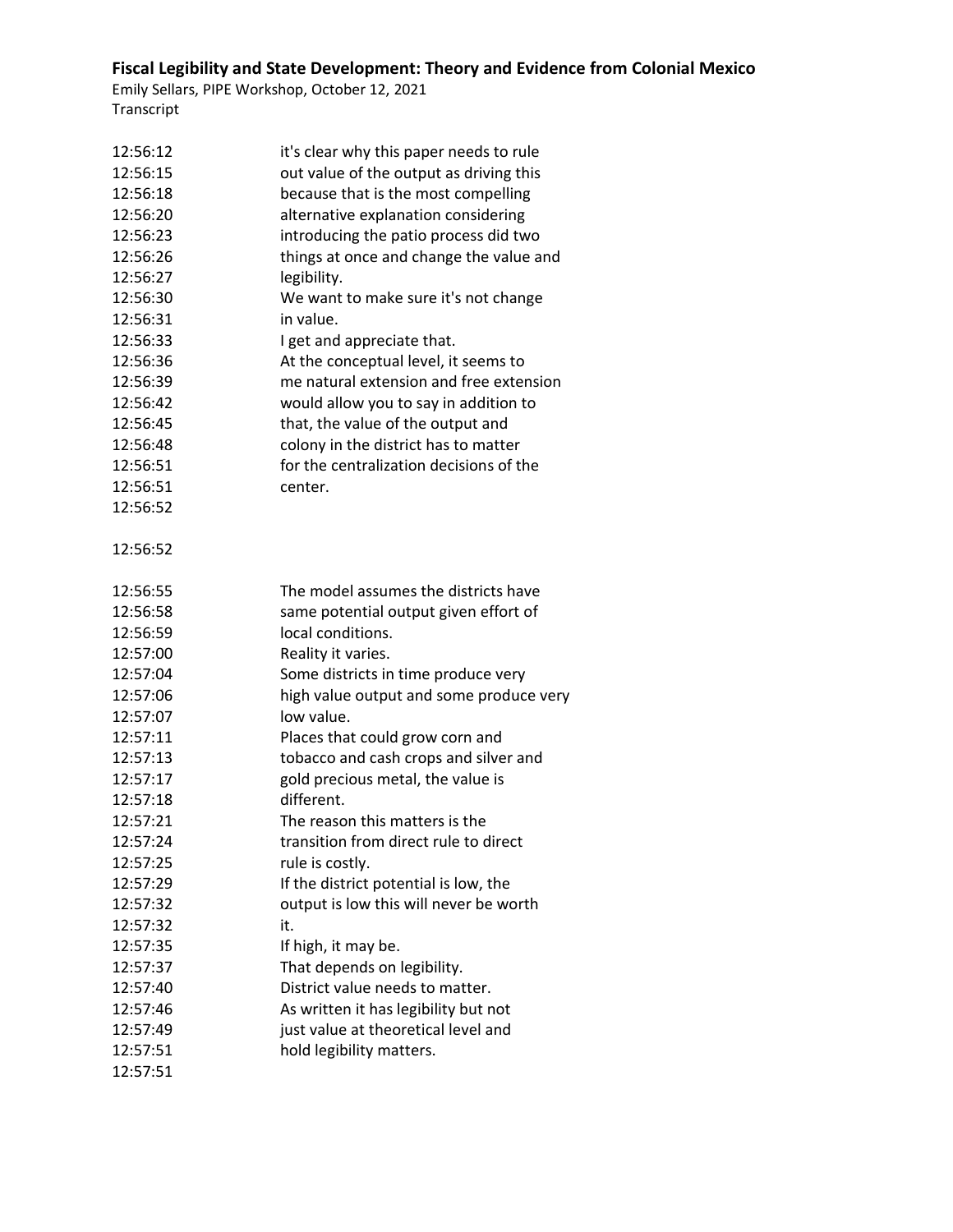| 12:57:58 | In the book would be a is good place to |
|----------|-----------------------------------------|
| 12:58:00 | explore this theme.                     |
| 12:58:03 | Here is an augmented theory which       |
| 12:58:05 | says we have two dimensions.            |
| 12:58:10 | We have two dimensions one being        |
| 12:58:11 | legibility in colonial value.           |
| 12:58:14 | This just say for complicity could be   |
| 12:58:15 | high or low.                            |
| 12:58:18 | The paper deals with this column.       |
| 12:58:22 | Semicolonial value is high enough       |
| 12:58:29 | that it can matter, we can see          |
| 12:58:29 | repeating the application as presented, |
| 12:58:30 | legibility is high, the crown one       |
| 12:58:33 | strike rule and when it's slow it wants |
| 12:58:34 | direct rule.                            |
| 12:58:39 | There is this other column were         |
| 12:58:44 | colony value is low.                    |
| 12:58:44 | It doesn't matter how much legibility   |
| 12:58:45 | there is.                               |
| 12:58:46 | I don't care how much I can see your    |
| 12:58:52 | corn production in the far land.        |
| 12:58:55 | It's not worth controlling you are      |
| 12:59:01 | paying the cost of get rid of the       |
| 12:59:01 | (Indiscernible) so don't bother.        |
| 12:59:02 |                                         |
|          |                                         |
| 12:59:02 | In other words, colonial value high     |
| 12:59:03 | enough is necessary condition for the   |
| 12:59:05 | dynamics in this paper to play out.     |
| 12:59:11 | In our understanding of contemporary    |
| 12:59:11 | institutions, there must be correlation |
| 12:59:14 | between the initial value of the colony |
| 12:59:19 | and transition to direct rule or        |
| 12:59:23 | retention of local autonomy in the form |
| 12:59:28 | of (Indiscernible) which probably has   |
| 12:59:28 | implications to empirical studies of    |
| 12:59:30 | development.                            |
| 12:59:34 | Cite no, are Markov contracts optimal?  |
| 12:59:39 | I'm going to skip this in the           |
| 12:59:40 | interest of time but will send notes.   |
| 12:59:45 | I'm not sure.                           |
| 12:59:45 | It might matter but I'm not positive.   |
| 12:59:48 | It just needs more thought.             |
| 12:59:54 | By the contract I mean the contract     |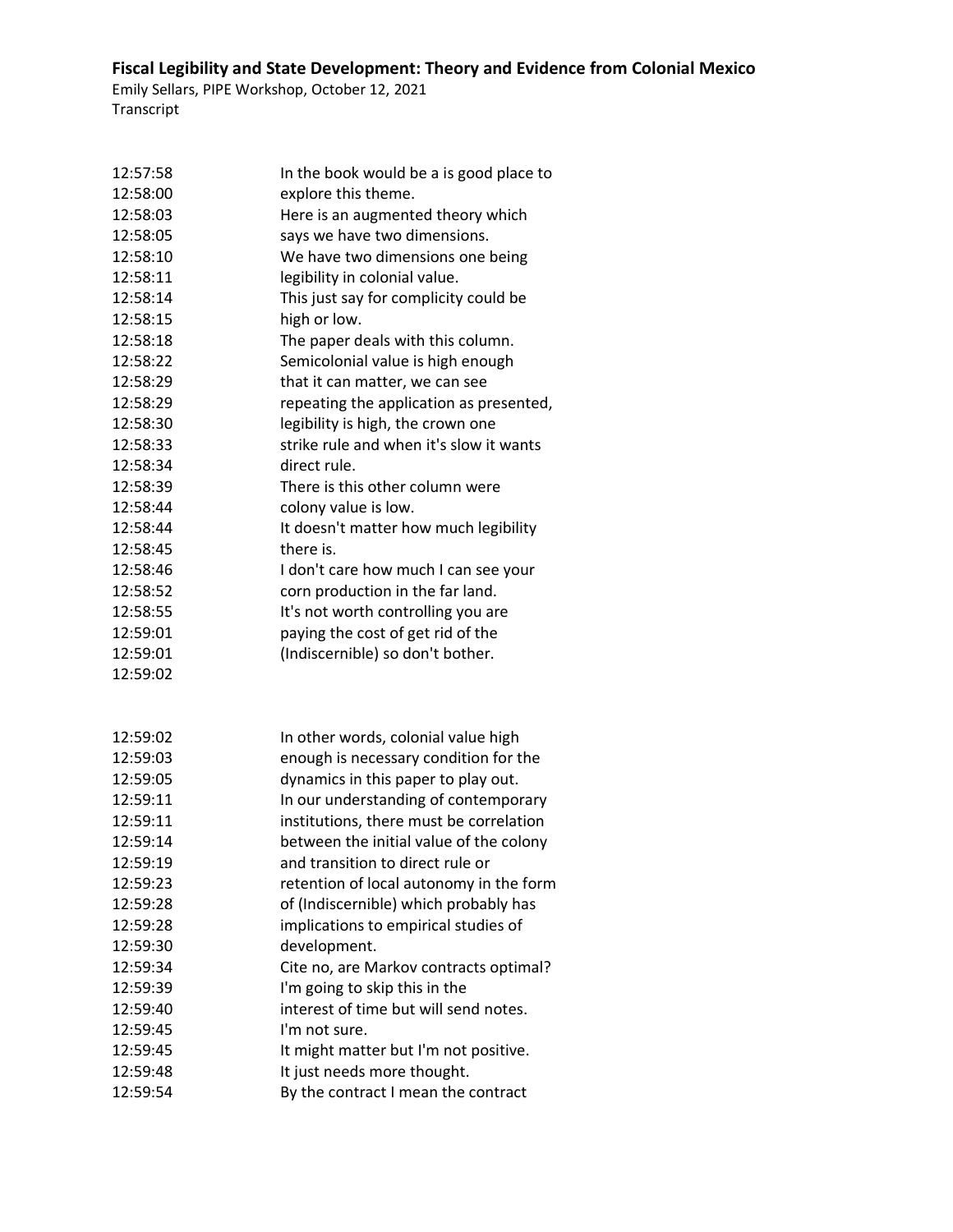| 12:59:55 | saying today's retention decision       |
|----------|-----------------------------------------|
| 12:59:58 | depends on today's output and cannot    |
| 12:59:58 | depend on sequence you observe over     |
| 13:00:00 | time in which they might want to do.    |
| 13:00:05 |                                         |
|          |                                         |
| 13:00:05 |                                         |
| 13:00:05 | Emily described as well and I just want |
| 13:00:06 | to say this is very clever.             |
| 13:00:12 | This is exactly what we want from the   |
| 13:00:13 | subject matter expertise combined with  |
| 13:00:13 | statistical expertise.                  |
| 13:00:18 | This is well grounded argument for      |
| 13:00:25 | why this would change legibility and    |
| 13:00:25 | why that matters in the difference is   |
| 13:00:25 | natural.                                |
| 13:00:29 | Very clear results.                     |
| 13:00:34 | Here is my question; I have maybe       |
| 13:00:38 | others, they are less central so in the |
| 13:00:39 | interest of time, I will skip because I |
| 13:00:41 | was told to stick to 15 minutes.        |
| 13:00:42 |                                         |
| 13:00:42 |                                         |
| 13:00:46 | I could use more explanation about the  |
| 13:00:48 | match between the theory and estimator. |
| 13:00:53 | I don't necessarily know this is a      |
| 13:00:57 | problem, but it calls out for more      |
| 13:00:57 | discussion.                             |
| 13:00:58 | The model is dynamic.                   |
| 13:01:05 | There are dynamic linkages over time.   |
| 13:01:05 | In particular, the formal rule          |
| 13:01:07 | follows this Markov process in the      |
| 13:01:08 | model.                                  |
| 13:01:11 | Once you reach direct rule in the       |
| 13:01:13 | model, you stay there forever.          |
| 13:01:18 | That is the dynamic.                    |
| 13:01:20 | There is stickiness over time.          |
| 13:01:23 | The estimator is not dynamic.           |
| 13:01:28 | My question basically comes down        |
| 13:01:31 | simply to this; can the clustered       |
| 13:01:31 | standard errors that you use in the     |
| 13:01:37 | model, the result had clustered by      |
| 13:01:44 | district.                               |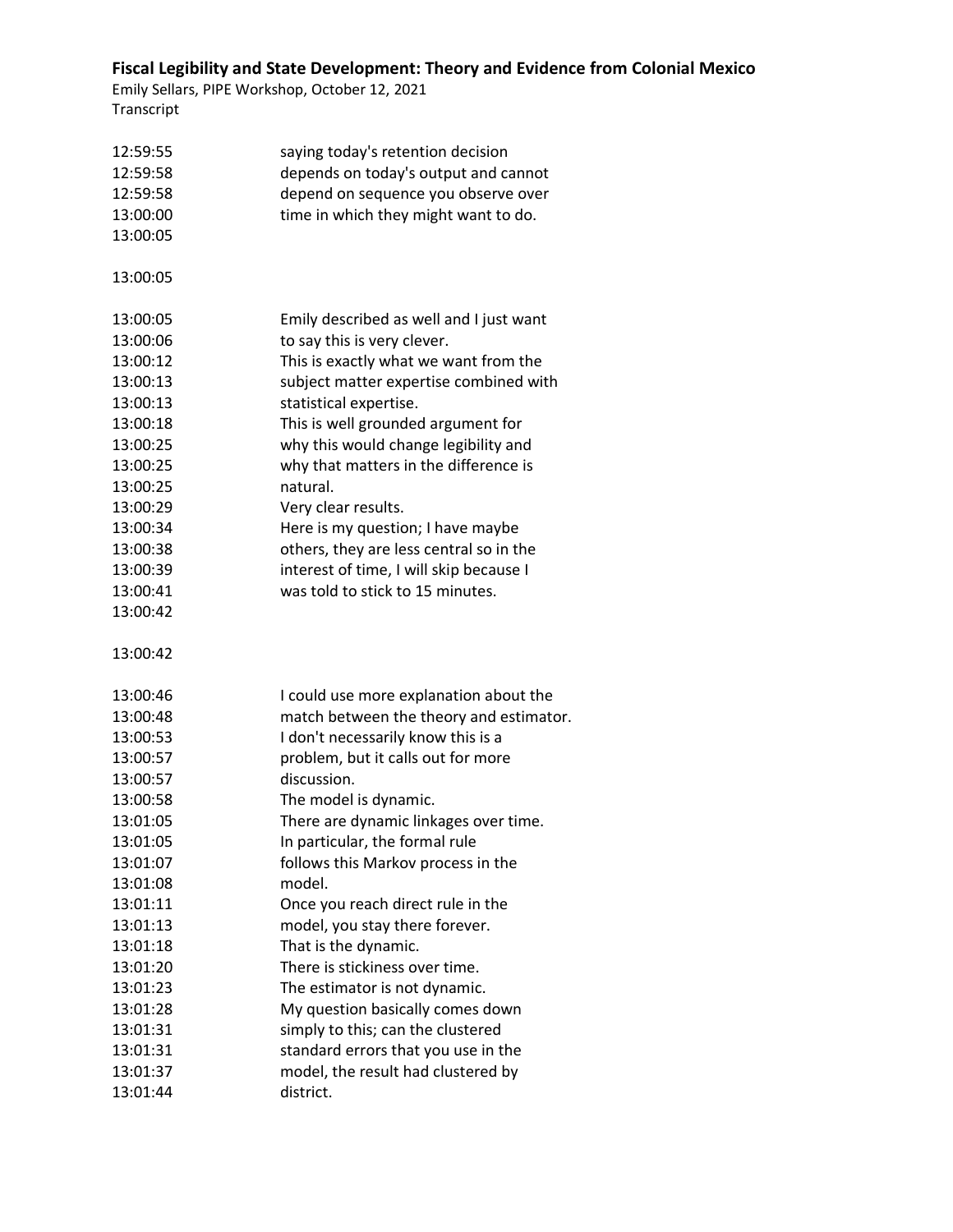| 13:01:44 | Can the clustering handle dynamic        |
|----------|------------------------------------------|
| 13:01:45 | aspect of institutions within districts? |
| 13:01:49 | I don't know the answer to that.         |
| 13:01:49 | You might know off the top of your       |
| 13:01:49 | head.                                    |
| 13:01:51 | It might require looking into the        |
| 13:01:55 | nuts and bolts of exactly what do we     |
| 13:01:59 | mean by cluster and how is that          |
| 13:02:04 | covariance made constructed?             |
| 13:02:05 | The concern is simply this; the          |
| 13:02:07 | empirical model assumes much more        |
| 13:02:12 | independent information than the theory  |
| 13:02:13 | implies.                                 |
| 13:02:15 | That is present in the data.             |
| 13:02:20 | This is a problem because we have        |
| 13:02:27 | invented power for the purposes of       |
| 13:02:27 | estimation by acting as though we have   |
| 13:02:29 | more independent variation then we do.   |
| 13:02:29 |                                          |
|          |                                          |
|          |                                          |
| 13:02:33 | We have 14 per district, but once I      |
| 13:02:37 | know when the dependent variable         |
| 13:02:39 | changes from 0 to 1, I know the other    |
| 13:02:42 | 12 observations nearly with certainty.   |
| 13:02:51 | That makes me think I need to be         |
| 13:02:53 | brought along a little bit and given     |
| 13:02:55 | scaffolding as to how this estimator     |
| 13:03:00 | deals with this problem or if you think  |
| 13:03:04 | it is a problem, is it time to start     |
| 13:03:06 | thinking about dynamic panelists or      |
| 13:03:06 | something like that?                     |
| 13:03:11 | I don't know if I'm prepared to think    |
| 13:03:12 | about that or not?                       |
| 13:03:17 | That was the main question in this       |
| 13:03:18 | empirical model.                         |
| 13:03:23 | I accept the defecation strategy and     |
| 13:03:27 | DND does seem to be an appropriate way   |
| 13:03:31 | to handle this and not the dynamic       |
| 13:03:33 | persistence in the data.                 |
| 13:03:43 | The issues in this paper are relevant    |
| 13:03:43 | to things I'm working on right now for   |
| 13:03:45 | this book I'm writing on English         |
| 13:03:46 | government.                              |
| 13:03:48 | Many issues come up and I will cite      |
| 13:03:56 | this paper lavishly in completing my     |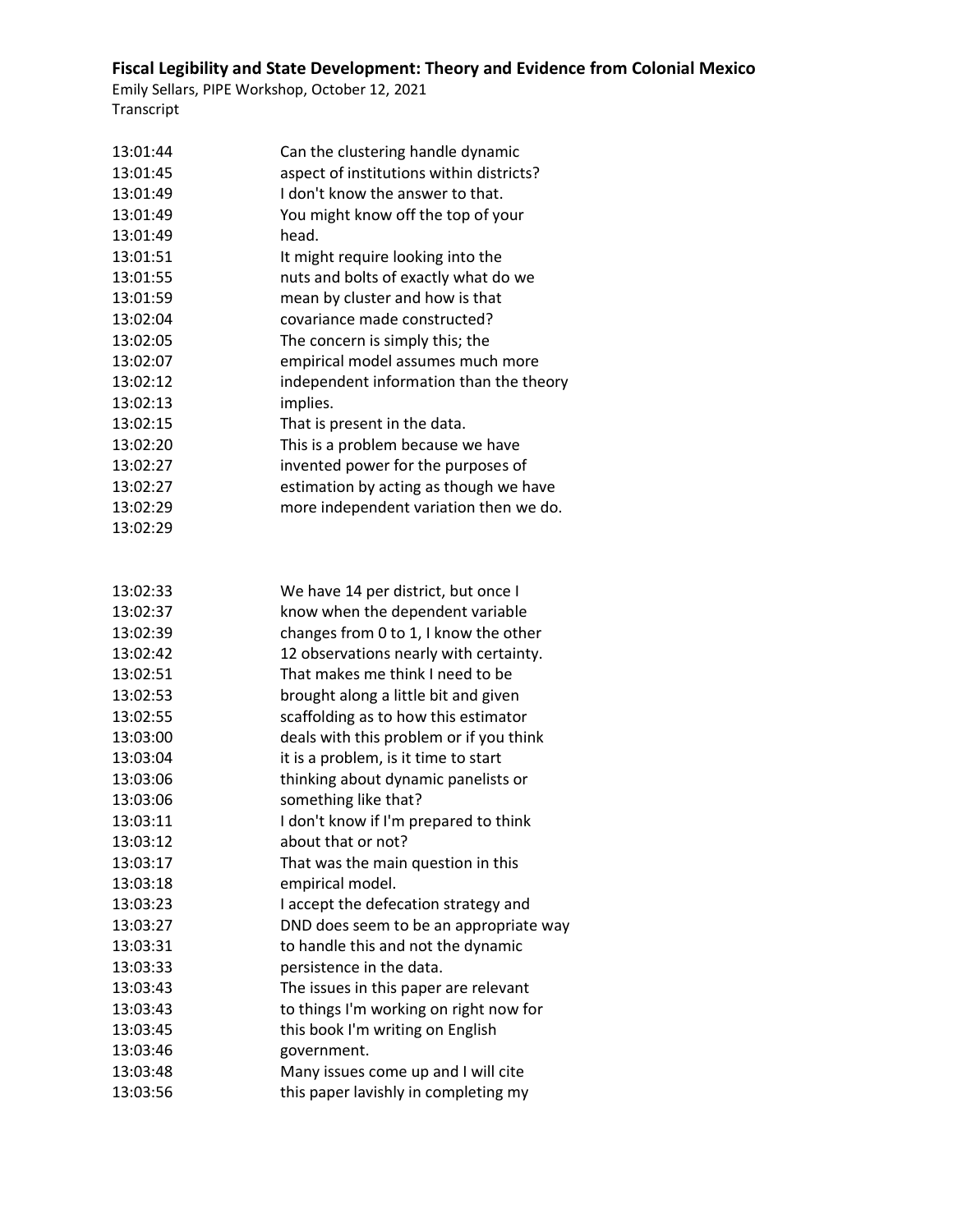Emily Sellars, PIPE Workshop, October 12, 2021 Transcript

| 13:03:56 | own work.                          |
|----------|------------------------------------|
| 13:03:56 | I enjoyed reading it and thank you |
| 13:03:56 | for the opportunity to comment.    |
| 13:03:59 |                                    |

13:04:00

### **Jenkins>>**

| $13:04:00 \rightarrow$ : | Thank you.                           |
|--------------------------|--------------------------------------|
| 13:04:04                 | Emily, do you want to respond to     |
| 13:04:05                 | anything mentioned before we open it |
| 13:04:05                 | more?                                |
| 13:04:06                 |                                      |

13:04:06

### **Sellars>>**

| $13:04:10$ >>: | I will just say thank you for this      |
|----------------|-----------------------------------------|
| 13:04:10       | thoughtful and interesting comments.    |
| 13:04:19       | One thing we are at this crossroads     |
| 13:04:20       | to think about is the degree to which   |
| 13:04:20       | you want to live on the model or        |
| 13:04:24       | empirics or relationship between these? |
| 13:04:25       | I think you flagged some of the big     |
| 13:04:29       | issues that we are trying to figure out |
| 13:04:32       | how to package this as standalone and   |
| 13:04:34       | the broader project and looking forward |
| 13:04:38       | to seeing your book on this issue of    |
| 13:04:39       | the dynamics.                           |
| 13:04:41       | This is good points to think about.     |
| 13:04:46       | The movement is not from 0 to 1 but     |
| 13:04:49       | at the district level there is not many |
| 13:05:00       | districts that have a one after a few   |
| 13:05:00       | decades.                                |
| 13:05:05       | There is variation in the middle.       |
| 13:05:05       | Places going from 50% direct rule to    |
| 13:05:06       | 70% direct rule.                        |
| 13:05:11       | That doesn't get to this question       |
| 13:05:12       | which I agree, there is much --         |
| 13:05:14       | mismatch between the argument.          |
| 13:05:19       | It's dynamic is he point out in this    |
| 13:05:23       | statistical approach which assumes      |
| 13:05:24       | independence of observation.            |
|                |                                         |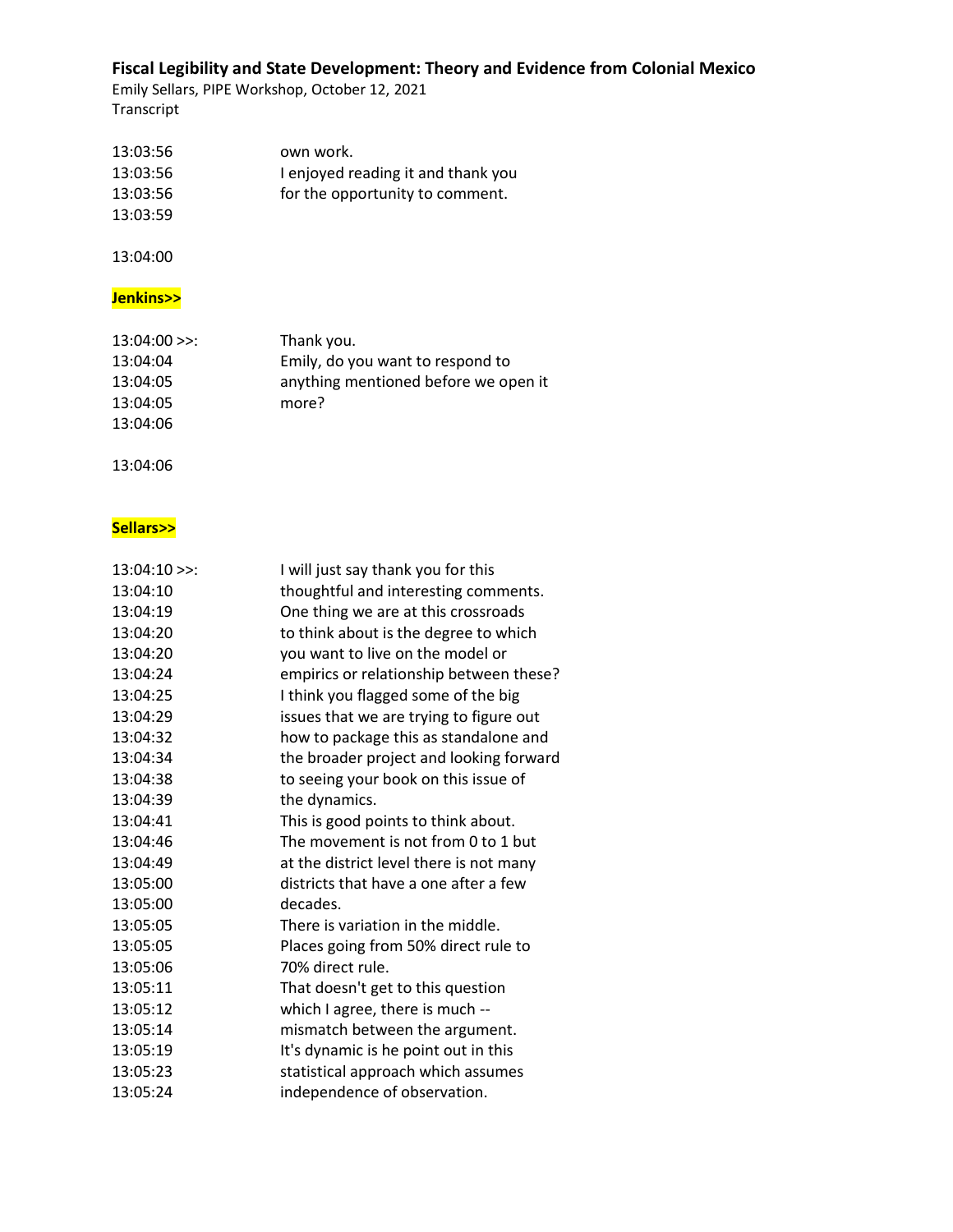Emily Sellars, PIPE Workshop, October 12, 2021 Transcript

| 13:05:24 | This is something we will think about |
|----------|---------------------------------------|
| 13:05:28 | Thank you for the great comments.     |
| 13:05:31 | Do you want me to take the Mercury    |
| 13:05:31 | question?                             |
| 13:05:31 |                                       |

#### **Jenkins>>**

| $13:05:33$ >>: | If you want to.                  |
|----------------|----------------------------------|
| 13:05:34       | The first might be fun.          |
| 13:05:37       | Sean is pushing to write a book. |
| 13:05:44       | Are you writing a book?          |
| 13:05:44       |                                  |

#### **Sellars>>**

| $13:05:44$ >>:    | We have been talking about it.          |
|-------------------|-----------------------------------------|
| 13:05:45          | I'm finishing a different book once I   |
| 13:05:46          | get that off the desk I think that is   |
| 13:05:47          | the next step.                          |
| 13:05:51          | Francisco and I are talking about       |
| 13:05:51          | book projects.                          |
| 13:05:54          | We are talking about the general        |
| 13:05:58          | framing, but centralization in domestic |
| 13:06:02          | conflict in clonal Mexico.              |
| 13:06:03          | It's exciting to see Sean's book        |
| 13:06:05          | which sounds like it's further along we |
| 13:06:06          | can engage with that.                   |
| 13:06:13          | We are engaging the same ideas and      |
| 13:06:13          | it's exciting.                          |
| 13:06:13          |                                         |
|                   |                                         |
| $13.06.13 \times$ | If you want to enter the Mercury        |

| 13:06:13>> | If you want to enter the Mercury |
|------------|----------------------------------|
| 13:06:13   | question?                        |
| 13:06:14   |                                  |

13:06:15

| $13:06:18$ >>: | Is there any black market for      |
|----------------|------------------------------------|
| 13:06:19       | Mercury going on?                  |
| 13:06:22       | Can locals get Mercury that rely?  |
| 13:06:26       | The answer is mostly now.          |
| 13:06:26       | That's important for the strategy. |
| 13:06:30       | Mercury is only handful of places  |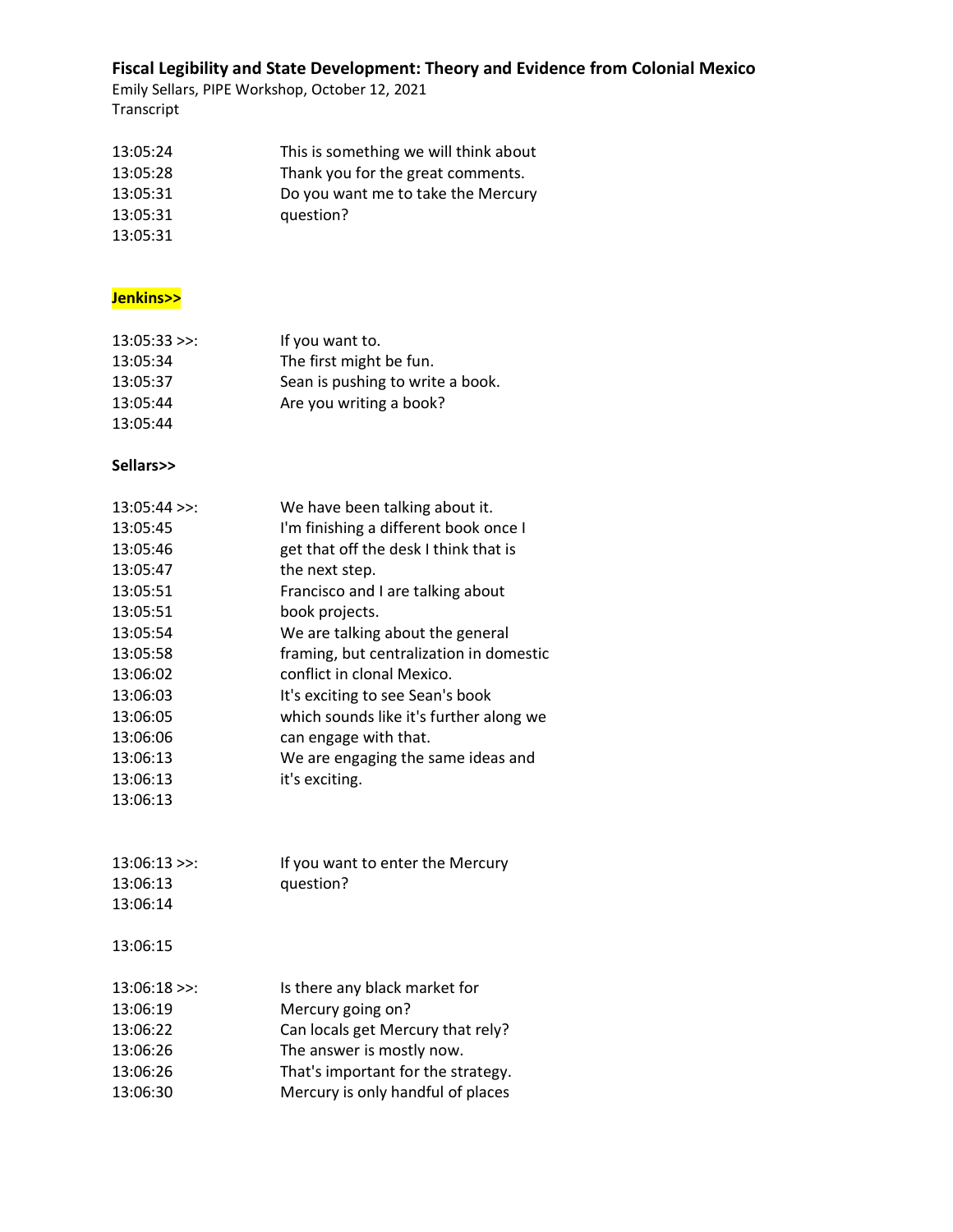Emily Sellars, PIPE Workshop, October 12, 2021 Transcript

| 13:06:30  | worldwide.                              |
|-----------|-----------------------------------------|
| 13:06:34  | One is in Peru and oriented to          |
| 13:06:36  | Peruvian mines.                         |
| 13:06:36  | The other is in Spain and central       |
| 13:06:39  | Europe.                                 |
| 13:06:39  | Virtually, all Mercury coming over      |
| 13:06:43  | from Europe was under control of the    |
| 13:06:44  | crown.                                  |
| 13:06:48  | It wasn't like there is an easy way     |
| 13:06:52  | to obtain not through the crown either  |
| 13:06:52  | directly or indirectly.                 |
| 13:06:54  | This is in contrast to smelting.        |
| 13:06:56  | Technology of the effect prior to the   |
| 13:06:58  | shock which relies on lead and hardwood |
| 13:07:01. | Particularly in areas that have         |
| 13:07:02  | firewood.                               |
| 13:07:08  | It's relatively easy to have            |
| 13:07:09  | underground smelting operations.        |
| 13:07:13  | The interesting thing about Mercury     |
| 13:07:17  | is it's hard to get except through      |
| 13:07:18  | these channels and that something we    |
| 13:07:18  | are trying to leverage theoretically.   |
| 13:07:18  |                                         |

### **Jenkins>>**

| $13:07:22 \ge$ : | Leticia is here from Queens College |
|------------------|-------------------------------------|
| 13:07:22         | and she has questions.              |
| 13:07:26         | She is now a panelist and can ask   |
| 13:07:27         | directly.                           |

13:07:27

### **Leticia Arroyo Abad>>**

| $13:07:27$ >>: | Hello.                                 |
|----------------|----------------------------------------|
| 13:07:31       | I have a few questions about the       |
| 13:07:32       | identification strategy.               |
| 13:07:36       | I am an economist and I think it       |
| 13:07:38       | comes with your diploma or something.  |
| 13:07:43       | I also won the Nobel Prize.            |
| 13:07:46       | It seems relevant.                     |
| 13:07:51       | When I'm thinking about the timing of  |
| 13:07:55       | new technology for mining and          |
| 13:07:58       | processing silver, it almost coincides |
| 13:08:03       | with push for many sectors in the      |
|                |                                        |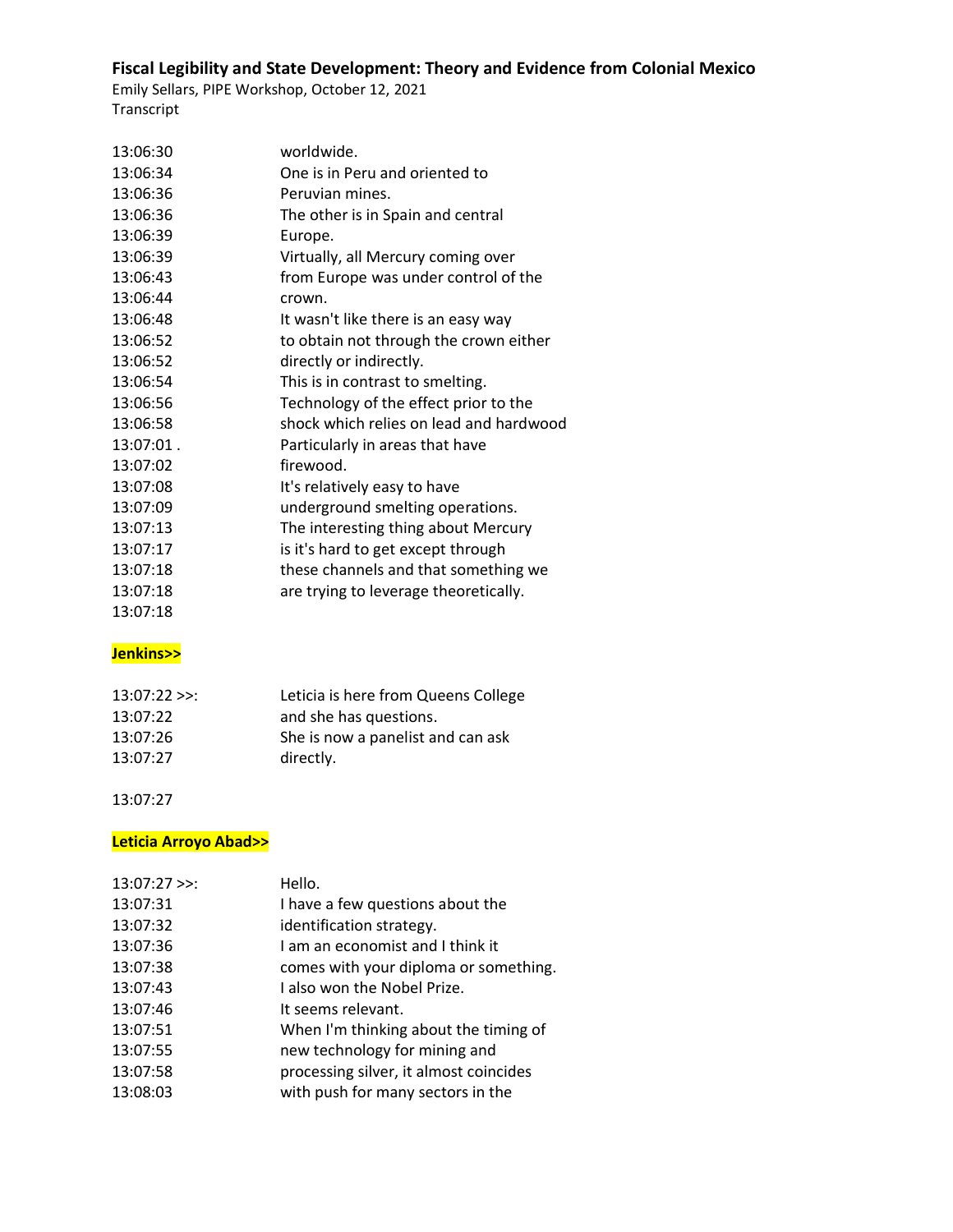| 13:08:10<br>13:08:10<br>13:08:11<br>13:08:11<br>13:08:15<br>13:08:20<br>13:08:23<br>13:08:27 | society and in Spain with relaxing and<br>treating indigenous people better.<br>We have the new laws that happened<br>around this time.<br>Also, there is huge concentration of<br>power in Mexico and Peru in the main<br>parts of the Empire. |
|----------------------------------------------------------------------------------------------|-------------------------------------------------------------------------------------------------------------------------------------------------------------------------------------------------------------------------------------------------|
| 13:08:28                                                                                     |                                                                                                                                                                                                                                                 |
| 13:08:32                                                                                     | This is like (Indiscernible) issue.                                                                                                                                                                                                             |
| 13:08:33                                                                                     | Are you observing effects of                                                                                                                                                                                                                    |
| 13:08:39                                                                                     | technology or actually just something                                                                                                                                                                                                           |
| 13:08:39                                                                                     | that has nothing to do with technology                                                                                                                                                                                                          |
| 13:08:40                                                                                     | but actually some kind of structural                                                                                                                                                                                                            |
| 13:08:43                                                                                     | change in the way the crown is trying                                                                                                                                                                                                           |
| 13:08:49                                                                                     | to push back on the power on                                                                                                                                                                                                                    |
| 13:08:49                                                                                     | (Indiscernible) and on the other hand,                                                                                                                                                                                                          |
| 13:08:50                                                                                     | the Catholic Church saying you are                                                                                                                                                                                                              |
| 13:08:52                                                                                     | really mistreating indigenous people                                                                                                                                                                                                            |
| 13:08:56                                                                                     | and (Indiscernible) and the new laws                                                                                                                                                                                                            |
| 13:08:58                                                                                     | happened in 1540.                                                                                                                                                                                                                               |
| 13:09:08                                                                                     | There is also an 1608, the crown says                                                                                                                                                                                                           |
| 13:09:12                                                                                     | any kind of (Indiscernible) within                                                                                                                                                                                                              |
| 13:09:13                                                                                     | radius of (Indiscernible) have to                                                                                                                                                                                                               |
| 13:09:13                                                                                     | revert to the crown.                                                                                                                                                                                                                            |
| 13:09:19                                                                                     | From the research I've done in Peru,                                                                                                                                                                                                            |
| 13:09:21                                                                                     | that is not truly implied but this is                                                                                                                                                                                                           |
| 13:09:23                                                                                     | another thing incredibly important                                                                                                                                                                                                              |
| 13:09:25                                                                                     | happening during this period of time.                                                                                                                                                                                                           |
| 13:09:29                                                                                     | That is where I am not convinced that                                                                                                                                                                                                           |
| 13:09:34                                                                                     | it is technological issue versus social                                                                                                                                                                                                         |
| 13:09:34                                                                                     | structure.                                                                                                                                                                                                                                      |
| 13:09:34                                                                                     |                                                                                                                                                                                                                                                 |
|                                                                                              |                                                                                                                                                                                                                                                 |
| 13:09:37                                                                                     | The other thing is my memory serves me                                                                                                                                                                                                          |
| 13:09:39                                                                                     | right which it may not, 1525 there were                                                                                                                                                                                                         |
| 13:09:44                                                                                     | around 500 (Indiscernible) in Spain and                                                                                                                                                                                                         |
| 13:09:45                                                                                     | more like 120.                                                                                                                                                                                                                                  |
| 13:09:52                                                                                     | We go from 500 something in 1525, to                                                                                                                                                                                                            |
| 13:09:52                                                                                     | 1800 something like 120.                                                                                                                                                                                                                        |
| 13:09:57                                                                                     | Share direct rule we have numerator                                                                                                                                                                                                             |
| 13:09:58                                                                                     | and denominator.                                                                                                                                                                                                                                |
| 13:10:01                                                                                     | It decreases dramatically during the                                                                                                                                                                                                            |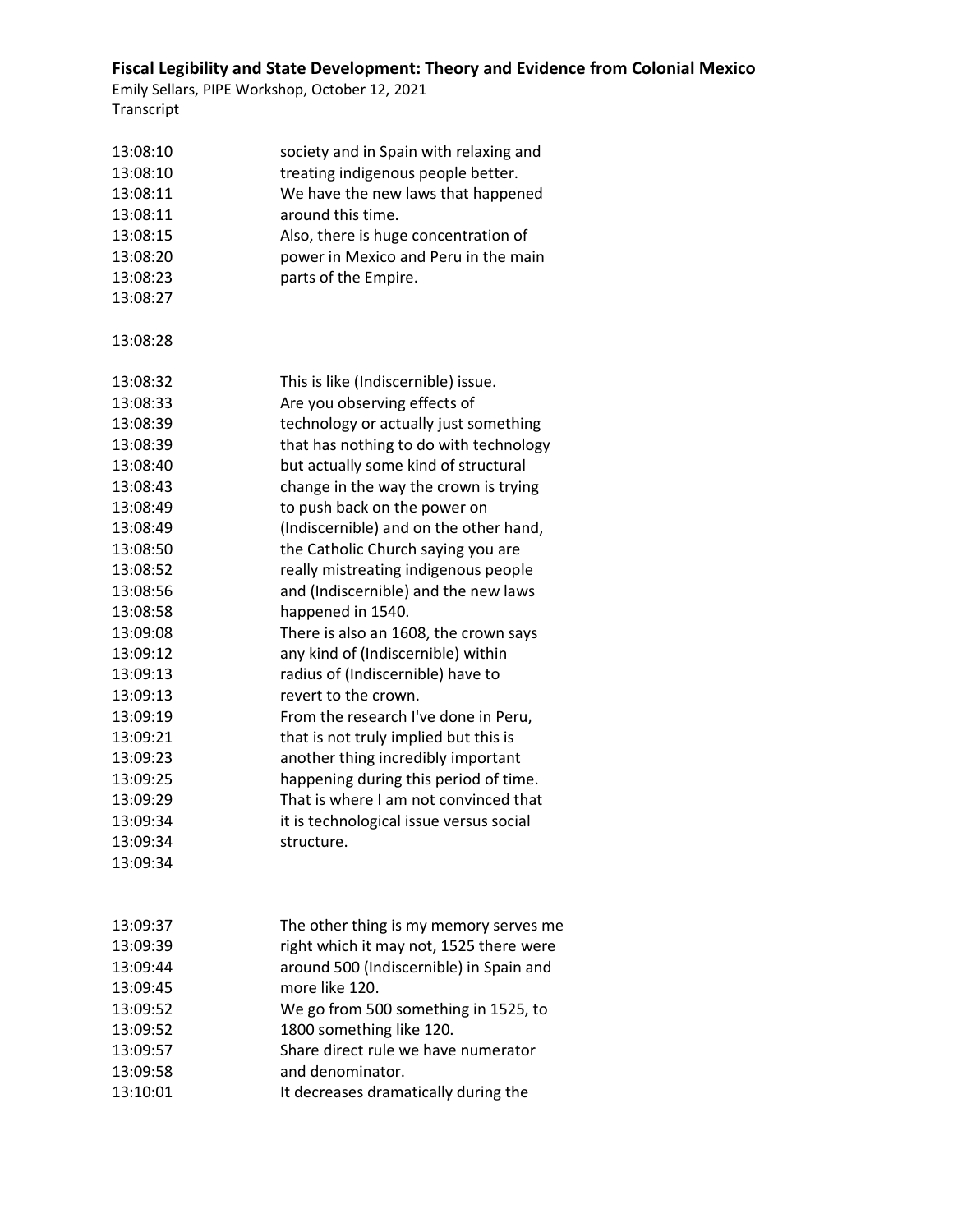| 13:10:03 | period of time you have this research.  |
|----------|-----------------------------------------|
| 13:10:07 | I'm not sure what you are observing?    |
| 13:10:14 | You are measuring direct control by     |
| 13:10:16 | an institution that is disappearing.    |
| 13:10:22 | That is something I'm not sure how to   |
| 13:10:22 | deal with.                              |
| 13:10:30 | The other thing and as you know         |
| 13:10:30 | because you are an expert in history is |
| 13:10:34 | during this time you have this          |
| 13:10:36 | (Indiscernible) of economy that is      |
| 13:10:37 | increasing.                             |
| 13:10:43 | This idea of extracting resources       |
| 13:10:45 | from one particular place and sector,   |
| 13:10:46 | that was important initially.           |
| 13:10:49 | It's not really the main source.        |
| 13:10:53 | Where the crown could extract           |
| 13:10:55 | resources or if you think of the lease, |
| 13:10:58 | they diversified activities to go away  |
| 13:11:04 | for mining to other kind of -- there    |
| 13:11:05 | are also important things happening     |
| 13:11:06 | during this period of time which is     |
| 13:11:07 | important.                              |
| 13:11:08 |                                         |
|          |                                         |
| 13:11:08 |                                         |
|          |                                         |
|          |                                         |
| 13:11:15 | The other thing which I'm curious, one  |
| 13:11:15 | of my favorite phrases and Latin        |
| 13:11:16 | America is (Indiscernible) which is I   |
| 13:11:18 | obey but do not comply.                 |
| 13:11:25 | That saying nice you send me this       |
| 13:11:25 | regulation but I'm not going to do it.  |
| 13:11:29 | Your paper is saying you know what?     |
| 13:11:32 | The crown has much more power.          |
| 13:11:35 | It tried to centralize it which goes    |
| 13:11:37 | against large is geography by           |
| 13:11:39 | historians if you have heard of         |
| 13:11:43 | (Indiscernible) that actually claimed   |
| 13:11:45 | the decentralization was done de facto  |
| 13:11:49 | and design for the crown because it was |
| 13:11:49 | ways to rule.                           |
| 13:11:53 | Show this by looking at the treasury    |
| 13:12:00 | transfers that leads within Latin       |
| 13:12:01 | America inventing each other money as   |
| 13:12:06 | ways to compensate and engage in        |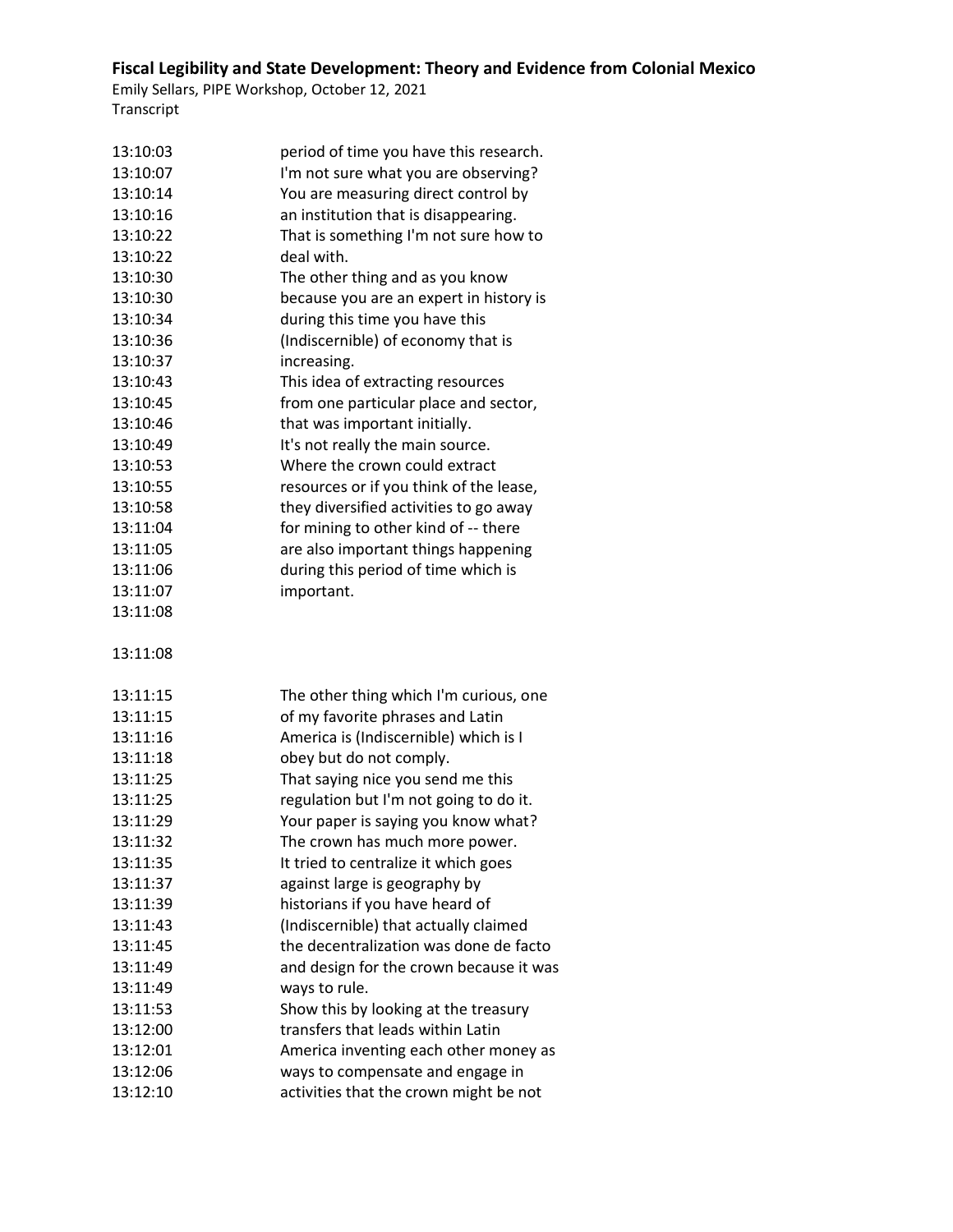Emily Sellars, PIPE Workshop, October 12, 2021 Transcript

| 13:12:11<br>13:12:12<br>13:12:17<br>13:12:18<br>13:12:18 | interested in.<br>I was curious how your paper speaks<br>to this and it's talking to it.<br>Thank you. |
|----------------------------------------------------------|--------------------------------------------------------------------------------------------------------|
| 13:12:18                                                 |                                                                                                        |
| Sellars>>                                                |                                                                                                        |
| $13:12:27$ >>:                                           | Thank you for the great comments                                                                       |
| 13:12:28                                                 | and I will start with the first which                                                                  |
| 13:12:28                                                 | is on the defecation strategy.                                                                         |
| 13:12:30                                                 | I agree.                                                                                               |
| 13:12:33                                                 | There are lots of things happening                                                                     |
| 13:12:35                                                 | Empire wide moving into the direction                                                                  |
| 13:12:37                                                 | of centralization.                                                                                     |
| 13:12:41                                                 | Besides the things he mentioned, the                                                                   |
| 13:12:46                                                 | church or crackdown on indigenous                                                                      |
| 13:12:46                                                 | populations, the move to trying to move                                                                |
| 13:12:51                                                 | on the new laws and various things.                                                                    |
| 13:12:53                                                 | Would also add our work on academic                                                                    |
| 13:12:57                                                 | collapse and in clonal Mexico, which                                                                   |
| 13:12:57                                                 | factor.                                                                                                |
| 13:13:04                                                 | The approach we are looking at will                                                                    |
| 13:13:08                                                 | say lots of things are going on.                                                                       |
| 13:13:09                                                 | You can see this in the general                                                                        |
| 13:13:10                                                 | trends.                                                                                                |
| 13:13:11                                                 | There is trend toward centralization.                                                                  |
| 13:13:13                                                 |                                                                                                        |
| 13:13:13                                                 |                                                                                                        |
| 13:13:16                                                 | The question is what can explain the                                                                   |
| 13:13:22                                                 | trend in diversions around the shock in                                                                |
| 13:13:22                                                 | non-mining areas?                                                                                      |
| 13:13:27                                                 | In order for this to be explained by                                                                   |
| 13:13:27                                                 | other things, something we cannot                                                                      |
| 13:13:31                                                 | directly address both affecting                                                                        |
| 13:13:35                                                 | nonmining areas and disproportionately                                                                 |
| 13:13:35                                                 | around the time of the shop.                                                                           |
| 13:13:38                                                 | I don't have any reason to think for                                                                   |
| 13:13:41                                                 | example one thing we can control is                                                                    |
| 13:13:46                                                 | this demographic collapse variable and                                                                 |
| 13:13:47                                                 | something I looked at and other work.                                                                  |

13:13:53 You cannot observe some of these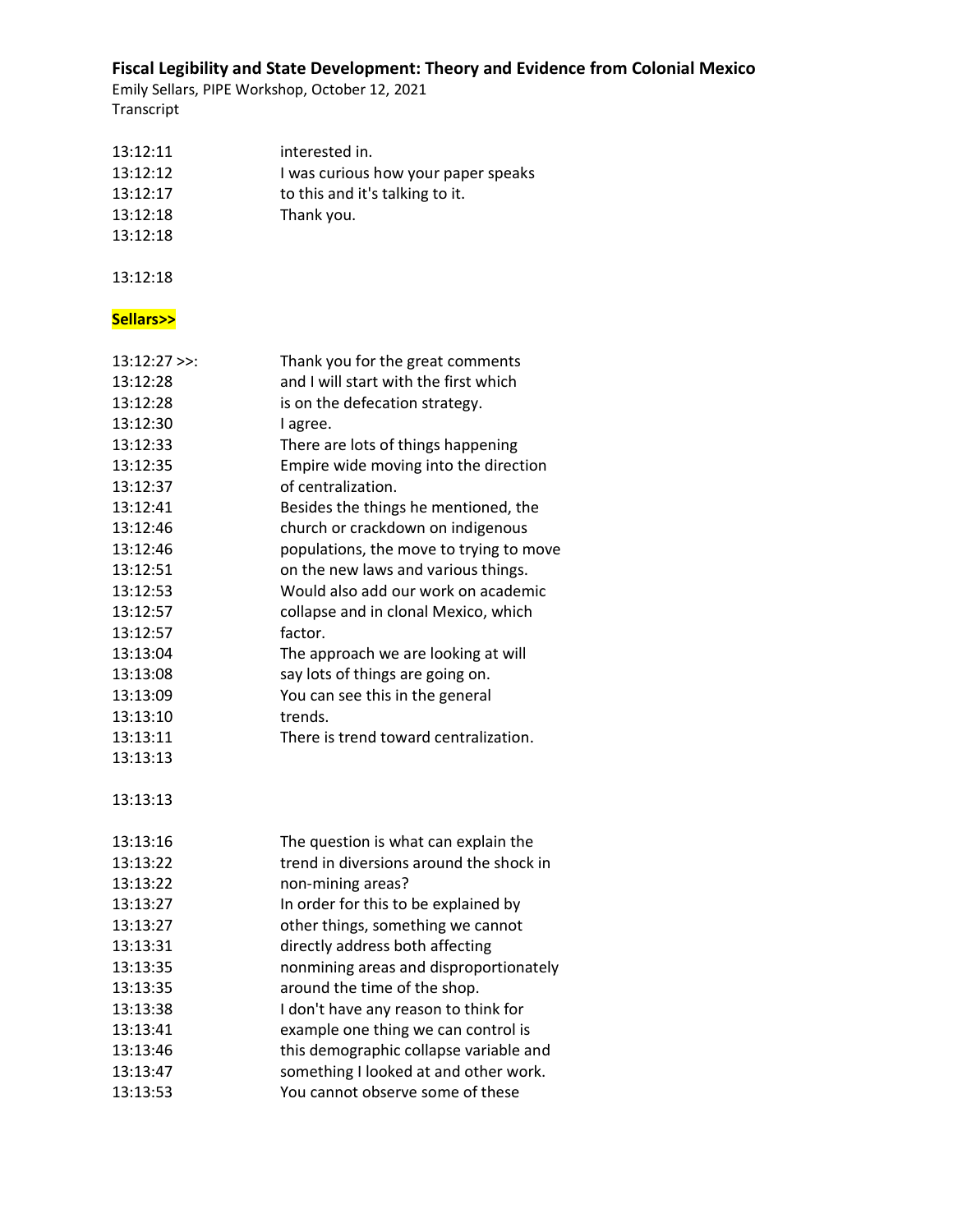| 13:13:53 | broader social political things but we  |
|----------|-----------------------------------------|
| 13:13:57 | don't have any reason to believe they   |
| 13:13:59 | are disproportionately affecting mining |
| 13:14:04 | areas and especially areas people were  |
| 13:14:05 | not producing much silver prior to this |
| 13:14:05 | event.                                  |
| 13:14:09 | Most of this stuff looking at this      |
| 13:14:11 | question of indigenous exploitation,    |
| 13:14:14 | there is evidence that it might be bad  |
| 13:14:16 | for indigenous communities around the   |
| 13:14:18 | minds at least in terms of increasing   |
| 13:14:22 | labor demands placed on them.           |
| 13:14:22 |                                         |
| 13:14:22 |                                         |
| 13:14:26 | The identification strategy requires    |
| 13:14:29 | not just other things or not depending  |
| 13:14:32 | on the fact there's nothing going on in |
| 13:14:34 | the economy, but is there anything else |
| 13:14:39 | going on to disproportionate mining     |
| 13:14:42 | areas and at the time of the shock?     |
| 13:14:47 | We cannot think of good reasons why     |
| 13:14:49 | this mechanism on indigenous            |
| 13:14:53 | exploitation may be amplified in areas  |
| 13:14:55 | that have minds relative to nonmining   |
| 13:14:55 | areas.                                  |
| 13:14:58 | We agree very much that there is        |
| 13:15:04 | general trend away from (Indiscernible) |
| 13:15:05 | happening and we are looking at the     |
| 13:15:05 | speed of which this happens.            |
| 13:15:07 | On the question of looking at the       |
| 13:15:09 | institution disappearing, we kind of    |
| 13:15:11 |                                         |
| 13:15:14 | This gets back to the last question     |
| 13:15:23 | on implementation from Madrid, it       |
| 13:15:24 | persists in certain parts of what's now |
| 13:15:25 | Mexico for a long time.                 |
| 13:15:29 | It's well into the 18th century and     |
| 13:15:33 | same is true many areas in new Spain    |
| 13:15:35 | and in the region.                      |
| 13:15:39 | Areas that tend to be frontier zones    |
| 13:15:40 | but not entirely.                       |
| 13:15:42 | Data is derived by looking at when it   |
| 13:15:44 | (Indiscernible).                        |
| 13:15:49 | That's what the outcome variable is.    |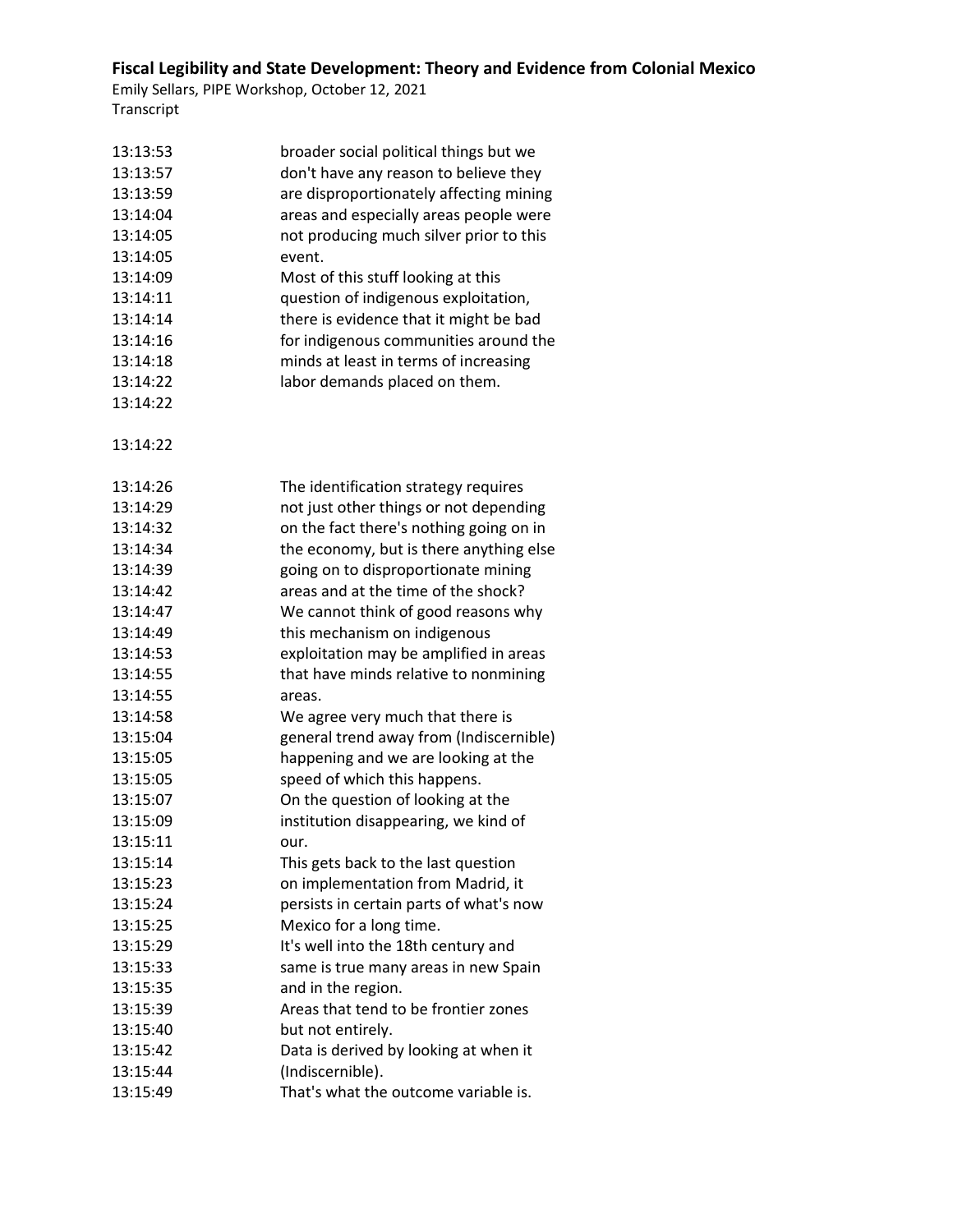| 13:15:50 | What we do at the district level is          |
|----------|----------------------------------------------|
| 13:15:55 | we have our data set and record the          |
| 13:15:58 | year in which that reverts to crown control. |
| 13:16:01 |                                              |
| 13:16:01 |                                              |
| 13:16:04 | Over time, there are fewer                   |
| 13:16:06 | (Indiscernible) but we look at               |
| 13:16:10 | baselevel and how many have it by date?      |
| 13:16:12 | It's the clarifying of what you are          |
| 13:16:14 | looking at in the outcome variable.          |
| 13:16:19 | With this question of variables, it          |
| 13:16:21 | would have to be something time varying      |
| 13:16:23 | that changes around the patio process        |
| 13:16:25 | that this affects nonmining areas.           |
| 13:16:30 | Is there something there?                    |
| 13:16:31 | If there is a story, we would like to        |
| 13:16:34 | know more and if there is anything in        |
| 13:16:36 | particular we worry about affecting          |
| 13:16:38 | areas and look at that more carefully.       |
| 13:16:42 |                                              |
|          |                                              |
| 13:16:42 |                                              |
| 13:16:43 | This last question which is interesting      |
| 13:16:47 | on implementation which is part of the       |
| 13:16:49 | colonial culture is listening to what        |
| 13:16:53 | comes into saying I hear you but will        |
| 13:16:57 | not go forward and carry out this law.       |
| 13:17:02 | It's true, the question is as follows        |
| 13:17:07 | we do see the crown taking things            |
| 13:17:11 | away from (Indiscernible) and the crown      |
| 13:17:14 | implementing and moving in on elites in      |
| 13:17:14 | certain areas.                               |
| 13:17:18 | Elites get mad in the 16th century           |
| 13:17:20 | and again in the 18th century.               |
| 13:17:25 | They don't do that in certain areas.         |
| 13:17:29 | Even with this culture, what we are          |
| 13:17:31 | interested in is variation across space      |
| 13:17:31 | and time.                                    |
| 13:17:41 | May be the crown cannot move in              |
| 13:17:42 | everywhere I don't have the capacity to      |
| 13:17:43 | do so, but they choose to move in on         |
| 13:17:43 | elites in some regions and not others.       |
| 13:17:44 | We are interested in what determines         |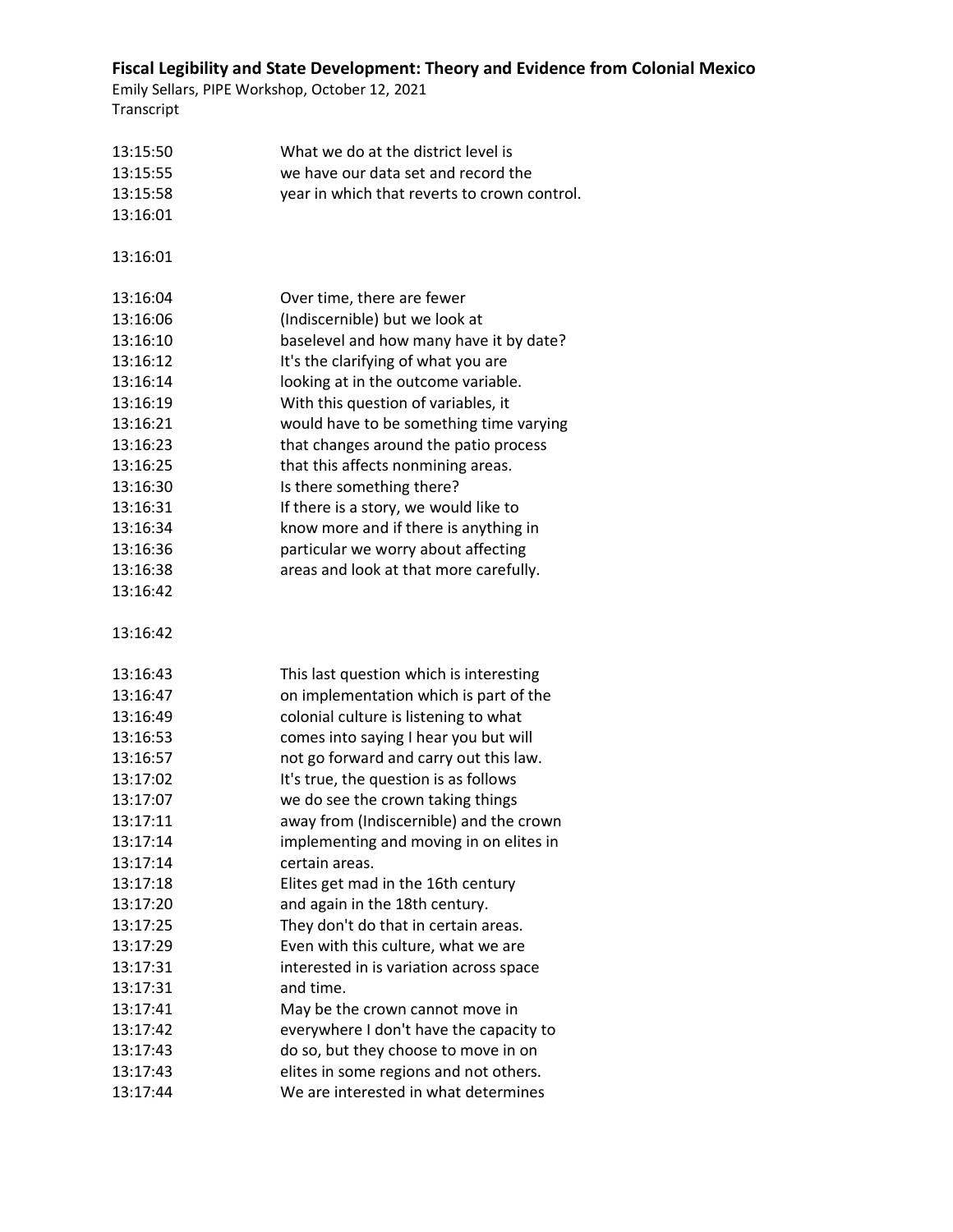| 13:17:45       | that process?                            |
|----------------|------------------------------------------|
| 13:17:47       | Under what conditions are they able      |
| 13:17:52       | to -- in some ways, it's interesting     |
| 13:17:54       | how much rupture there was in this       |
| 13:17:56       | period.                                  |
| 13:17:58       | There is huge change in political and    |
| 13:18:01       | economic institutions in the late 16th   |
| 13:18:01       | century.                                 |
| 13:18:04       | Interests is looking at this             |
| 13:18:06       | variation or colony variation and how    |
| 13:18:08       | that plays out.                          |
| 13:18:09       |                                          |
|                |                                          |
| 13:18:09       |                                          |
| $13:18:13$ >>: | One, and, I do understand the            |
| 13:18:17       | question was between mining, but I       |
| 13:18:19       | think it's endogenous the number that    |
| 13:18:22       | exist during mining regions.             |
| 13:18:27       | Because the (Indiscernible) report to    |
| 13:18:28       | the crown supposedly higher in the       |
| 13:18:31       | mining sector because there are more     |
| 13:18:32       | (Indiscernible) and that is where there  |
| 13:18:33       | will be differential impact.             |
| 13:18:37       | Is my concern.                           |
| 13:18:38       | It was very particular.                  |
| 13:18:44       | I would identify and exclusions          |
| 13:18:46       | because you have it encoded.             |
| 13:18:47       |                                          |
| 13:18:47       |                                          |
| $13:18:51$ >>: | Have them geocoded.                      |
| 13:18:52       | It's not true they are more in mining    |
| 13:18:55       | areas, but partly because there are so   |
| 13:18:59       | many places and (Indiscernible) because  |
| 13:19:00       | there are so many around Mexico city     |
| 13:19:05       | and dense zones that are not mining      |
| 13:19:05       | areas.                                   |
| 13:19:12       | The average difference is because        |
| 13:19:13       | some are in the northern part they had   |
| 13:19:14       | fewer populations prior to the conquest. |
| 13:19:15       | The (Indiscernible) are not created      |
| 13:19:16       | until later.                             |
| 13:19:24       | It's not huge difference.                |
| 13:19:25       | We need to look at the numbers but       |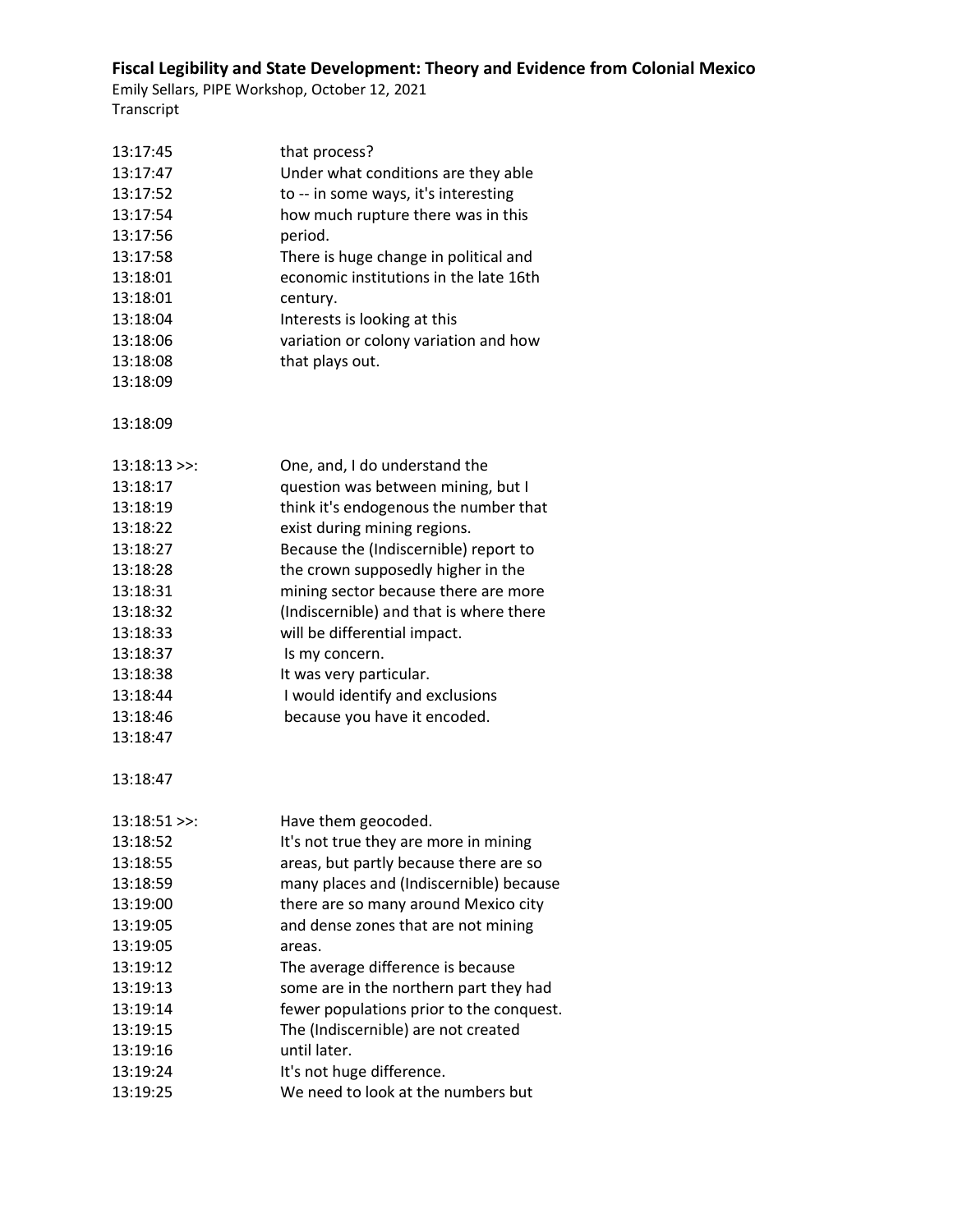Emily Sellars, PIPE Workshop, October 12, 2021 Transcript

13:19:26 it's not empirically true that there 13:19:27 are more in mining areas. 13:19:27

#### **Arroyo Abad>>**

| $13:19:30 \geq$ | I would compare.                        |
|-----------------|-----------------------------------------|
| 13:19:34        | Regulation by the crown was around      |
| 13:19:38        | (Indiscernible) transferred around that |
| 13:19:38        | pivotal time.                           |
| 13:19:45        | Whether they do or not, it can be       |
| 13:19:46        | (Indiscernible).                        |
| 13:19:52        | In that sense, direct control is        |
| 13:19:56        | being initiated with the elite in that  |
| 13:19:56        | sense.                                  |
| 13:19:58        |                                         |

#### 13:19:58

#### **Sellars>>**

| $13:20:00 \geq 1$ | Great suggestion is something to      |
|-------------------|---------------------------------------|
| 13:20:00          | look at with the data.                |
| 13:20:05          | We have to know what districts they   |
| 13:20:08          | are in and some information using the |
| 13:20:08          | specific locations.                   |
| 13:20:11          |                                       |

#### 13:20:11

### **Arroyo Abad>>**

| $13:20:12 \ge$ : | You can do labor matching or |
|------------------|------------------------------|
| 13:20:13         | something like that.         |
| 13:20:15         |                              |

#### 13:20:15

#### **Jenkins>>**

| $13:20:20 \ge$ : | John, any questions at all?     |
|------------------|---------------------------------|
| 13:20:20         | No?                             |
| 13:20:21         | Sean, anything to follow up on? |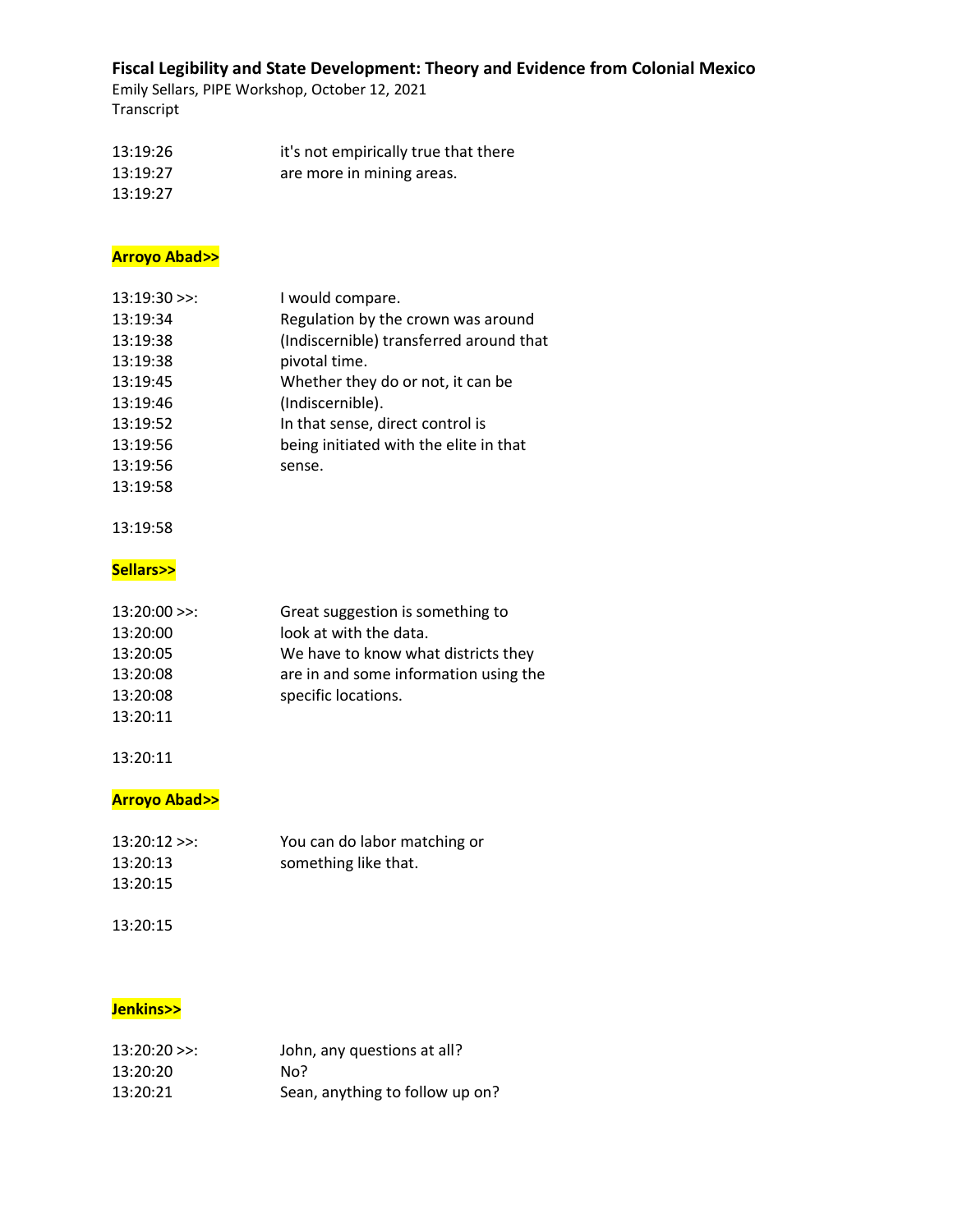Emily Sellars, PIPE Workshop, October 12, 2021 Transcript

13:20:23 We have a few minutes. 13:20:26

13:20:26

# **Gailmard>>**

| $13:20:29$ >>: | sure.                                   |
|----------------|-----------------------------------------|
| 13:20:32       | Let me get back to the slides that I    |
| 13:20:32       | have.                                   |
| 13:20:39       | Let me ask you about this Markovian     |
| 13:20:40       | contract or put it in front of you for  |
| 13:20:41       | your thought.                           |
| 13:20:43       | This sounds like one of those things    |
| 13:20:46       | where it's going to be really obscure.  |
| 13:20:49       | If you think that you are very, it      |
| 13:20:49       | will be.                                |
| 13:20:52       | I actually think it matters.            |
| 13:21:05       | In the model you have today's           |
| 13:21:10       | contracts and retention decision and    |
| 13:21:11       | bonus depends on today's variables.     |
| 13:21:18       | If you observe an agent taking action   |
| 13:21:22       | over sequence, you are going to obtain  |
| 13:21:23       | in the long run legibility.             |
| 13:21:27       | You would know if you tell me you       |
| 13:21:33       | have 10 bad years in the row and the    |
| 13:21:34       | reason your output is low, I know this  |
| 13:21:35       | is not the case and you are shrinking.  |
| 13:21:38       |                                         |
|                |                                         |
| 13:21:38       |                                         |
|                |                                         |
| 13:21:39       | You can imagine the contract like fire  |
| 13:21:45       | after 10 years in the potential benefit |
| 13:21:47       | is it gives the incentives in the       |
| 13:21:53       | earlier segments of multiyear contracts |
| 13:21:58       | because they would say I need to work   |
| 13:21:59       | hard today when conditions are good     |
| 13:22:03       | because I cannot let up in case they    |
| 13:22:04       | turn bad later.                         |
| 13:22:09       | I first thought was the principal       |
| 13:22:10       | would have incentive to use             |
| 13:22:11       | non-Markovian contracts.                |
| 13:22:14       | My second thought was they probably     |
| 13:22:17       | wouldn't be able to commit to that      |
| 13:22:18       | because they know once they get to year |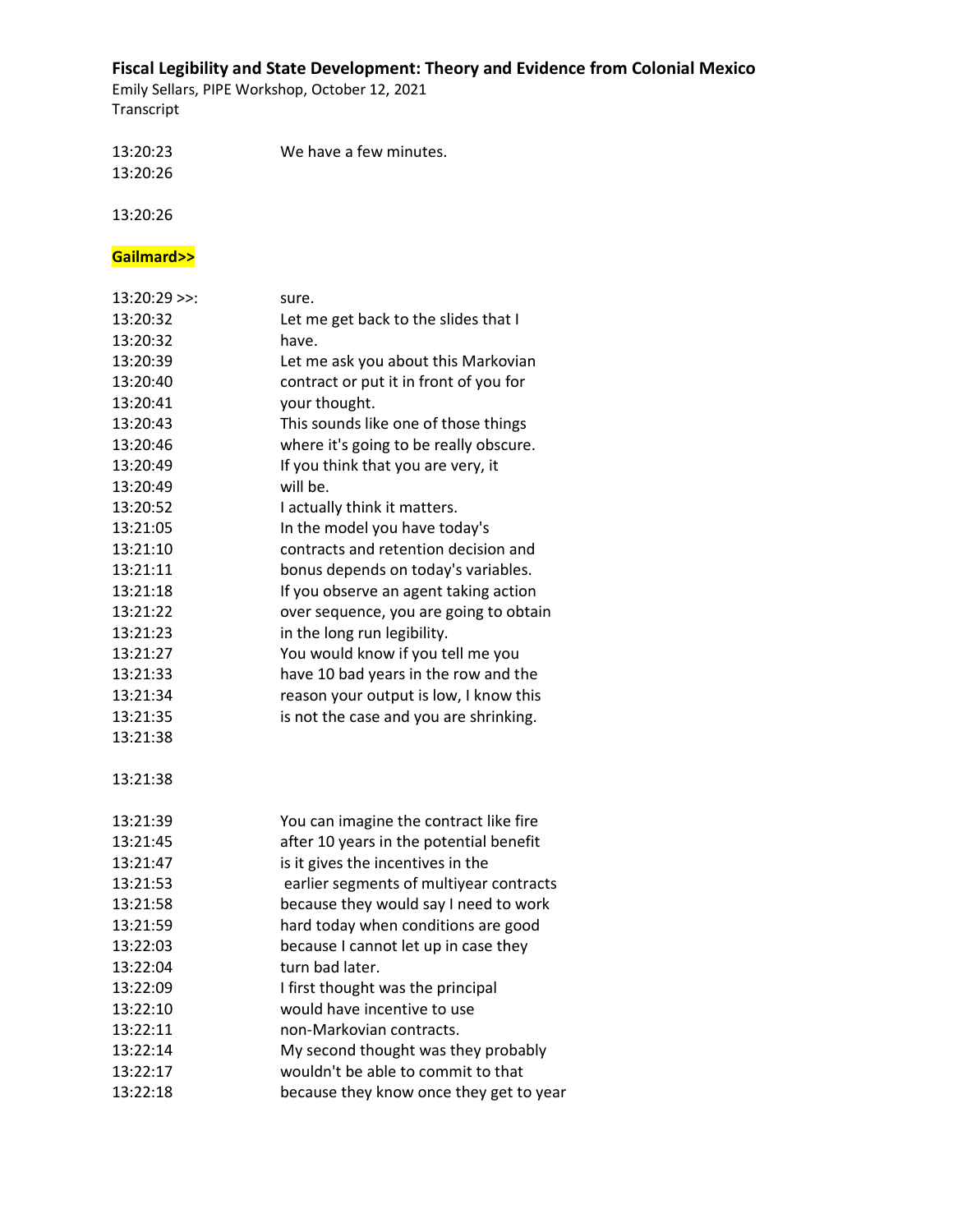| 13:22:25 | nine of this 10 year contract, or 10    |
|----------|-----------------------------------------|
| 13:22:27 | year reference period, they would say   |
| 13:22:29 | it really is statistically independent  |
| 13:22:31 | at this time.                           |
| 13:22:35 | Should let bygones be bygones and       |
| 13:22:36 | based on today's output.                |
| 13:22:41 | Those are my two thoughts and           |
| 13:22:41 | theoretical.                            |
| 13:22:45 | I thought it was too late to work       |
| 13:22:45 | through it.                             |
| 13:22:47 | I'm not positive non-Markovian          |
| 13:22:49 | contracts would be improvement and not  |
| 13:22:50 | positive there would be commitment      |
| 13:22:53 | problem by the principal.               |
| 13:22:54 | I think it's worth thinking about       |
| 13:22:57 | because if non-Markovian contracts are  |
| 13:23:02 | optimal, it could affect results on     |
| 13:23:03 | state capacity investment.              |
| 13:23:04 | It will certainly affect the            |
| 13:23:05 | thresholds.                             |
| 13:23:12 | Legibility in which the state is        |
| 13:23:13 | willing to centralize in the state is   |
| 13:23:13 | willing to invest.                      |
| 13:23:17 | The reason is non-Markovian contracts   |
| 13:23:21 | would make even the place with noisy    |
| 13:23:26 | signals anyone given period, it would   |
| 13:23:27 | make it legible over periods of time    |
| 13:23:31 | that could be used as reference period  |
| 13:23:32 | for contracts.                          |
| 13:23:32 |                                         |
|          |                                         |
|          |                                         |
| 13:23:34 | This is problem of signal extraction.   |
| 13:23:38 | When you say the principal has to       |
| 13:23:43 | make one decision based on one period   |
| 13:23:44 | of information, you make that problem   |
| 13:23:44 | hard.                                   |
| 13:23:46 | These problems of extraction become     |
| 13:23:50 | trivial if you have large enough period |
| 13:23:51 | of data to draw on.                     |
| 13:23:54 | The problem is always easy.             |
| 13:23:58 | It's always easy in the long run.       |
| 13:24:03 | Along reference period would allow      |
| 13:24:03 | that.                                   |
| 13:24:06 | I don't know if you have given          |
| 13:24:06 | thought to it?                          |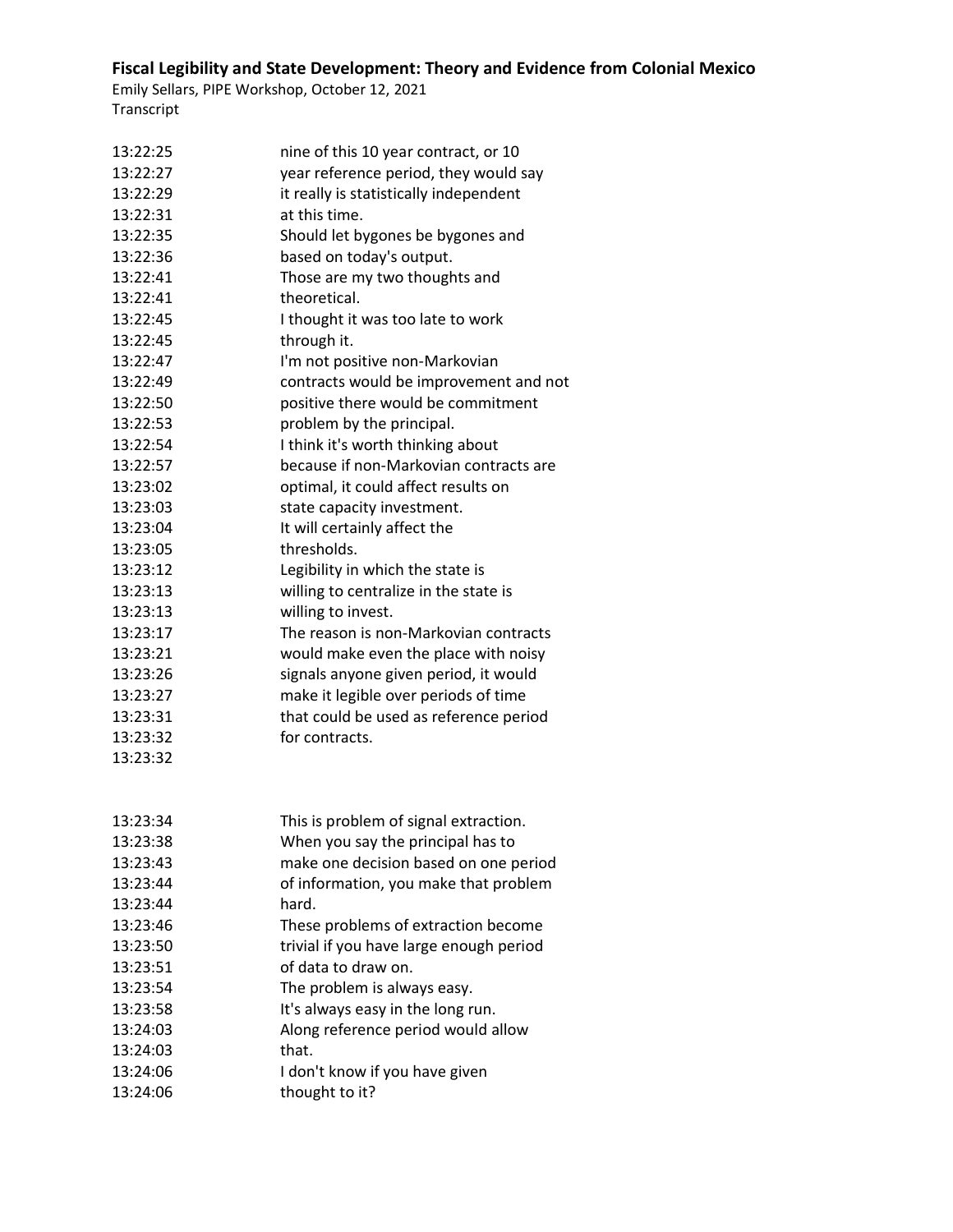Emily Sellars, PIPE Workshop, October 12, 2021 Transcript

| 13:24:11 | I note paper also uses the same      |
|----------|--------------------------------------|
| 13:24:12 | structure and this comes from there. |
| 13:24:15 | That was my question.                |
| 13:24:16 |                                      |

13:24:16

### **Sellars>>**

| $13:24:20$ >>:           | The short answer is we haven't gone     |
|--------------------------|-----------------------------------------|
| 13:24:22                 | into this really interesting question   |
| 13:24:27                 | of by restricting ourselves to          |
| 13:24:31                 | Markovian contracts, we are making      |
| 13:24:31                 | strong assumptions.                     |
| 13:24:36                 | One, there is single period of          |
| 13:24:39                 | information generation or information   |
| 13:24:43                 | acquisition that you have to make your  |
| 13:24:44                 | decision based on what you see in       |
| 13:24:47                 | period one and decide period one.       |
| 13:24:54                 | If he said I'm going to let the agent   |
| 13:24:56                 | work for 12 periods and see how often I |
| 13:24:59                 | get this high revenue based on what I   |
| 13:25:02                 | should be saying from that district,    |
| 13:25:04                 | you can get more information.           |
| 13:25:05                 | I think there is probably some          |
| 13:25:07                 | benefit to the principal.               |
| 13:25:10<br>$\mathbf{I}$ | haven't done the work to know           |
| 13:25:15                 | whether or not he will commit to this   |
| 13:25:15                 | complicated contract.                   |
| 13:25:19                 | I will have to think about that.        |
| 13:25:22                 | More generally, I think where we are    |
| 13:25:24                 | with this paper and trying to figure    |
| 13:25:28                 | out to submit this to 12,000 word       |
| 13:25:30                 | Journal somewhere.                      |
| 13:25:31                 |                                         |
|                          |                                         |
| 13:25:32                 |                                         |
|                          |                                         |
| 13:25:36                 | It is jampacked now.                    |
| 13:25:41                 | That's the trade-off that we are        |
| 13:25:45                 | grappling with now; do we want to       |
| 13:25:46                 | invest more in theory and use the       |
| 13:25:48                 | periods of the theory, or more on       |
| 13:25:49                 | empirics and have this brief            |
| 13:25:54                 | theoretical (Indiscernible) to say      |
| 13:25:55                 | about the setting.                      |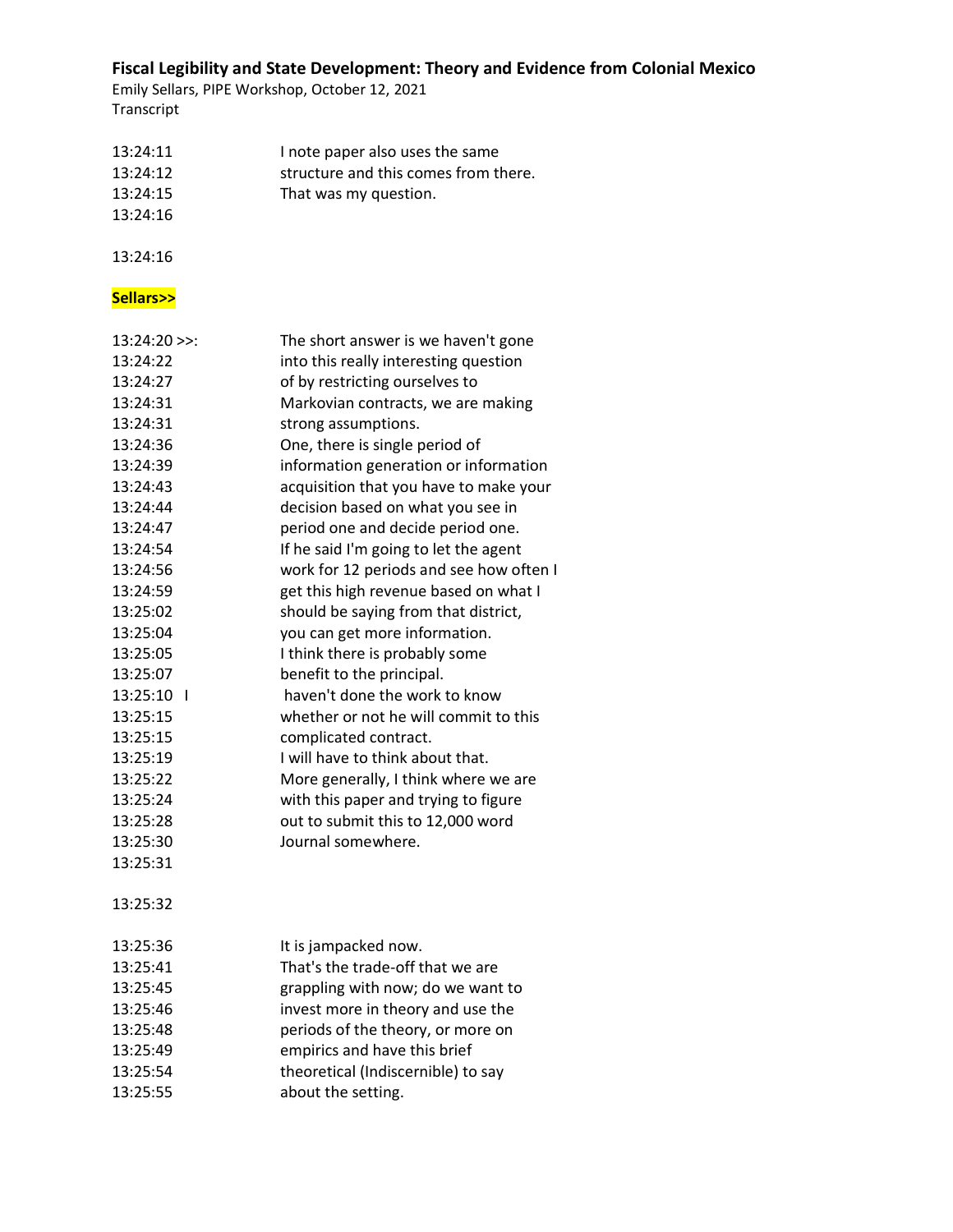Emily Sellars, PIPE Workshop, October 12, 2021 Transcript

| 13:26:00 | That something we will think about.  |
|----------|--------------------------------------|
| 13:26:01 | It would be fun to think about these |
| 13:26:02 | contracts.                           |
| 13:26:04 | One of my colleagues is always       |
| 13:26:06 | getting me to write economic papers  |
| 13:26:10 | with him                             |

13:26:10

### **Gailmard>>**

| This would be one.                  |
|-------------------------------------|
| I think your inclination is         |
| absolutely right.                   |
| This would probably be one to leave |
| aside as far as this development is |
| concerned.                          |
| I think the number of people        |
| interested in.                      |
| Governance and contracts are very   |
| mall subset of the meeting.         |
|                                     |
|                                     |

13:26:30 (Laughter)

| 13:26:32 | Singleton.                           |
|----------|--------------------------------------|
| 13:26:38 | These things keep me up at night and |
| 13:26:40 | trying to develop my own models of   |
| 13:26:43 | similar processes of English in the  |
| 13:26:43 | world.                               |
| 13:26:46 | I think I cannot possibly use that   |
| 13:26:46 | model.                               |
| 13:26:56 | I have really strong taste of these  |
| 13:26:57 | things and less so for empirics.     |
| 13:27:01 | That's out of fashion.               |
| 13:27:03 | I think your inclination is right.   |
| 13:27:05 |                                      |

#### 13:27:05

### **Jenkins>>**

| $13:27:08$ >>: | Anything else?                |
|----------------|-------------------------------|
| 13:27:09       | We are almost at time.        |
| 13:27:20       | Thank you to Dr.              |
| 13:27:22       | Emily Sellars forgiving great |